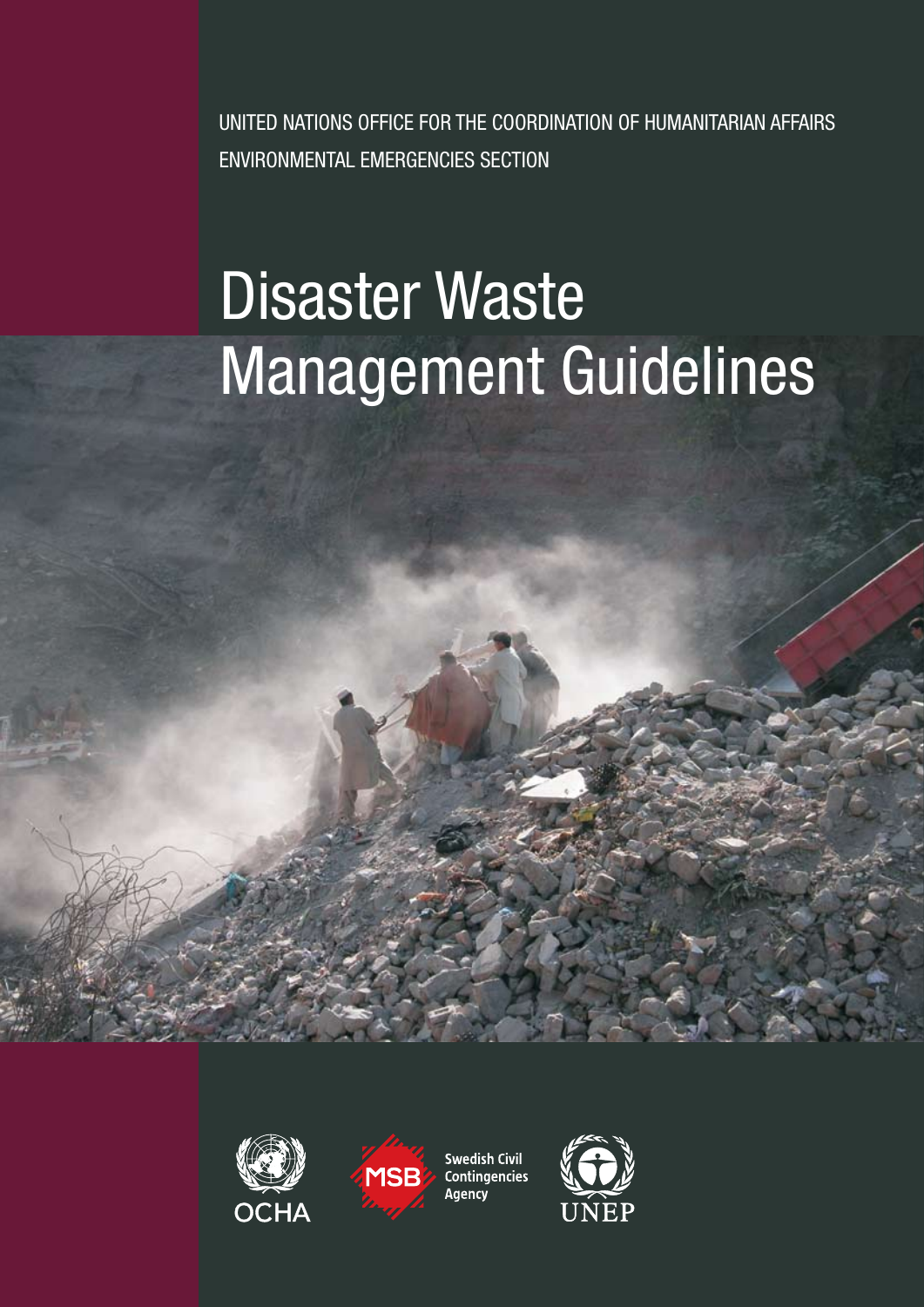*Published in Switzerland, January 2011 by the Joint UNEP/OCHA Environment Unit Copyright © 2011 Joint UNEP/OCHA Environment Unit* 

This publication may be reproduced in whole or in part and in any form for educational or not-for-profit purposes without special permission from the copyright holder, provided acknowledgement is made of the source.

*Joint UNEP/OCHA Environment Unit Palais des Nations CH-1211 Geneva 10 Switzerland Tel. +41 (0) 22 917 4419 Fax +41 (0) 22 917 0257 http://ochaonline.un.org/ochaunep* 

*Experts contributing to report: Dr. Per Berg, Anttilator; Mr. Martin Bjerregaard, Disaster Waste Recovery; Mr. Leif Jönsson, MSB*

*Design and layout: Nikki Meith Cover photo: Salvaging scrap metal from post-earthquake debris, Muzaffarabad (source: MSB and JEU)*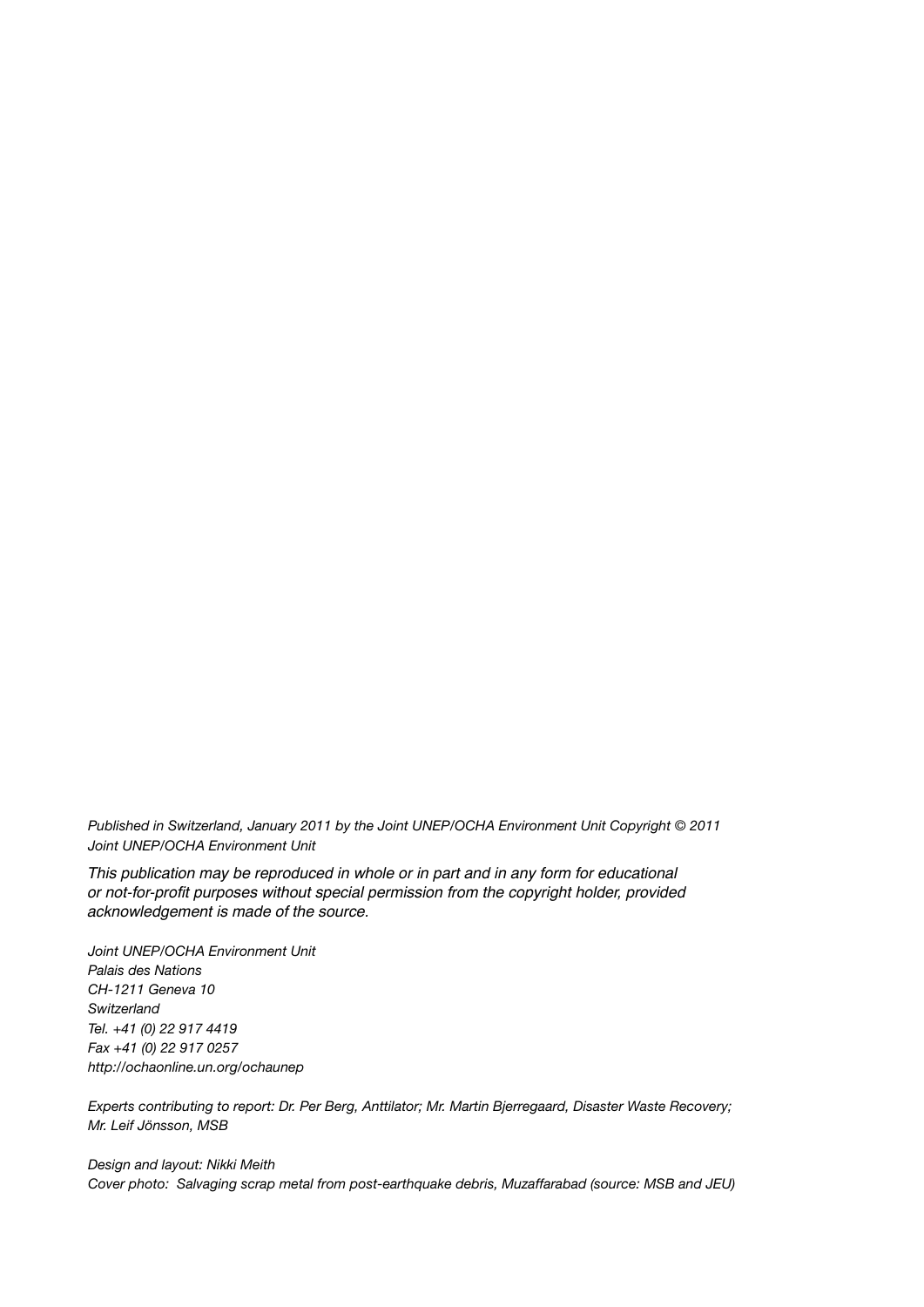# **Contents**

| SECTION 1:        |          |                                                                             |  |  |  |  |  |
|-------------------|----------|-----------------------------------------------------------------------------|--|--|--|--|--|
|                   |          |                                                                             |  |  |  |  |  |
|                   |          |                                                                             |  |  |  |  |  |
| <b>SECTION 2:</b> |          |                                                                             |  |  |  |  |  |
|                   |          |                                                                             |  |  |  |  |  |
|                   |          |                                                                             |  |  |  |  |  |
|                   |          |                                                                             |  |  |  |  |  |
|                   |          |                                                                             |  |  |  |  |  |
|                   |          |                                                                             |  |  |  |  |  |
|                   |          |                                                                             |  |  |  |  |  |
|                   |          | Box: Suggested contents for a Disaster Waste Management Contingency Plan 13 |  |  |  |  |  |
| <b>SECTION 3:</b> |          |                                                                             |  |  |  |  |  |
|                   |          |                                                                             |  |  |  |  |  |
|                   |          |                                                                             |  |  |  |  |  |
|                   |          |                                                                             |  |  |  |  |  |
|                   |          |                                                                             |  |  |  |  |  |
| <b>ANNEXES</b>    | Annex I. |                                                                             |  |  |  |  |  |
|                   |          |                                                                             |  |  |  |  |  |
|                   |          |                                                                             |  |  |  |  |  |
|                   |          |                                                                             |  |  |  |  |  |
|                   |          |                                                                             |  |  |  |  |  |
|                   |          |                                                                             |  |  |  |  |  |
|                   |          |                                                                             |  |  |  |  |  |
|                   |          |                                                                             |  |  |  |  |  |
|                   |          |                                                                             |  |  |  |  |  |
|                   |          |                                                                             |  |  |  |  |  |
|                   |          |                                                                             |  |  |  |  |  |
| <b>TABLES</b>     | Table 1. |                                                                             |  |  |  |  |  |
|                   | Table 2. |                                                                             |  |  |  |  |  |
|                   | Table 3. |                                                                             |  |  |  |  |  |
|                   | Table 4. |                                                                             |  |  |  |  |  |
|                   | Table 5. |                                                                             |  |  |  |  |  |
|                   | Table 6. |                                                                             |  |  |  |  |  |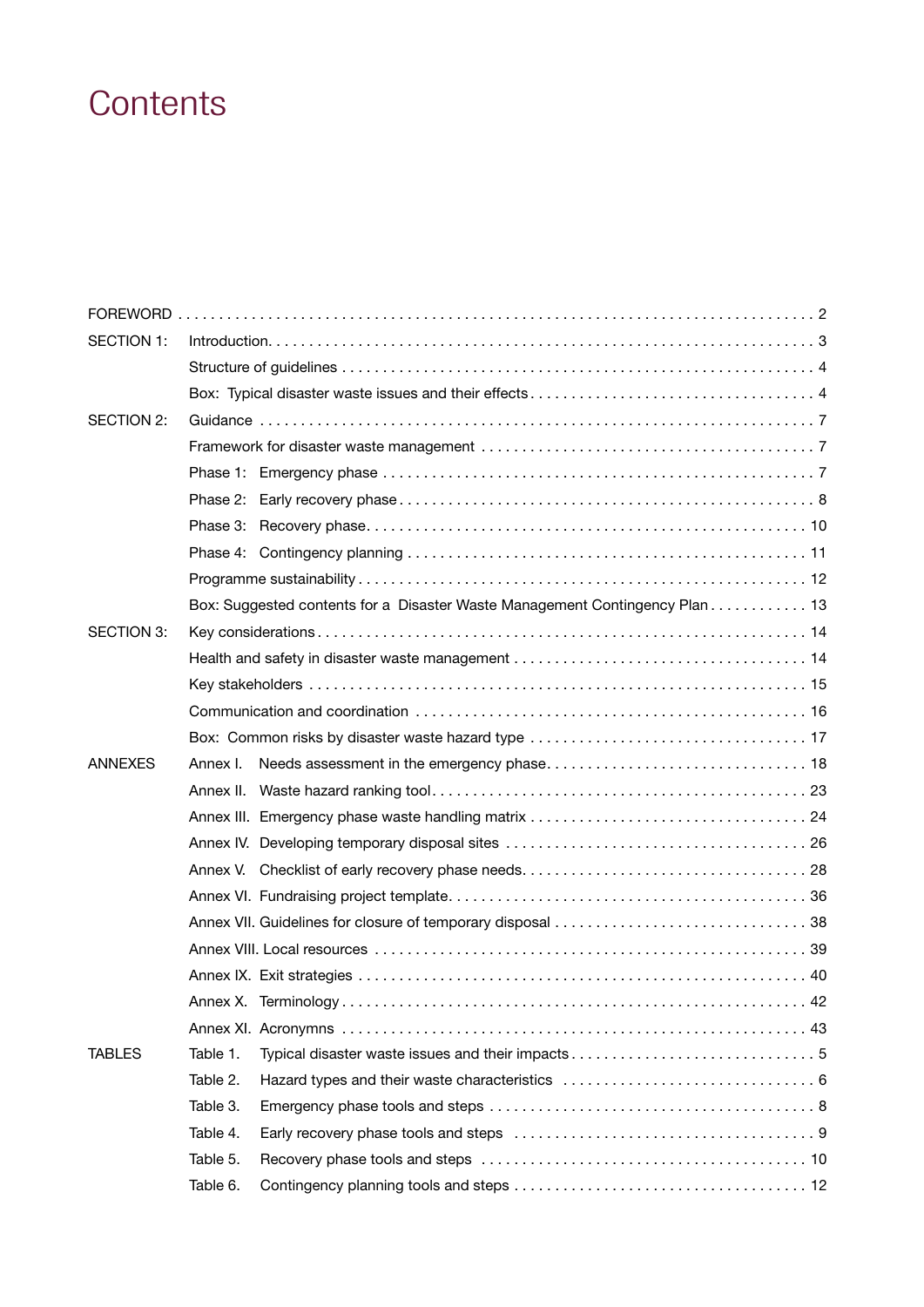# Foreword

Disaster waste is a well-recognized threat to health, safety and the environment, and can also be a major impediment to post-disaster rescue operations.

Experience shows that disaster waste is often managed in an ad hoc manner, however, and that substantial improvements can be made in future response efforts.

These guidelines, developed collaboratively by the Swedish Civil Contingencies Agency – or MSB for short – and the Joint UNEP/OCHA Environment Unit, aim to do just that. They represent much of the best current knowledge and lessons learned on disaster waste management, and provide national authorities and international relief experts alike with sound and practical advice to help them manage disaster waste. They were developed following a request by governments at the international Advisory Group on Environment Emergencies, and are based on extensive consultations with national and international stakeholders.

These guidelines are an important start to improving the management of disaster waste. They must be complemented by efforts to ensure their uptake and regular use through a range of disaster management mechanisms. We look forward to working with a wide range of stakeholders to achieve this.



*Anneli Bergholm Söder Head of Department for Coordination and Operations, MSB*



Plustelf Summ

*Rudolf Müller Chief, Emergency Services Branch, OCHA*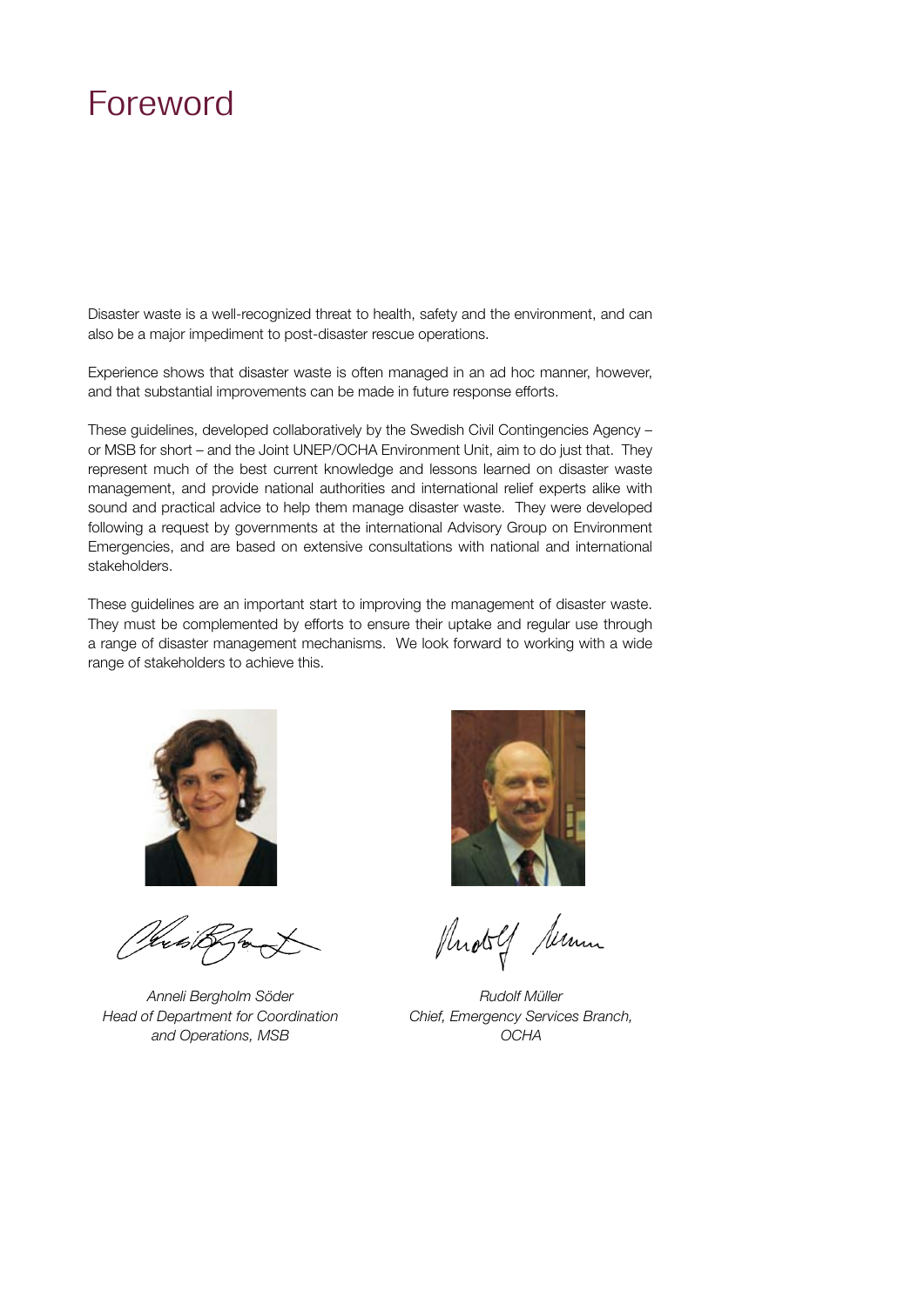# Introduction

Disasters and conflicts can generate large quantities of solid and liquid waste that threaten public health, hinder reconstruction and impact the environment. Disaster waste (DW) can be generated by the actual disaster and later during the response and recovery phases.

Public health risks can arise from: direct contact with waste accumulated in the streets, hazardous wastes such as asbestos, pesticides, oils and solvents, and indirectly from vectors such as flies and rodents, and from postdisaster collapse of unstable structures.

Relief and reconstruction efforts can be hindered when DW blocks access to affected populations and areas.

Environmental impacts, which are closely associated with human impacts, can include waterways, agricultural areas and communities contaminated by chemicals and heavy metals. Physical obstruction of waterways can also occur.

In most cases, DW places more burdens on communities already struggling to cope with catastrophe.

DW also presents opportunities: it may contain valuable material such as concrete, steel, and timber as well as organics for composting. This value can be realized as either a source of income or as a reconstruction material, and reduce burdens on natural resources that might otherwise be harvested for reconstruction.

Safe handling, removal and management of DW are therefore important issues in disaster response and recovery. Effective approaches can help manage DW risks to life and health and seize opportunities from the waste to support recovery and development outcomes.

Unfortunately, current DW management practice often involves either **no action**, in which the waste is left to accumulate and decompose, or improper action, in which the waste is removed and dumped in an uncontrolled



Typical hurricane debris where roof has been blown off and debris spread over area in post-hurricane Turks and Caicos Island 2008. *Source: MSB and Anttilator*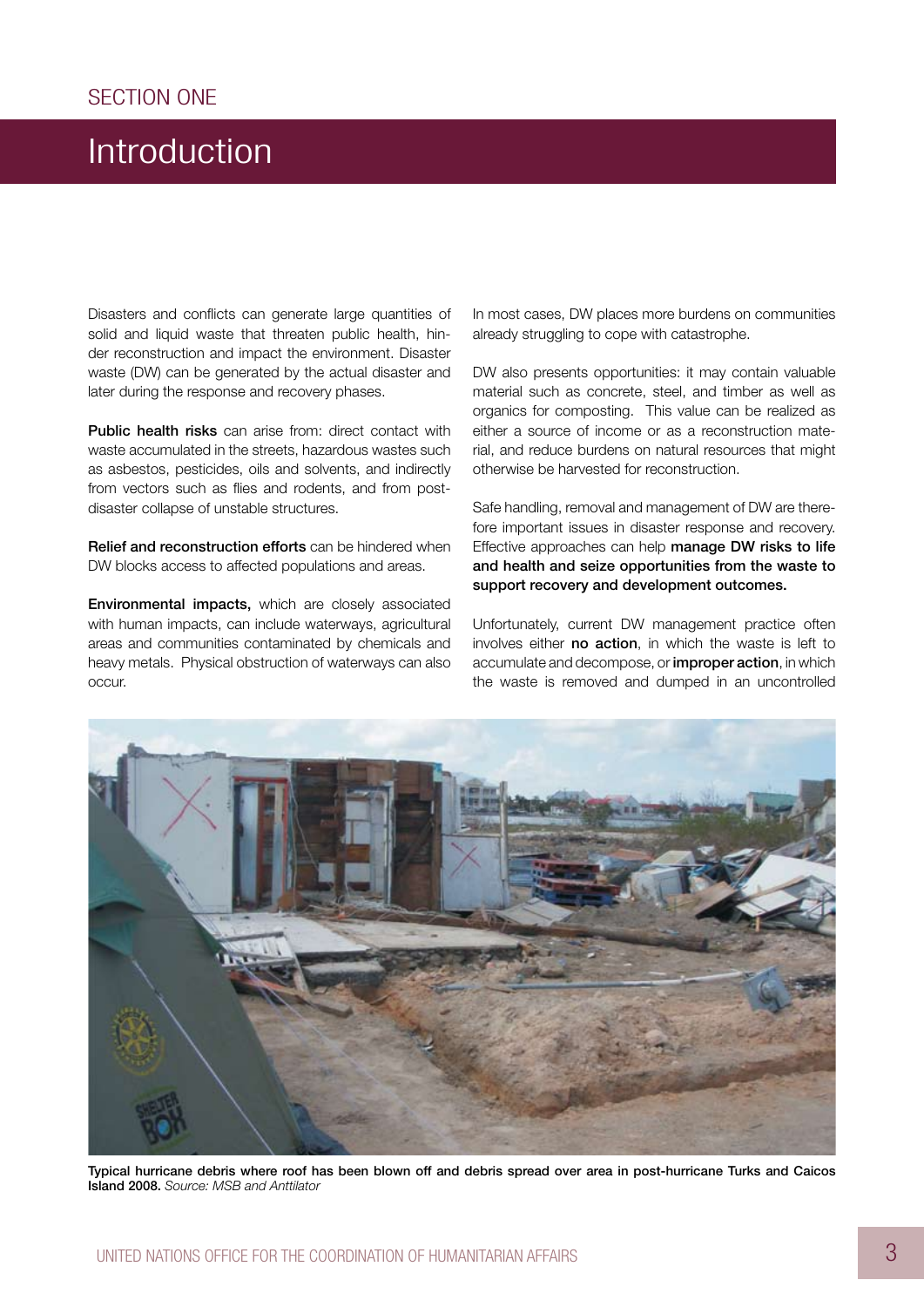### Disaster Waste Management Guidelines

manner. In the latter case, improper dumping may create long-term environmental problems that affect the community or occur on economically significant land and require the waste to be moved again, creating additional costs.

Although national authorities have the primary responsibility for dealing with DW, when they are overwhelmed during disasters it is unclear which international assistance agencies can provide which types of assistance to them.

These guidelines provide advice and tools to overcome these challenges and manage DW in emergency and early recovery phases. They are targeted at implementers of disaster waste management projects. Their objective is to i) minimize risks to human life and health ii) reduce risks to the environment and iii) ensure that any value in the DW is realized, to the benefit of affected communities. A wide range of stakeholders have been consulted in the development of these guidelines. They are not highly technical, but rather, a common-sense compilation of good practice drawn from experienced disaster waste managers and existing material. National authorities have primary responsibility for DW management, consequently where these quidelines are being used by parties other than national authorities it is assumed that they have an official national request for assistance.

#### Structure of guidelines

The guidelines are in four parts:

- 1. Introduction and overview.
- 2. General guidance divided into the immediate response phase, early recovery phase and recovery phases. The latter includes information on contingency planning.
- 3. Key considerations that are important throughout the process – for example, health and safety.
- 4. Tools and checklists for implementing the guidance provided. These are in the attached Annexes.

### Typical disaster waste issues and their effects

In these guidelines, disaster waste means solid and liquid waste generated from a disaster.

Common examples include: concrete, steel, wood, clay and tar elements from damaged buildings and infrastructures; household furnishings; parts from the power and telephone grids such as electrical poles, wire, electronic equipment, transformers; parts from water and sewage distribution systems; natural debris such as clay, mud, trees, branches, bushes, palm tree leaves; chemicals, dyes and other raw materials from industries and workshops; waste from relief operations; damaged boats, cars, buses, bicycles; unexploded ordnance (e.g. landmines); waste from disaster settlements and camps including food waste, packaging materials, excreta and other wastes from relief supplies; pesticides and fertilizers; household cleaners; paint, varnish and solvents; and healthcare waste.

For the purpose of these guidelines, disaster waste does not include: human corpses, animal carcasses, faecal material and urine disposed of in functioning latrines or contaminated land. Human corpses obviously require sensitive handling that respects local culture and communities and are addressed elsewhere. *1*

<sup>1</sup> Management of Dead Bodies after Disasters: A Field Manual for First Responders (Editors: Oliver Morgan, Morris Tidball-Binz and Dana Van Alphen).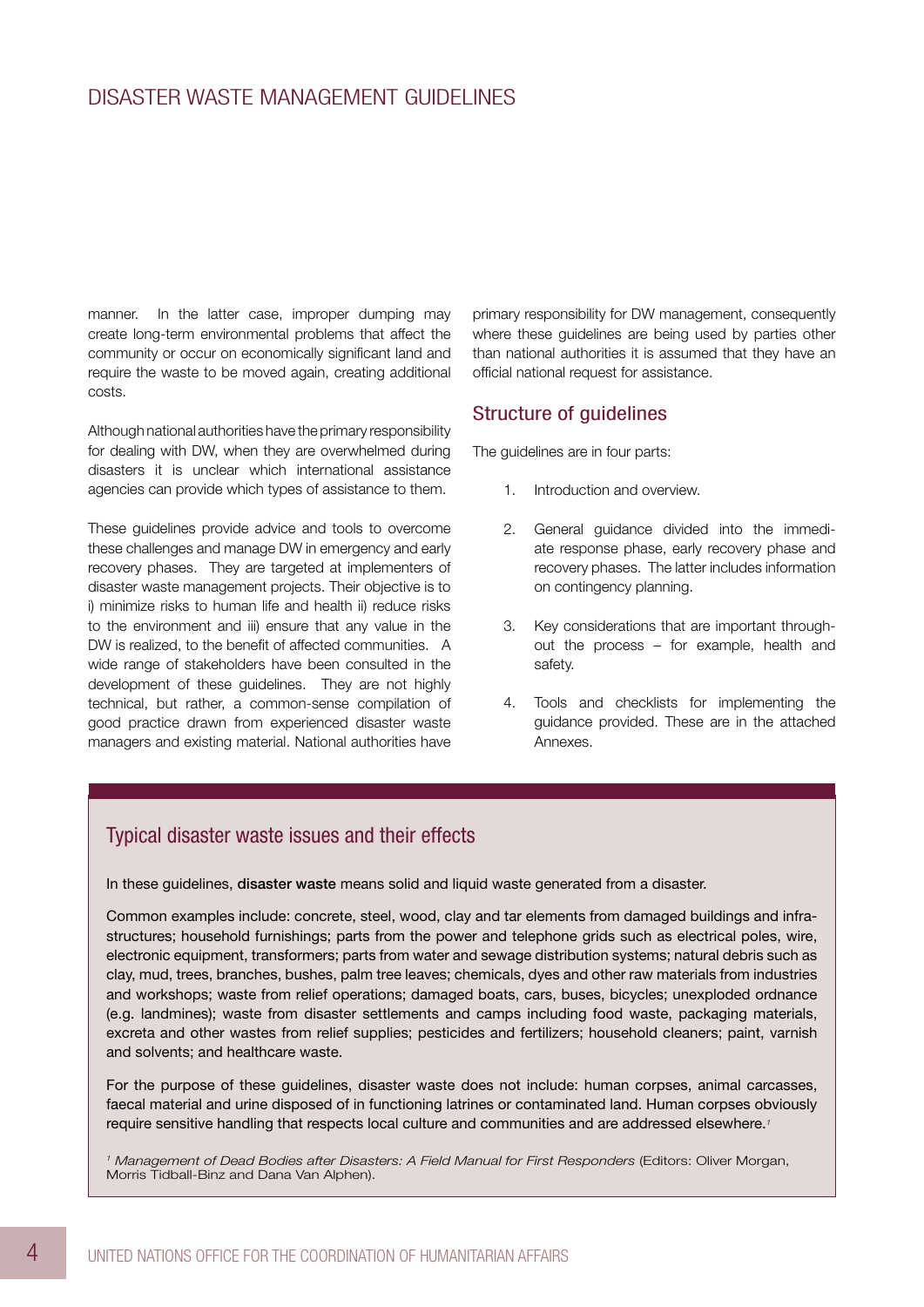# Table 1. Typical disaster waste issues and their impacts

| <b>Issue</b>                                                                                            | Typical human and environmental impacts                                                                                                                                                                                                                                                                                                                                                                                                                            |  |  |  |  |
|---------------------------------------------------------------------------------------------------------|--------------------------------------------------------------------------------------------------------------------------------------------------------------------------------------------------------------------------------------------------------------------------------------------------------------------------------------------------------------------------------------------------------------------------------------------------------------------|--|--|--|--|
| Uncollected building rubble from<br>damaged buildings                                                   | Impeded access and constrained rehabilitation & reconstruction activities.<br>Waste tends to attract more waste since the site is already considered a<br>dumping site.                                                                                                                                                                                                                                                                                            |  |  |  |  |
| Dumping in inappropriate areas<br>and/or proliferation of scattered<br>dump sites                       | Potential human health and injury risks from dump sites too close to<br>settlements, especially from hazardous materials. Destruction of valuable<br>land. Impacts on drinking water supplies and damage to valuable<br>fisheries. Additional costs if waste must be moved later. Increase<br>in disease vectors (flies, mosquitoes, rats, etc.). Risk of waste piles<br>collapsing. Risk of fires. Risk of cuts from sharp materials, including<br>used syringes. |  |  |  |  |
| Collapse of municipal solid waste<br>services, including possible loss of<br>experienced waste managers | Lack of collection service and uncontrolled dumping of waste.                                                                                                                                                                                                                                                                                                                                                                                                      |  |  |  |  |
| Uncontrolled dumping of healthcare<br>waste from hospitals and clinics                                  | Serious health risks to local populations including the spread of disease<br>and infection, for example from used syringes; odour problems.                                                                                                                                                                                                                                                                                                                        |  |  |  |  |
| Asbestos sheet exposure in<br>collapsed structures or in re-use of<br>asbestos for reconstruction       | Health risks associated with inhalation.                                                                                                                                                                                                                                                                                                                                                                                                                           |  |  |  |  |



Mixed healthcare waste, including red bags indicating infectious waste, disposed of openly in post-hurricane Turks and Caicos Island 2008. *Source: MSB and Anttilator*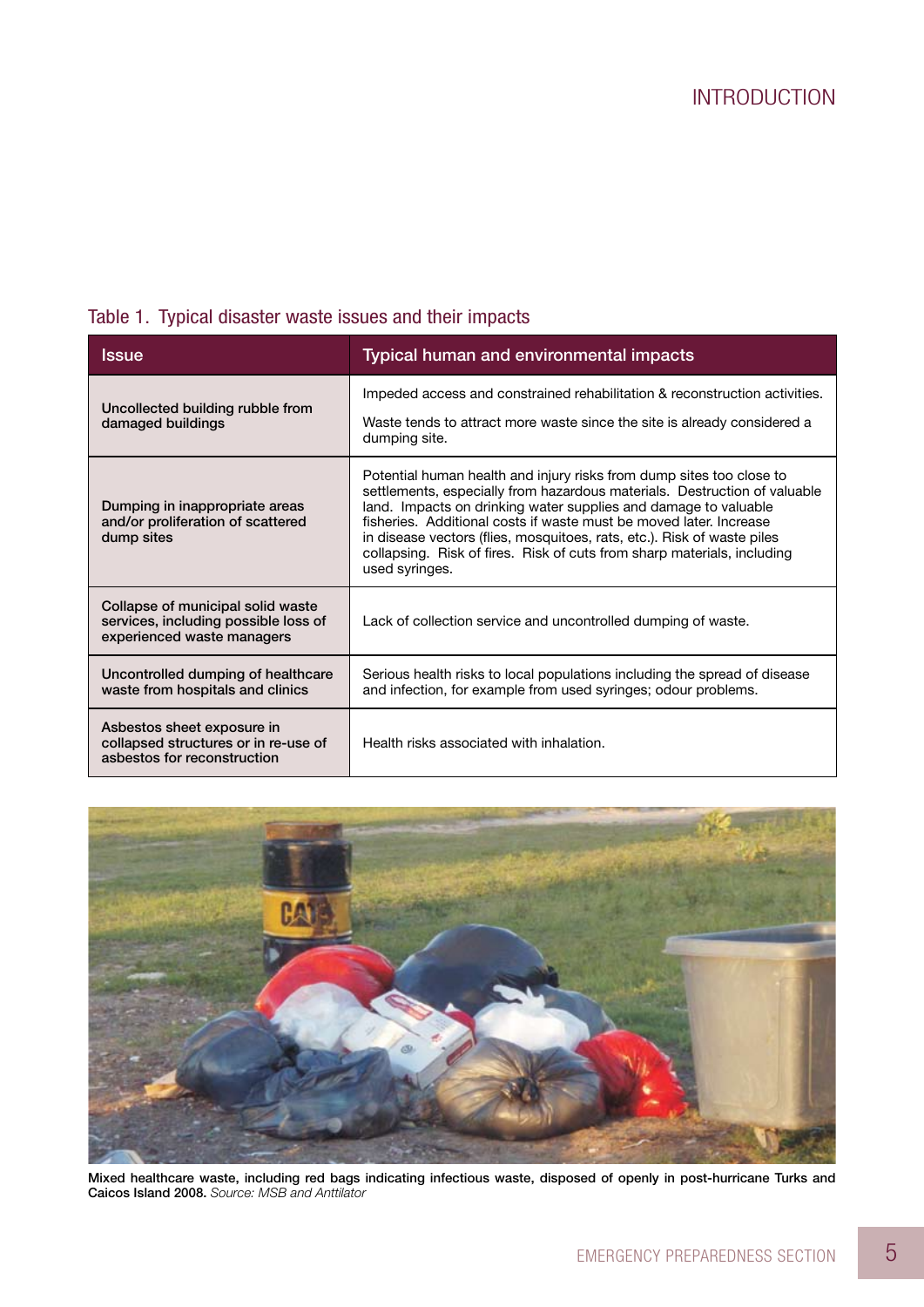# Table 2. Hazard types and their waste characteristics

| Earthquakes                                  | Structures collapse 'in-situ', i.e. floor slabs collapse on top of each other, trapping waste within<br>damaged buildings and structures. This can lead to challenges in sorting out hazardous waste (e.g.<br>asbestos) from non-hazardous (e.g. general building rubble).<br>Handling waste often requires heavy machinery, which communities may not be able to afford or have<br>difficulty to access.<br>Collapsed buildings may overlap across streets, making access difficult for the search and rescue and<br>relief operations.<br>Quantities of waste are high compared to other disaster types since all building contents normally<br>become waste.                                                                                                                                                                                                |
|----------------------------------------------|----------------------------------------------------------------------------------------------------------------------------------------------------------------------------------------------------------------------------------------------------------------------------------------------------------------------------------------------------------------------------------------------------------------------------------------------------------------------------------------------------------------------------------------------------------------------------------------------------------------------------------------------------------------------------------------------------------------------------------------------------------------------------------------------------------------------------------------------------------------|
| Flooding                                     | Floods often lead to mass displacement, which in turn requires shelters and camps and leads to large<br>volumes of household wastes.<br>Initial damage depends on the structural integrity of infrastructure, while building contents are normally<br>damaged extensively. Mould may be present and timber may have begun to rot.<br>Buildings are typically stripped by owners and waste placed on roads for collection. Waste is often<br>mixed with hazardous materials such as household cleaning products and electronic goods.<br>Flooding may bring mud, clay and gravel into affected areas, making access difficult once the floodwater<br>recedes. Removal may be required for relief and recovery operations. The mud, clay and gravel may<br>be mixed with hazardous materials, requiring further assessment before dumping.                       |
| <b>Tsunami</b>                               | Strong tsunamis can cause widespread damage to infrastructure, spreading debris over large areas.<br>Debris is often be mixed with soils, trees, bushes and other loose objects such as vehicles. This makes<br>waste difficult to handle and segregate.                                                                                                                                                                                                                                                                                                                                                                                                                                                                                                                                                                                                       |
|                                              | Strong winds can tear the roof off buildings, after which walls may collapse.                                                                                                                                                                                                                                                                                                                                                                                                                                                                                                                                                                                                                                                                                                                                                                                  |
| <b>Hurricanes</b><br>typhoons<br>cyclones    | Poorly constructed houses and huts can 'fold' under roof tops. Even brick and concrete walls may<br>collapse.<br>Waste is spread over open land, streets, and marketplaces. This would include roofing materials, small<br>items and dust carried by the wind. This may cause serious problems where asbestos is present<br>Ships and boats are often thrown ashore and destroyed, requiring specialized waste management.<br>Vessels that sink in harbours need to be removed.<br>Electrical and telephone grids as well as transformers containing oil and PCBs may be destroyed.                                                                                                                                                                                                                                                                            |
| $\overline{\text{Conflict}}$ –<br>snort-term | Intense, short-term conflicts can involve rockets, missiles and bombs, which, combined with land<br>combat, result in damage to buildings and infrastructure, key strategic installations being bombed and/<br>or widespread damage to industrial and residential areas.<br>Damaged infrastructure is often burnt, resulting in the destruction of most internal furnishings and<br>fittings. This reduces the quantities of debris to be managed and leaves primarily non-flammable items<br>such as concrete, bricks and stones. Bridges, roadways, railway structures etc. are often targeted.<br>Their clearing requires heavy machinery such as excavators and bulldozers.<br>Waste collection vehicles may be damaged or be commandeered for military purposes.<br>Unexploded ordnance (UXO) including undetonated landmines may be present among waste. |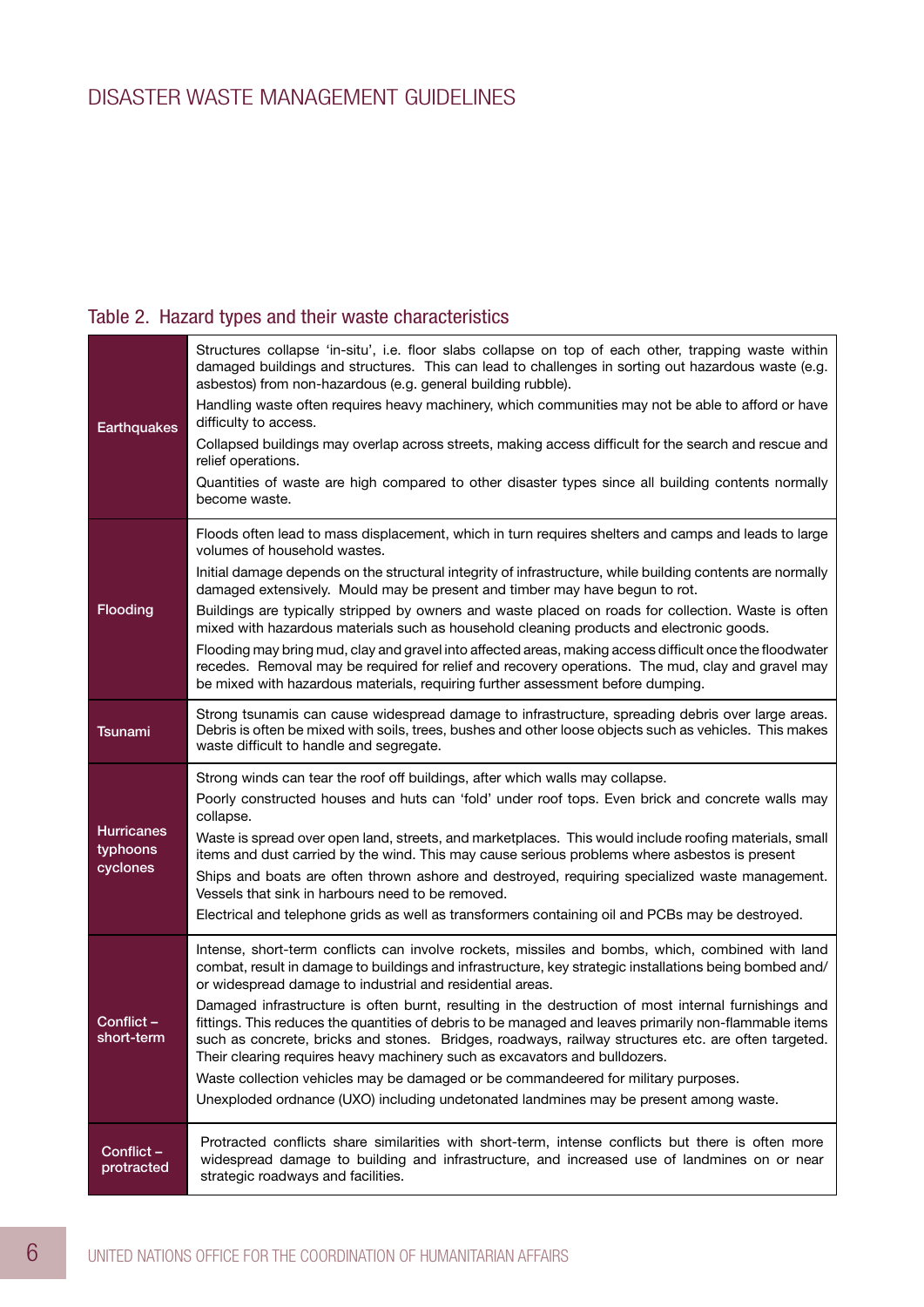# Guidance

#### Framework for disaster waste management

For waste to pose a risk to human health or the local environment, three conditions must be met: it must be (1) hazardous (i.e. toxic to human health) or present a hazard; there must be (2) a **route** or 'pathway' by which the hazardous waste can (3) impact a 'receptor', for example a person or a water source.

Where these three elements of risk are present, the waste can have a negative impact and must be considered a potential priority.

For the purpose of this framework the response to, and preparedness for, the disaster could be divided into four phases.

#### PHASE 1: EMERGENCY PHASE

Phase 1 addresses the most acute waste issues required to save lives, alleviate suffering and facilitate rescue operations. Any other considerations at this stage are secondary. Use the tools and checklists noted below to support your work.

#### *0-72 hours: immediate actions*

Often initiated within hours of the disaster event:

#### Create a hazard ranking using the following steps to identify most urgent priorities:

- Identify waste issues. Determine geographic presence of the waste through governmental sources, HIT<sup>2</sup>, Geographical Information System, news, and information gathered from local agencies.
- **Characterize waste.** Quantify composition and quality of the identified waste streams and dumps/

landfills through site visits and waste sampling/ analysis, even if this is cursory.

- Map waste. Use above data in a waste map of the affected area. The map will be a valuable tool throughout the process, and can be updated as information becomes available.
- Assess waste. Allow for a prioritization of action to be developed. This requires the use of the framework noted above: where waste is present, determine if there is also a 'pathway' and 'receptor'.
- Prioritize actions. Each identified waste streams and/or issue is given a 'common sense' ranking based on the following as a guide:
	- **o** Appropriate disposal sites are to be identified for the disposal of the different types of waste collected in the emergency phase. If an existing disposal site is available, it should be rapidly assessed for environmental compliance before use. Where no existing disposal site is available, a temporary disposal site or engineered dumpsite should be identified and established. See Annex IV for more details.
	- **Q** Main streets are to be cleared to provide access for search and rescue efforts and relief provisions. Any DW moved should, if possible, stay in the emergency area. It should not be moved out before appropriate disposal site(s) have been identified.
	- $\Omega$  All available equipment and stakeholders should be used. Wheelbarrows and wooden carts pulled by animals can be used where excavators, trucks and skips do not have access.
	- $\circ$  If hospital and clinics are affected by the disaster, they should be encouraged to separate infectious and/or healthcare waste, store it separately and

*<sup>2</sup> HIT is Hazards Identification: [http://ochaonline.un.org/OCHAHome/AboutUs/Coordination/](http://ochaonline.un.org/OCHAHome/AboutUs/Coordination/EnvironmentalEmergencies/ToolandGuidelines/HazardIdentificationTools/tabid/6458/language/en-US/Default.aspx) [EnvironmentalEmergencies/ToolandGuidelines/HazardIdentificationTools/tabid/6458/language/en-US/Default.aspx](http://ochaonline.un.org/OCHAHome/AboutUs/Coordination/EnvironmentalEmergencies/ToolandGuidelines/HazardIdentificationTools/tabid/6458/language/en-US/Default.aspx). This desk-based evaluation is normally carried out by the JEU and provided to relevant responders.*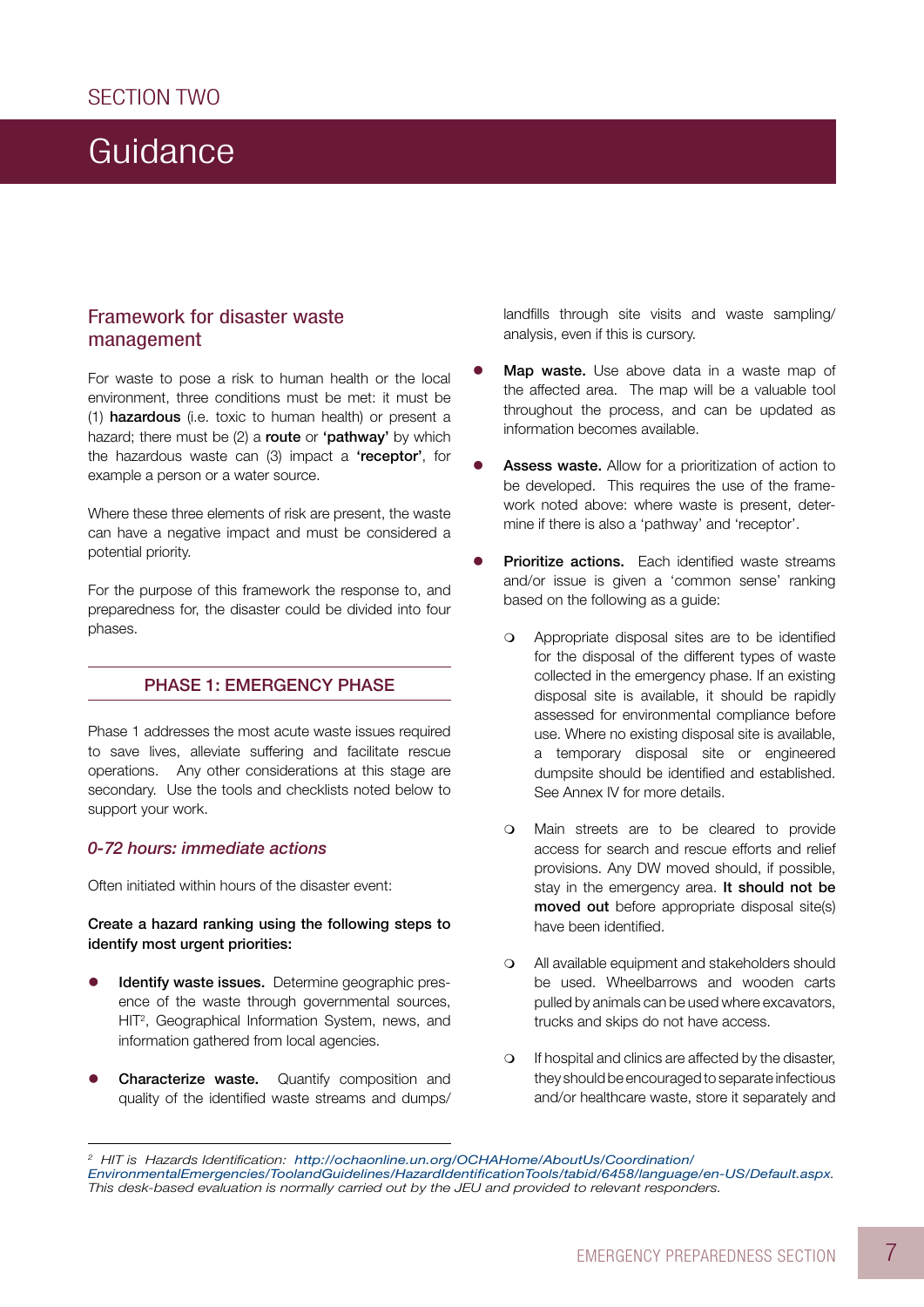### Disaster Waste Management Guidelines

transport it to temporary special treatment or disposal sites.

 $\Omega$  Whatever resources that are available to address those issues identified in the above analysis as most pressing should be marshalled.

#### 72 hours onwards: short term actions

Often initiated within days of the disaster event:

- If people remain in the disaster area, the collection of their household waste should be carried out where possible.
- At this stage a rapid DW assessment should be carried out to inform further decision-making. Exact data is not required, but reasonable ideas about the status of waste, the ability of local authorities to handle the situation, and the need for any international assistance should be provided.

Other considerations:

Wastes from IDP camps should be managed in coordination with general solid waste management services, and thus integrated with the local waste collection services.

**•** Ownership of waste, in particular reusable waste, is an important issue to clarify to avoid later conflicts.

The output from these actions should be an understanding of the basic DW issues, and a series of actions to address the most urgent of these.

#### Phase 2: Early Recovery phase

Phase 2 lays the groundwork for a disaster waste management programme to be implemented during the recovery phase. It also continues to address key issues such as the location of a disposal site for the different types of waste, streamlining logistics for waste collection, transportation and reuse/recycling activities.

Efforts here build on the initial Phase 1 assessment but go into greater depth, with an emphasis on longer-term solutions. Required actions normally include:

#### *Assessments*

**•** Continue to assess the disaster waste (extent of waste generation, locations, types of waste, regulatory understanding, etc.).

| Annex I         | Waste needs assessment   | Use this checklist to identify what different types of waste<br>are present, where and in what condition. |
|-----------------|--------------------------|-----------------------------------------------------------------------------------------------------------|
| Annex II        | Hazard ranking tool      | Fill this table with all waste streams and associated<br>hazards/risks.                                   |
| Annex III       | Waste handling matrix    | Refer to this for options on handling, treating and<br>disposing each disaster waste type.                |
| <b>Annex IV</b> | Disposal site quidelines | Select emergency dumpsites using these quidelines.                                                        |

#### Table 3. Emergency phase tools and steps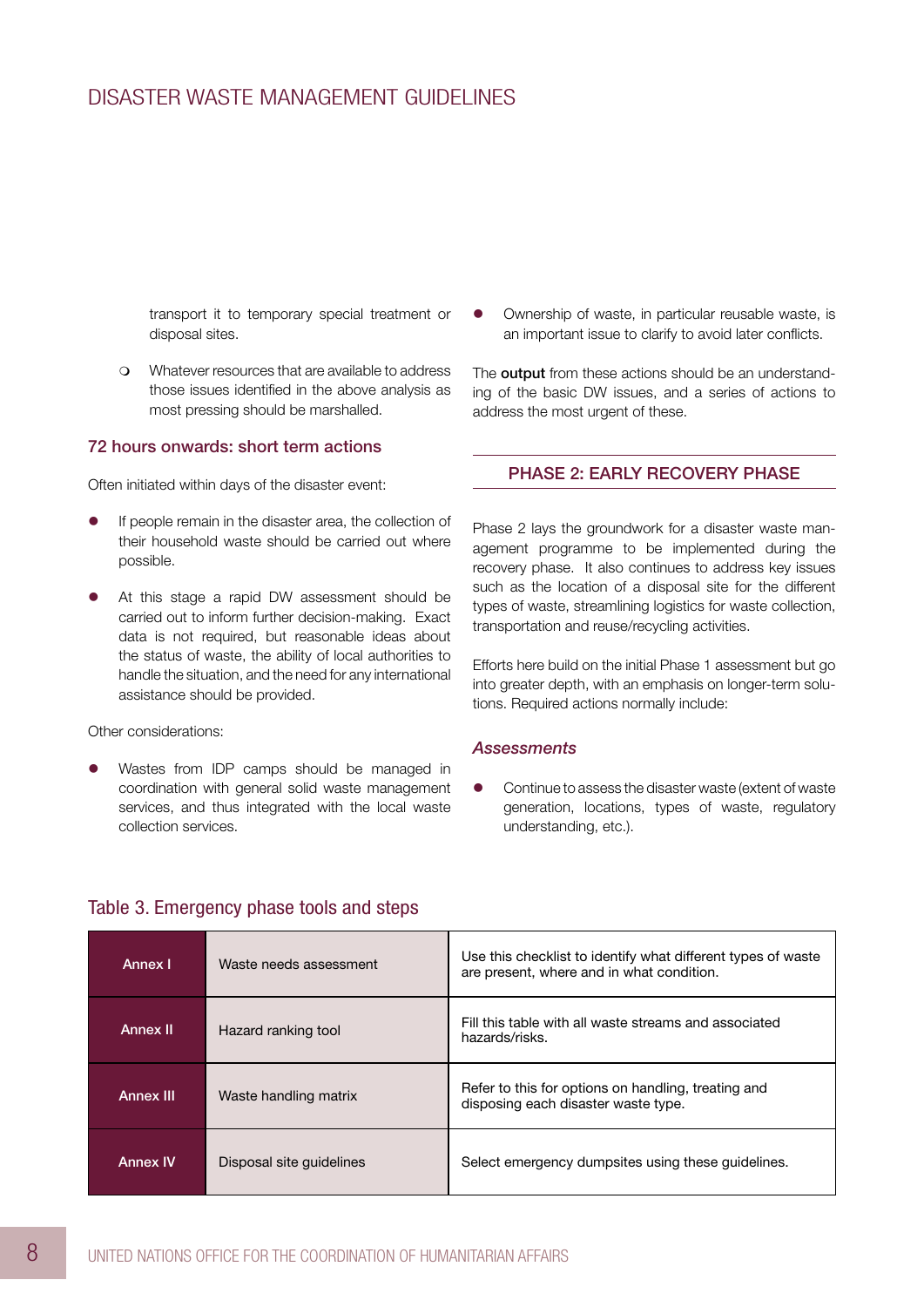- Assess locations for medium term temporary disposal and waste separation sites for unsorted rubble and municipal waste. This may entail upgrading or improving current dumpsites.
- Assess requirements to close current dumpsites if these pose a threat to human health or the environment.
- Identify and assess other waste management facilities in or near to the disaster affected area.
- Assess local capacities for addressing disaster waste and identify gaps/needs for additional assistance.

#### *Operations*

- Establish temporary storage sites for debris and regular waste.
- **•** Initiate collection and transportation of waste and debris, with the goal of expanding this in the full recovery phase.
- Prepare practical advice and guidance for local authorities on interim solutions to minimize environmental and health impacts of disaster waste.

#### *Planning*

- Implement a communications plan for affected communities with a focus on opportunities (i.e. reuse and recycling), risks (i.e. human health risks) and collection schemes.
- Develop a plan for healthcare waste. This may entail the construction of a temporary incinerator for healthcare waste; develop a special plan for hazardous waste (including asbestos) collection and treatment.
- Consult affected communities on issues relating to public health, wastes, livelihoods and the environment.
- Identify exit strategies and handover options for the disaster waste management systems planned for establishment.

#### *Communication and reporting*

- Communicate rapidly and regularly regarding all findings to the local authorities, the United Nations Resident Coordinator, UN Disaster Assessment and Coordination teams, the Joint UNEP/OCHA Environment Unit and other international response mechanisms as appropriate.
- $\bullet$  Document in electronic form the assessment results, recommendations, and mitigation measures implemented.

The **outputs** from these planning actions include data and information to design a disaster waste management programme to be implemented in the recovery phase.

| <b>Annex V</b>   | Waste<br>needs<br>assessment      | Revisit current waste<br>activities and ensure<br>different types of waste<br>are being accounted for.                    |  |  |
|------------------|-----------------------------------|---------------------------------------------------------------------------------------------------------------------------|--|--|
| <b>Annex III</b> | Waste<br>handling<br>matrix       | Review options for the<br>handling, treatment and<br>disposal of each disaster<br>waste stream.                           |  |  |
| <b>Annex VI</b>  | Fundraising                       | Hold consultations on the<br>development of disaster<br>waste management<br>project proposals and/or<br>funding requests. |  |  |
| <b>Annex VII</b> | Dumpsite<br>closure<br>guidelines | Use these to close<br>unmanaged dumpsites.                                                                                |  |  |

#### Table 4. Early recovery phase tools and steps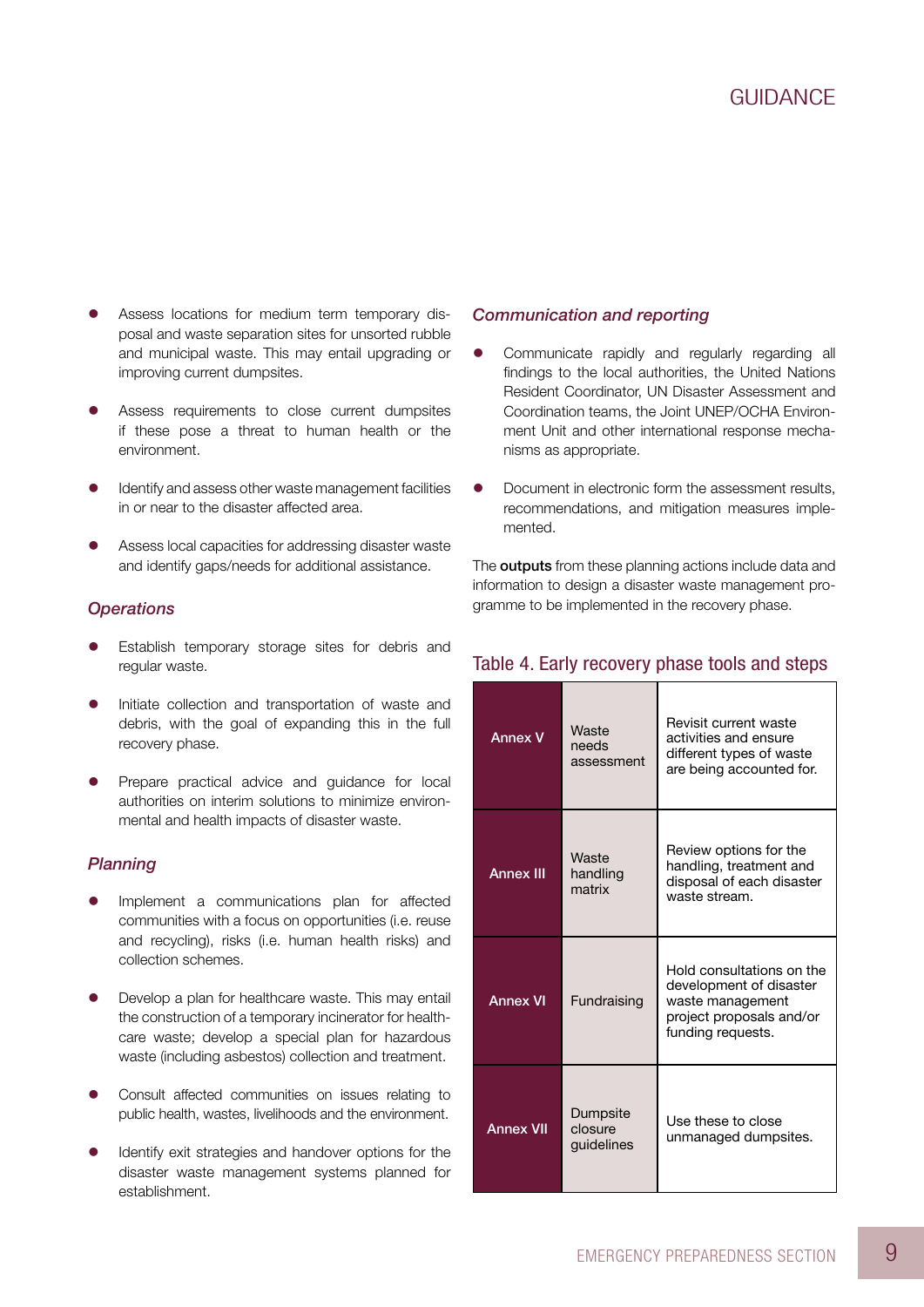#### PHASE 3: RECOVERY PHASE

Phase 3 includes implementation of disaster waste management projects designed in Phase 2, and continued monitoring and evaluation of the disaster waste situation.

The following main actions should be considered:

- Develop and implement a communications plan for the key stakeholders to ensure the disaster waste management programme is aligned with community expectations and needs.
- Procure or repair required waste management plant, machinery and equipment.
- Train waste management operators if required.
- Support the implementation of disaster waste management systems by supporting waste management operators/operatives or local authorities.

Hand over disaster waste management systems into a normalized and improved solid waste management system.

The **output** of this phase should be having all disaster waste addressed either through disposal, incineration, reuse or recycling.

# Table 5. Recovery phase tools and steps

| Technology<br><b>Annex VIII</b><br>resources |                    | Consult list for machinery<br>suppliers, organizations,<br>consultants, and<br>contractors to help with<br>the implementation. |  |  |  |
|----------------------------------------------|--------------------|--------------------------------------------------------------------------------------------------------------------------------|--|--|--|
| <b>Annex IX</b>                              | Fxit<br>strategies | Develop exit strategies and<br>handover of disaster waste<br>management projects.                                              |  |  |  |



Salvaging scrap metal from post-earthquake debris, Muzaffarabad. *Source: MSB and JEU*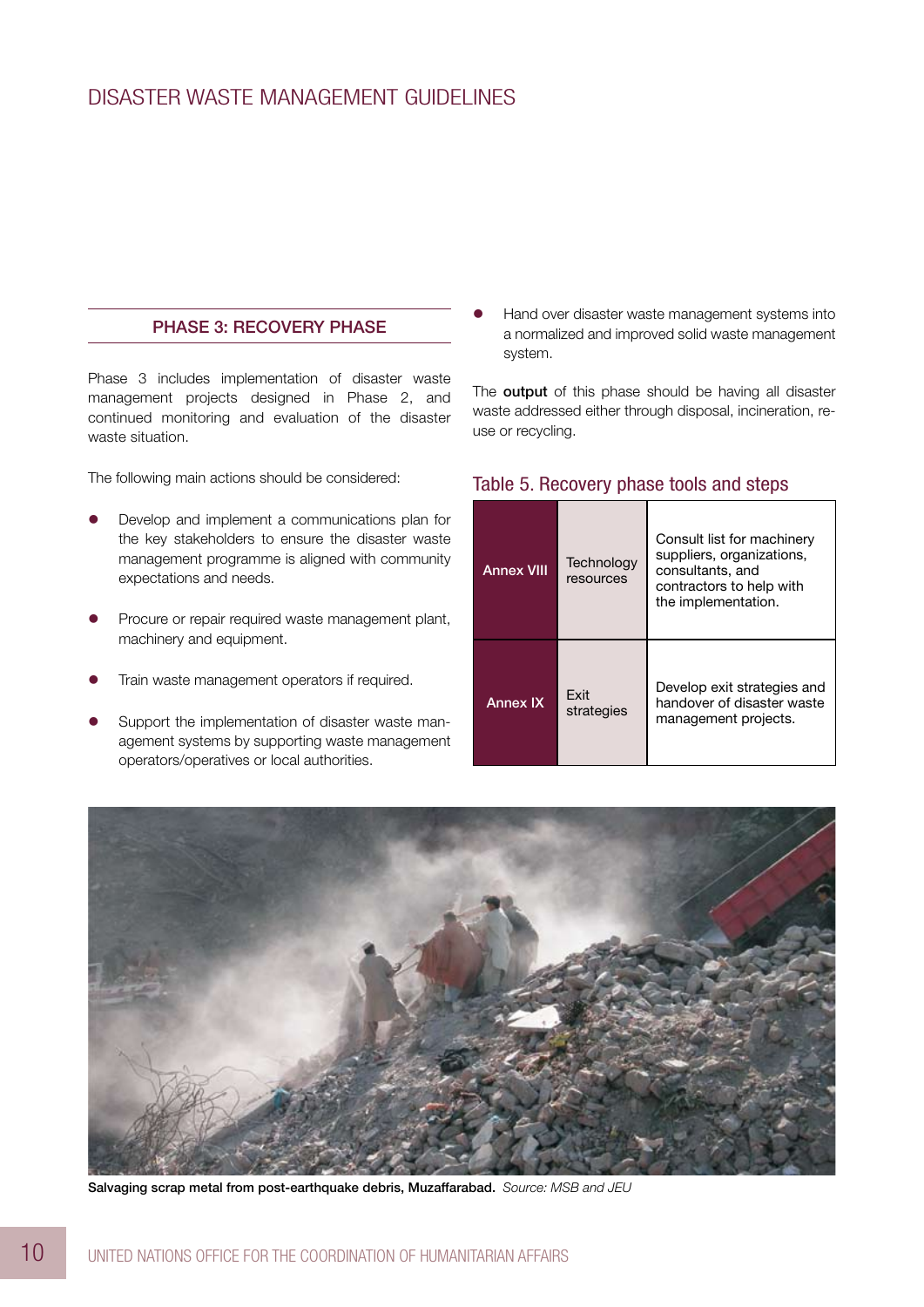#### PHASE 4: CONTINGENCY PLANNING

Phase 4 is not, strictly speaking, part of emergency response. However, it does help bridge the gap between response, recovery, and longer-term development and is therefore an important investment. Contingency planning can be conducted during the recovery phase or as a preparedness measure prior to disaster.

The objective is to develop a Disaster Waste Management Contingency Plan (DWMCP) to aid communities in determining appropriate management options in advance of a disaster.

A plan identifying cost-effective disaster waste management options and resources can save money, increase control over waste management and improve administrative efficiency.

The plan may also serve as a resource document in negotiating technical and financial assistance.

An effective DWMCP addresses issues well beyond initial removal and should include a strategy for recycling and reuse of materials (including composting). There are many possible components of a DWMCP, including:

Pre-planning activities;



Clearing hurricane debris in post-hurricane Turks and Caicos Island 2008. Note the lack of appropriate equipment to segregate roofing and reusable boards. *Source: MSB and Anttilator*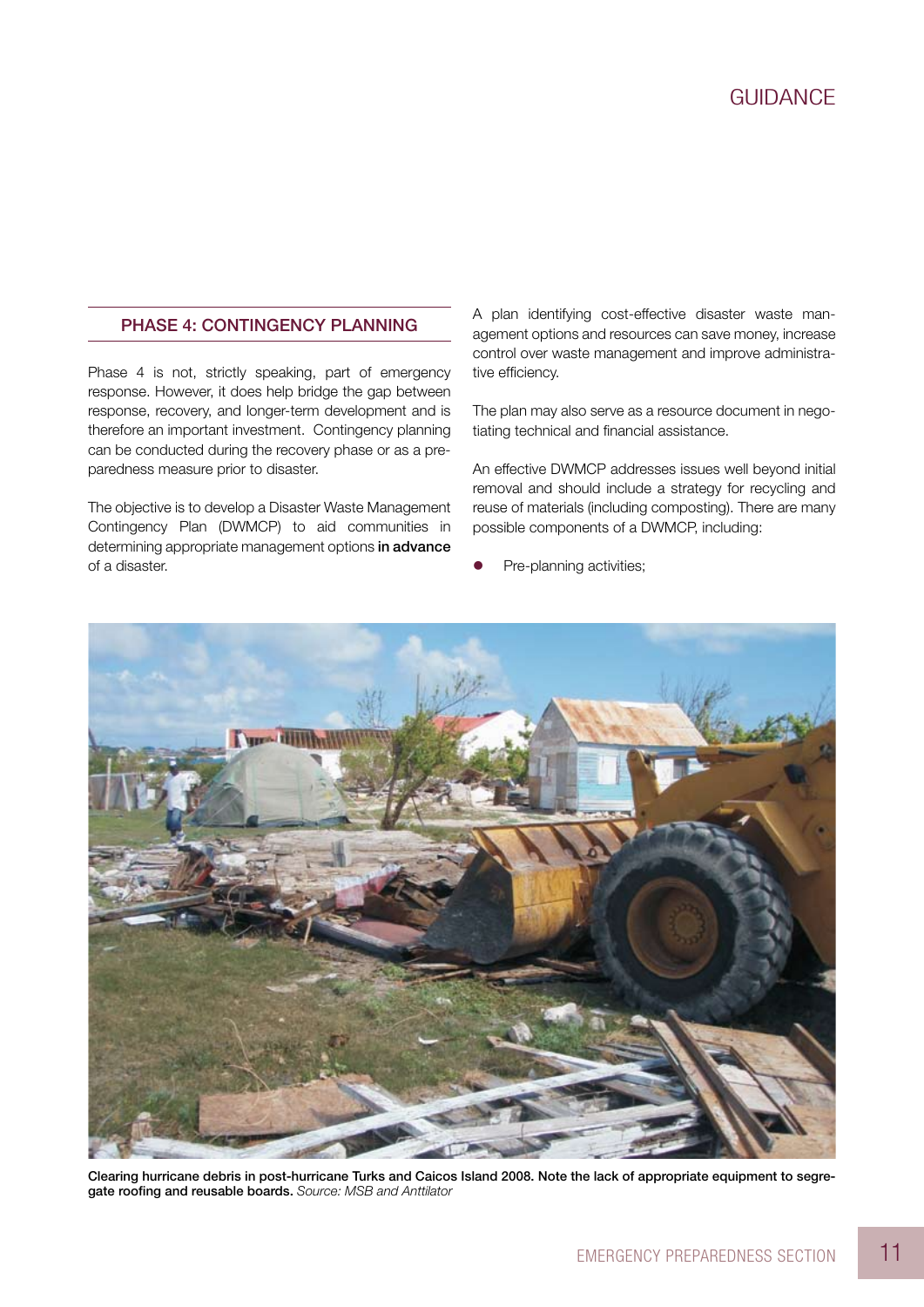### Disaster Waste Management Guidelines

- Secondary activities
	- **Q** Establish governmental coordination.
	- $\Omega$  Identify likely waste and debris types.
	- $\Omega$  Forecast amounts of waste and debris.
	- $\Omega$  List applicable national, and local environmental regulations.
	- $\Omega$  Inventory current capacity for waste and debris management and determine waste and debris tracking mechanisms.
	- $\Omega$  Pre-select temporary waste and debris storage sites.
	- $\Omega$  Identify equipment and administrative needs.
	- O Pre-negotiate contracts.
	- **O** Develop a communications plan.
	- $\Omega$  Create a disaster debris prevention strategy.
	- $\Omega$  Create a debris removal strategy.
- Harmful materials identification and hazardous waste management recommendations
- Recycling options
- Waste-to-energy options
- Disposal options
- Open burning options

#### Table 6. Contingency planning tools and steps

Complete contingency planning guidelines are available at

[http://ochanet.unocha.org/p/Documents/](http://ochanet.unocha.org/p/Documents/DWMG_Annex%20XII.pdf) [DWMG\\_Annex%20XII.pdf](http://ochanet.unocha.org/p/Documents/DWMG_Annex%20XII.pdf)

#### Programme sustainability

It is important to have an exit strategy from the recovery phase onwards to ensure sustainability. Key to this is local engagement in all activities, including:

- **Ensuring technical abilities: local capacities must** be built such that once the project is completed there remains adequate technical capability to carry on any waste management systems;
- Financial self-sufficiency: any waste management system must continue to function past the recovery phase with fees and/or public sector funds to ensure sustainability;

Effective handover is also important. Options include:

- private sector handover, where the system established is passed on to a private sector company which continues to operate as a for-profit service. This can be a direct handover to the current management team or follow a tendering process;
- public sector handover, where the system is handed over to the local authority or another governmental department for continued operations as part of a public sector service;
- community-based organization (local NGO), where the system is taken over by a local NGO to continue operations with national or international funding; or
- public / private hybrid handover, where a public sector organization can function as a commercial entity providing services back to either the public sector or directly into the marketplace.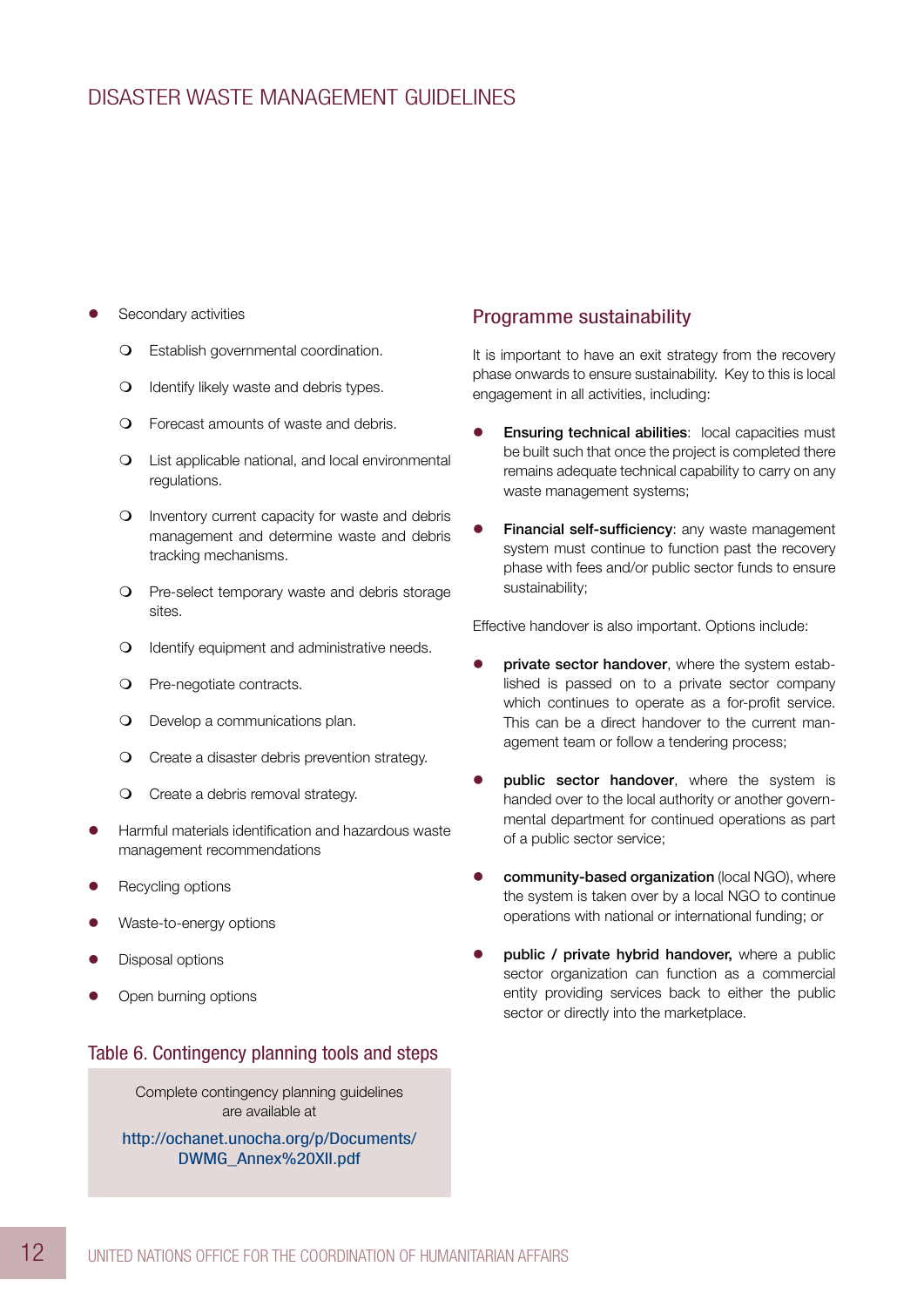### Suggested contents for a Disaster Waste Management Contingency Plan

1. Coordination

Governmental coordination

- Coordination with other stakeholders
- Coordination with international assistance
- 2. Types of waste and debris after a disaster
- 3. Disaster debris and rubble prevention strategy
- 4. Forecast of amounts of waste and debris
- 5. Harmful materials identification potential hazardous waste
- 6. Applicable national and local environmental regulations
- 7. Current capacity for waste and debris management. Determine waste and debris tracking mechanisms
- 8. Equipment and administrative needs
- 9. Hazardous waste management

Industrial HW

Household HW

10. Healthcare waste management

Infectious waste

Hazardous substances

Conventional waste

11. Clean up and Debris removal strategy

Street clean up priority

Other open space priority

Business and work clean up priority

Implementation of pre-negotiated contracts

- 12. Selection of temporary waste and debris storage sites
- 13. Management of temporary waste and debris storage sites
- 14. Recycling options

Steel and other metals

Concrete, bricks and other construction material

Wood and board

Paper, plastics, glass and other packaging material

Composting and bio-gas production

15. Disposal options

Temporary disposal

Landfilling (permanent)

- 16. Incineration options
- 17. Open burning options
- 18. Communication plan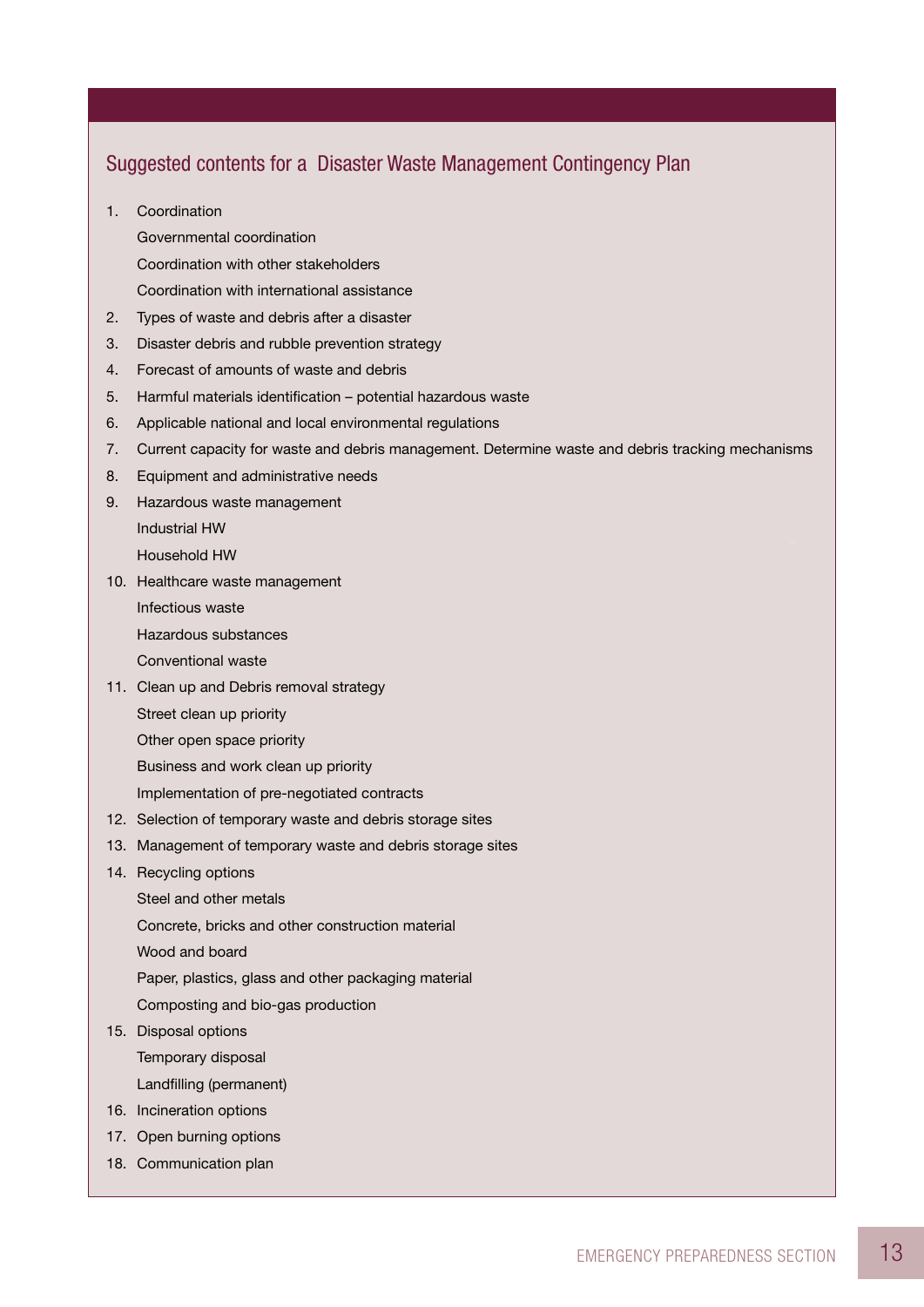# Key considerations

This section presents considerations that are important throughout the process: health and safety, stakeholder management, communications and coordination, and common risks from disaster types.

#### Health and safety in disaster waste management

Health and safety (H&S) of personnel is paramount to the success of any disaster waste management initiative and must be integrated from day one. Minimum requirements include:

- Ensuring that all personnel managing and overseeing DW efforts are experienced and implement appropriate safety systems;
- Ensuring the greatest possible use of personal protective equipment (PPE), including for casual labour staff (i.e. those involved in cash-for-work) from

the local communities in debris clearance schemes. Typical PPE includes adapted footwear (hard boots to prevent spikes entering the sole and minimise the risk of harm from heavy materials dropping onto feet), hard hats, gloves, overalls and masks;

- At the new waste handling site, laying out the site to take into account H&S, for example one way traffic systems and limited cross over between vehicles and humans at the site. People working with the waste should have access to proper and clean changing and washing facilities for use during and after waste handling and processing works; and
- Having adequate dust suppression where rubble is being crushed or waste is being processed (e.g. using water spraying). Facilities and equipment should be fitted with noise, vibration and harmful emission reduction mechanisms, as well as machinery guards to prevent accidents.



Hazardous waste (car batteries and LPG cylinder) mixed with debris, Balakot 2005. *Source: MSB and JEU*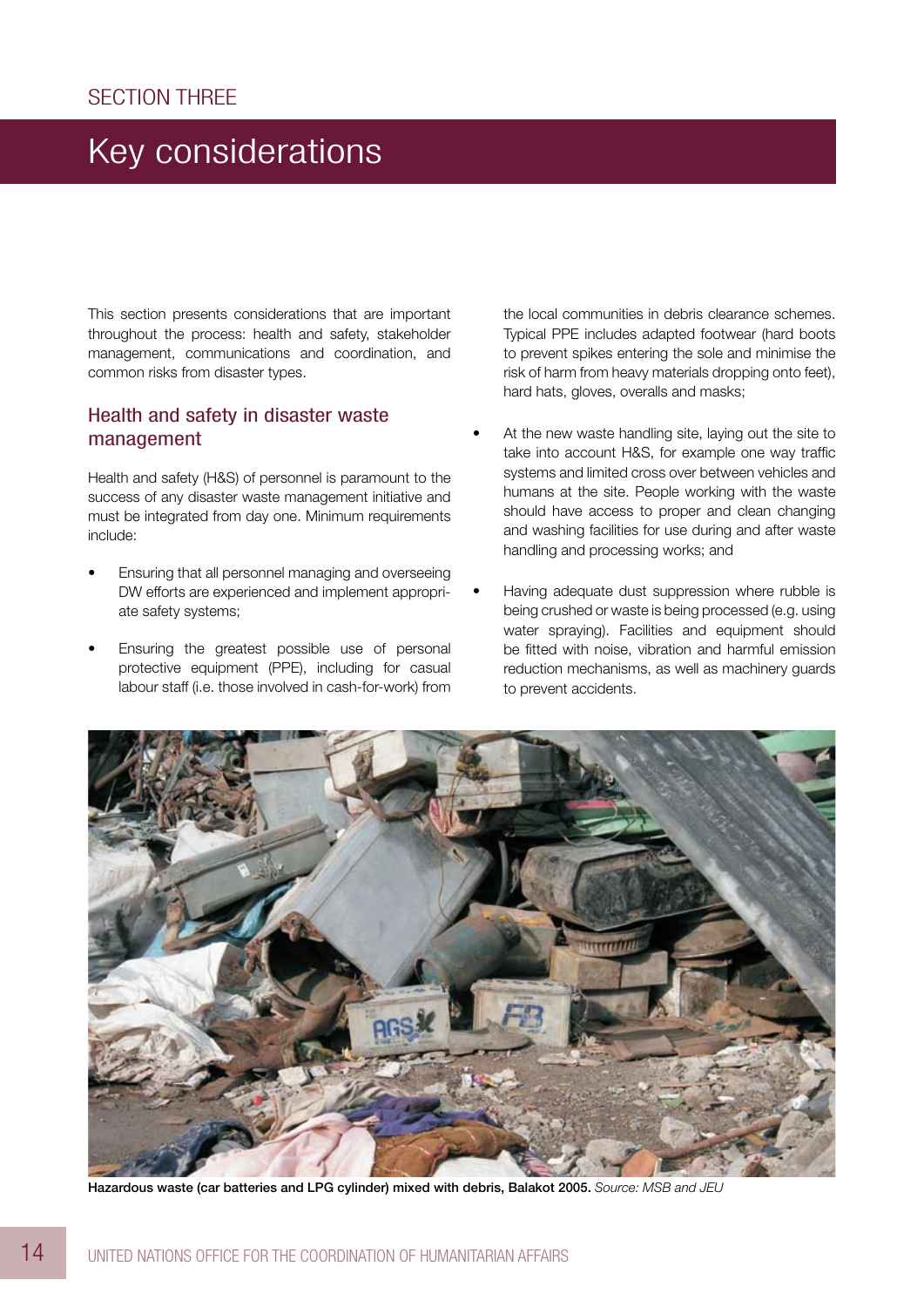It should be noted that there are increasing cases of legal action relating to exposure to hazardous substances during disaster clean-up works.

Further guidance on H&S in waste management can be found in the World Bank Group's *Environmental, Health and Safety Guidelines: Waste Management Facilities* (www. ifc.org/ifcext/sustainability.nsf/Content/EHSGuidelines).

#### Stakeholder management

The groups listed below should be kept in mind and involved/engaged as appropriate in the development and implementation of any actions. It is assumed that all activities occur under the overall direction of responsible national and local authorities:

#### *Beneficiaries/target groups*

The following beneficiary and target groups should be taken into account and involved from the early stages of DW waste assessment, planning, programme design and management:

- Disaster affected communities and populations requiring support in clearing their property of disaster wastes and removing waste generated by households. This group may include those residing in refugee / camps and camps for Internally Displaced People (IDP);
- The informal waste sector, e.g. scavengers, waste pickers or recyclers who may have networks for reuse and recycling;
- Solid waste management service companies and their employees who may require rehabilitation support;
- Private sector and non-governmental waste organizations that may have been affected by the disaster;
- Hospitals and clinics affected by the disaster; and
- Local authorities responsible for the collection and treatment or disposal of solid wastes.

#### *Local level administration*

Local waste management organizations can benefit from assistance provided in a disaster waste management programme.

#### *Administrators*

Local authorities must often make decisions concerning future waste management in the disaster area. They should be kept informed fully and wherever possible involved in the decision-making.

#### *Practitioners*

In some places local government executes waste collection and in other places collection is done by a contractor. In either case they must be engaged in DW management.

#### *Regional administration*

When there is a regional government, there are also administrators at national and local levels. They should be directly involved and at a minimum receive DW reports.

#### *Donors*

Donors have a key role in any disaster waste management programme, especially for allocation of funds and specifying minimum requirements for design and implementation of a disaster waste management projects. Interested ones should be kept engaged and informed.

#### *Communication and coordination*

Effective communication and coordination with stakeholders is essential.

Key issues include:

**•** Sending consistent messages to support DW cleanup, for example using radio slots to inform on planned clean-up campaigns or advise on specific types of hazardous waste;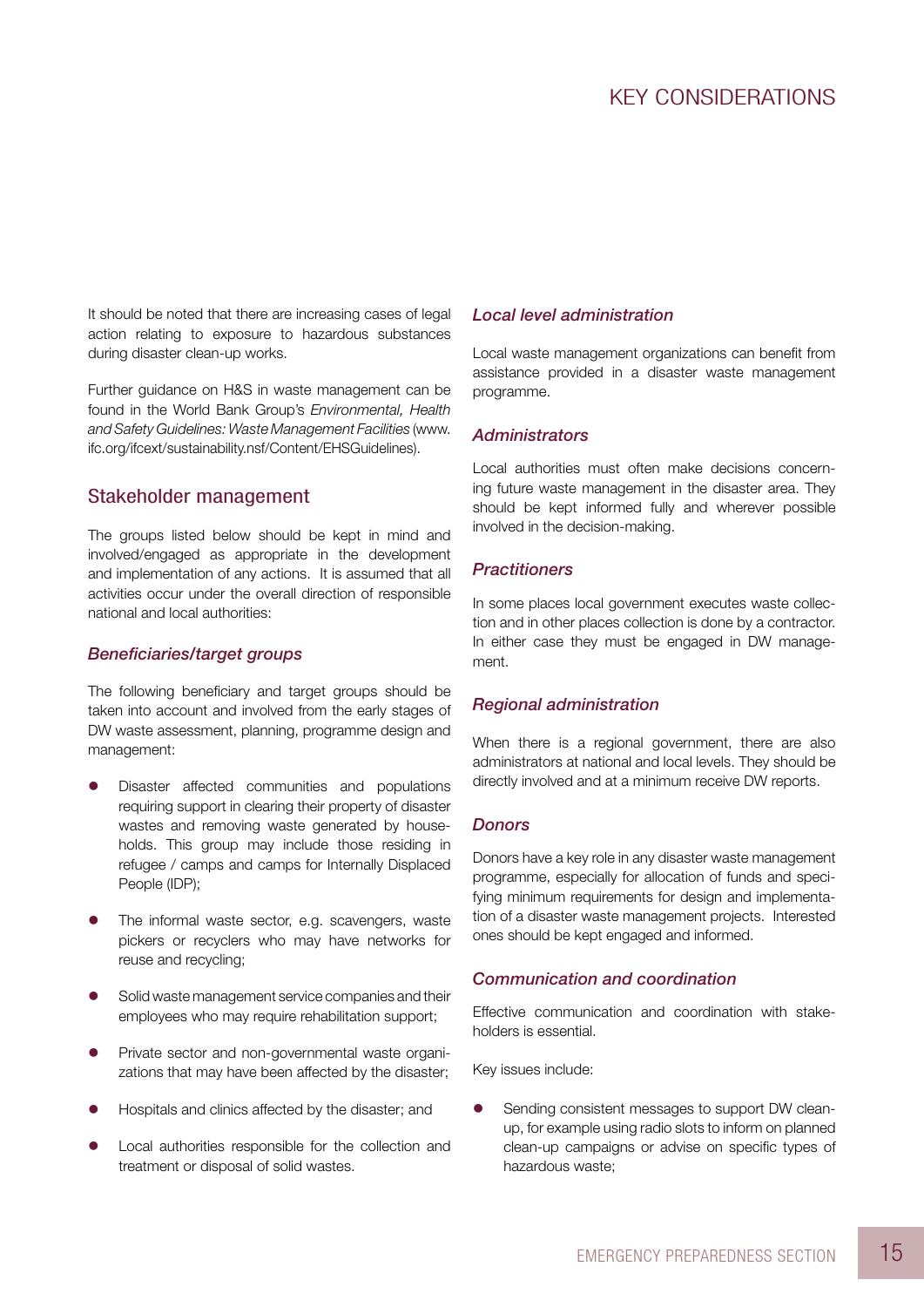### Disaster Waste Management Guidelines

- Ensuring national authorities have information that spells out who does what, which data/information has been collated and the results of any waste assessment and planning mission. There are often a large number of NGOs and implementing agencies active in post-disaster works. The "Who does What Where" tool at [http://oneresponse.info/Pages/](http://oneresponse.info/Pages/default.aspx) [default.aspx?](http://oneresponse.info/Pages/default.aspx) can be helpful; and
- Supporting local authorities to provide clear and transparent information about cleanup progress, future schedules etc. Information relating to the clearing of streets also gives the local community time to plan for the recovery of their homes and decide on emptying their buildings of damaged furnishings and items.

Implementing agencies must coordinate and communicate to streamline waste assessment missions and projects and programmes. These guidelines are one tool that can be used in order to avoid duplication and ensure coordination.

Developing information exchange and coordination mechanisms to facilitate dialogue and consensus between government, civil society, cooperation agencies, donors and leading institutions.

Ensuring that a comprehensive communications plan exists as a part of a larger disaster waste management plan. A GIS Information Management System should be used to capture data and act as a central repository for information about current status, work achieved and planned next steps.



Healthcare waste is segregated and stored in clearly distinguished yellow container awaiting disposal. *Source: UNEP*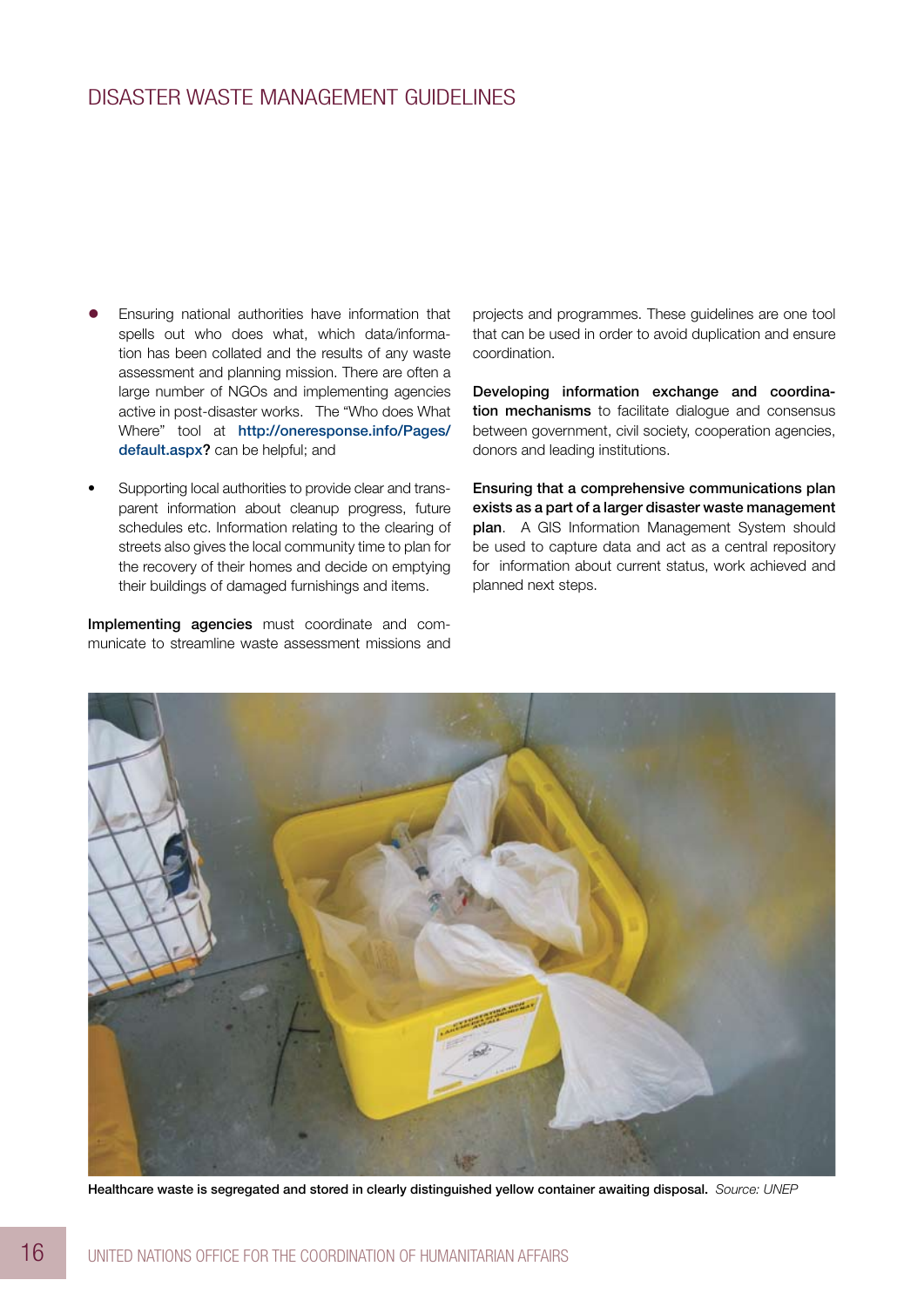### Common risks by disaster waste hazard type

The following generic risks from various waste types are useful to prioritize DW actions:

#### Chemical risks $3$

The following chemical risks arise from some types of waste:

- Direct dermal (skin) contact with contaminants such as pesticides, oils and acids
- Inhalation of:
	- **O** Hazardous chemicals or products like pesticides
	- O Products of incomplete combustion including dioxins/furans, poly aromatic hydrocarbons (PAH), volatilized heavy metals from uncontrolled waste burning
	- $\Omega$  Dust, including small particulate matter (PM10)<sup>4</sup> and asbestos fibres
- Ingestion of surface/groundwater contaminated by leachate from waste. This can contain high levels of organics, ammonium, heavy metals, trace organics such as PCBs, and volatile organic compounds (VOCs)
- Nuisance from odours arising from chemicals in the waste or decomposition of some waste types

#### Biological risks

The following are examples of biological risks:

- Dermal (skin) contact/ingestion of faecal matter/body fluids
- Direct exposure to healthcare waste
- Disease vectors from animals that congregate on or near waste:
	- O Rat excreta hanta virus, leptospirosis, plague, scrub typhus
		- $\bigcirc$  Mosquitoes malaria, dengue fever
		- $\bigcirc$  Flies bacterial infections
- Nuisance from insects, birds and rodents which are attracted to and feed on waste

#### Physical risks

- Collapse of waste piles, such as large piles of rubble that have been pushed to the side of a road
- Cuts and abrasions from sharp objects in waste, for example where healthcare waste has been mixed with general household waste
- Uncontrolled fires in piles of waste
- Vehicle accidents from trucks picking up, transporting and dumping waste in urban or rural areas; and
- Nuisance from smoke plumes and/or wind or wave-blown litter

#### Local environmental risks

The following can negatively affect the local surrounding environment

- Waste that contaminates soils, rendering it hazardous to humans and animals, and/or making it unsuitable for agriculture
- Leachate from fluids passing through waste and subsequently contaminating water
- Landfill gas from decomposing organic waste, which can pose risks to humans and animals
- Infestation of rodents and insects feeding on waste
- Windblown and wave transported litter which can impact an area

*<sup>3</sup> A more comprehensive overview of risks with different chemicals can be found in reference "The Emergency Response Guidebook (ERG2008) " <http://www.tc.gc.ca/eng/canutec/guide-menu-227.htm>*

*<sup>4</sup> PM10 is used to describe particles with a size less than 10 micrometres.*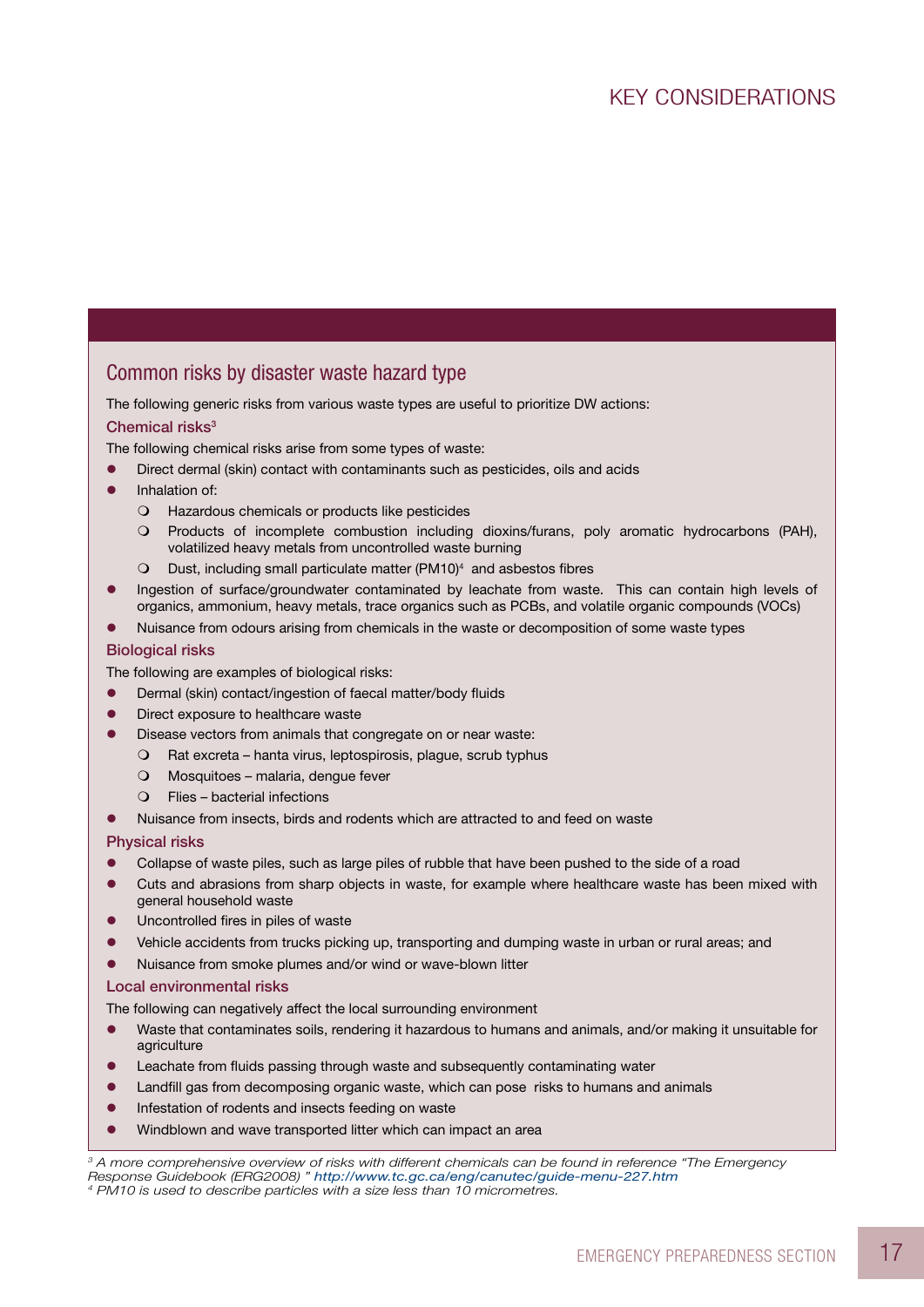# Annex I. Waste needs assessment - emergency phase

| People in the affected area                                           |     |           |               | Comments                                                          |
|-----------------------------------------------------------------------|-----|-----------|---------------|-------------------------------------------------------------------|
| Estimate percentage                                                   |     |           | %             |                                                                   |
| <b>IDP</b> camps                                                      |     |           |               |                                                                   |
| How many IDP camps are established?                                   |     |           | Nos           |                                                                   |
| Estimate percentage of population staying in<br>the camps             |     |           | %             |                                                                   |
| How is waste management arranged?                                     |     |           | <b>Nos</b>    |                                                                   |
| Collection                                                            |     |           |               | Bins___ Street Pile____ Others - what_                            |
| Treatment                                                             |     |           |               | Dumpsites___ Open burning___<br>Others - what                     |
| Estimate the amount of IDP waste collected                            |     |           | %             |                                                                   |
| Immediate needs                                                       |     |           |               |                                                                   |
| <b>Condition of buildings</b>                                         |     |           |               | Comments                                                          |
| Estimate total destruction as percentage                              |     |           | %             |                                                                   |
| Estimate intact buildings as percentage                               |     |           | $\frac{0}{0}$ |                                                                   |
| Which is the main construction material used<br>in the disaster area? |     |           |               | Concrete___ Bricks____ Board____ Tins_____                        |
| Estimate the total amount of rubble and debris<br>from buildings      |     |           | m3            | Square metres covered x height                                    |
| Immediate needs                                                       |     |           |               |                                                                   |
| Conditions of other infrastructure. Are:                              | Yes | <b>No</b> |               | Comments                                                          |
| Roads and streets functioning?                                        |     |           | %             | If not, describe damage and debris potential in<br>separate sheet |
| Water distribution functioning?                                       |     |           | $\%$          |                                                                   |
| Waste water collection and drainage<br>functioning?                   |     |           | %             |                                                                   |
| Land line telecommunications functioning?                             |     |           | %             |                                                                   |
| Mobile telephones functioning?                                        |     |           | %             |                                                                   |
| Internet functioning?                                                 |     |           | %             |                                                                   |
| Electricity distribution functioning?                                 |     |           | %             |                                                                   |
| Immediate needs                                                       |     |           |               |                                                                   |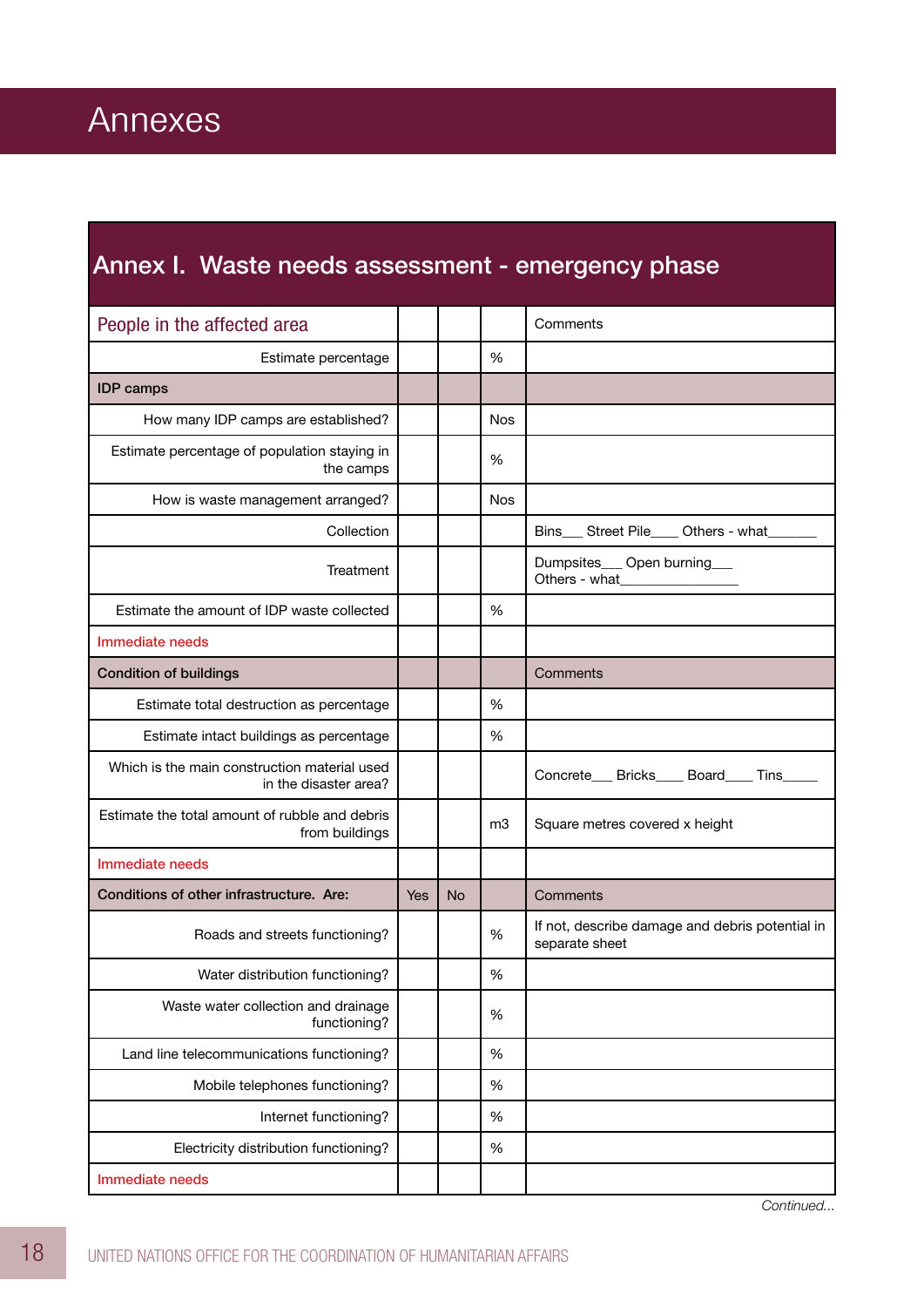| Annex I. Waste needs assessment - emergency phase, continued                            |            |           |     |                                             |  |  |
|-----------------------------------------------------------------------------------------|------------|-----------|-----|---------------------------------------------|--|--|
| Hospitals and health care centers                                                       | Yes        | <b>No</b> |     | Comments                                    |  |  |
| Are hospitals and clinics functioning?                                                  |            |           |     |                                             |  |  |
| Is their waste being managed?                                                           |            |           |     | If yes go to healthcare sheet               |  |  |
| Is there information about infectious waste?                                            |            |           |     | If yes go to healthcare sheet               |  |  |
| Is there information about other healthcare waste?                                      |            |           |     |                                             |  |  |
| Are there temporary clinics/hospitals?                                                  |            |           |     | If yes go to healthcare sheet               |  |  |
| If so, many beds (capacity) do they have?                                               |            |           |     |                                             |  |  |
| Is there any information about waste collection from<br>the temporary hospitals/clinics |            |           |     | If yes go to healthcare sheet               |  |  |
| Immediate needs                                                                         |            |           |     |                                             |  |  |
| Industries and other commercial activities                                              | Yes        | <b>No</b> |     | Comments                                    |  |  |
| What kind of industries were located in the disaster<br>area?                           |            |           |     | Give details on the industrial waste sheet! |  |  |
| Are they intact?                                                                        |            |           |     |                                             |  |  |
| Is there any information about input chemicals?                                         |            |           |     | Give details on the industrial waste sheet! |  |  |
| Is there any information about hazardous waste?                                         |            |           |     | Give details on the industrial waste sheet! |  |  |
| Immediate needs                                                                         |            |           |     |                                             |  |  |
| Municipal waste management                                                              | Yes        | <b>No</b> |     | Comments                                    |  |  |
| To what extent has it recovered and is it functioning?                                  |            |           | %   |                                             |  |  |
| Are waste management vehicles intact?                                                   |            |           | Nos | If not, describe the problems               |  |  |
| Are employees alive and still in the area?                                              |            |           |     |                                             |  |  |
| Is there fuel available for the vehicles?                                               |            |           |     |                                             |  |  |
| Is the dumpsite intact?                                                                 |            |           |     | If no: describe the problems                |  |  |
| Are the access-roads to the dumpsite intact?                                            |            |           |     | If no: describe the problems                |  |  |
| Are there any temporary dumpsites?                                                      |            |           |     |                                             |  |  |
| If so, where are they located?                                                          |            |           |     |                                             |  |  |
| Are there any other waste treatment plants in the<br>area?                              |            |           |     | If yes: describe                            |  |  |
| Immediate needs                                                                         |            |           |     |                                             |  |  |
| Hazardous waste                                                                         | <b>Yes</b> | <b>No</b> |     |                                             |  |  |
| HW among industrial debris and rubble                                                   |            |           |     | Be aware of the risk for asbestos!          |  |  |
| HW from industries                                                                      |            |           |     |                                             |  |  |
| Hazardous and electronic waste from telecom                                             |            |           |     |                                             |  |  |
| Hazardous and electronic waste from electrical grid                                     |            |           |     |                                             |  |  |
| Hazardous and electronic waste from<br>municipal waste                                  |            |           |     | Be aware of "under the sink items"          |  |  |
| <b>Prompt needs</b>                                                                     |            |           |     |                                             |  |  |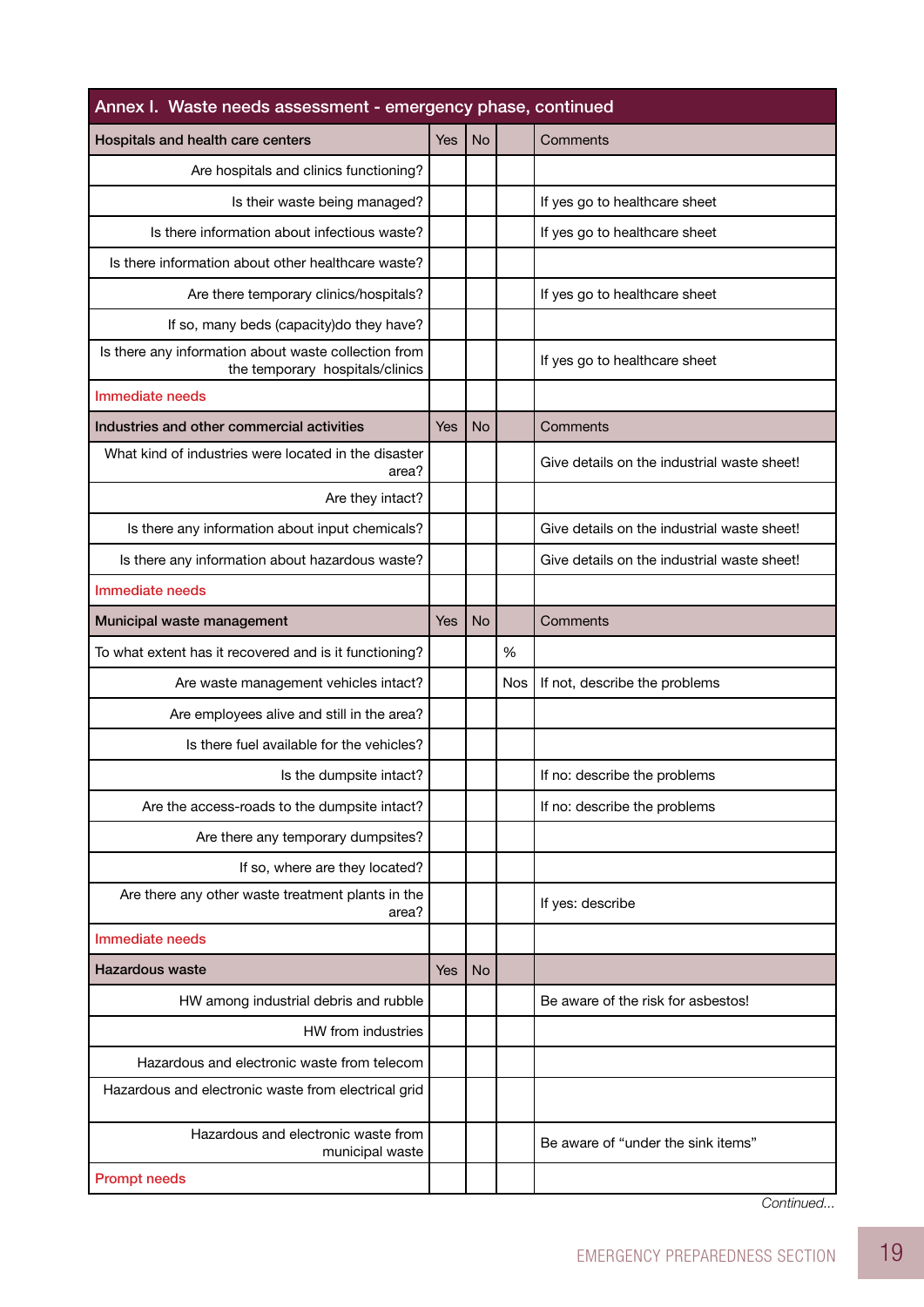| Annex I. Waste needs assessment - emergency phase, continued |                                   |  |  |  |  |
|--------------------------------------------------------------|-----------------------------------|--|--|--|--|
| Infrastructure debris assessment                             |                                   |  |  |  |  |
|                                                              | Notes                             |  |  |  |  |
| Roads                                                        |                                   |  |  |  |  |
| Tar road debris                                              |                                   |  |  |  |  |
| Dirt road debris                                             |                                   |  |  |  |  |
| <b>Streets</b>                                               |                                   |  |  |  |  |
| Tar street debris                                            |                                   |  |  |  |  |
| Mud street debris                                            |                                   |  |  |  |  |
| Water distribution system                                    |                                   |  |  |  |  |
| Debris from water works                                      |                                   |  |  |  |  |
| Pipes                                                        |                                   |  |  |  |  |
| Wastewater collection system                                 |                                   |  |  |  |  |
| Debris from waste waster<br>treatment plants                 |                                   |  |  |  |  |
| Pipes                                                        |                                   |  |  |  |  |
| Other drainage systems                                       |                                   |  |  |  |  |
| Debris from broken drains                                    |                                   |  |  |  |  |
| Waste clogging the drains                                    |                                   |  |  |  |  |
| Landline telecommunication                                   |                                   |  |  |  |  |
| Poles                                                        |                                   |  |  |  |  |
| Dig down cable                                               |                                   |  |  |  |  |
| Open hanging cable                                           |                                   |  |  |  |  |
| Mobile telecommunication                                     |                                   |  |  |  |  |
| Antenna masts                                                | Electronic waste on downed masts  |  |  |  |  |
| Others                                                       |                                   |  |  |  |  |
| Internet                                                     |                                   |  |  |  |  |
| Dig down cable                                               |                                   |  |  |  |  |
| Open hanging cable                                           |                                   |  |  |  |  |
| <b>Electricity grid</b>                                      |                                   |  |  |  |  |
| Poles                                                        |                                   |  |  |  |  |
| Dig down cable                                               |                                   |  |  |  |  |
| Open hanging cable                                           |                                   |  |  |  |  |
| Transformers                                                 | Electronic waste, transformer oil |  |  |  |  |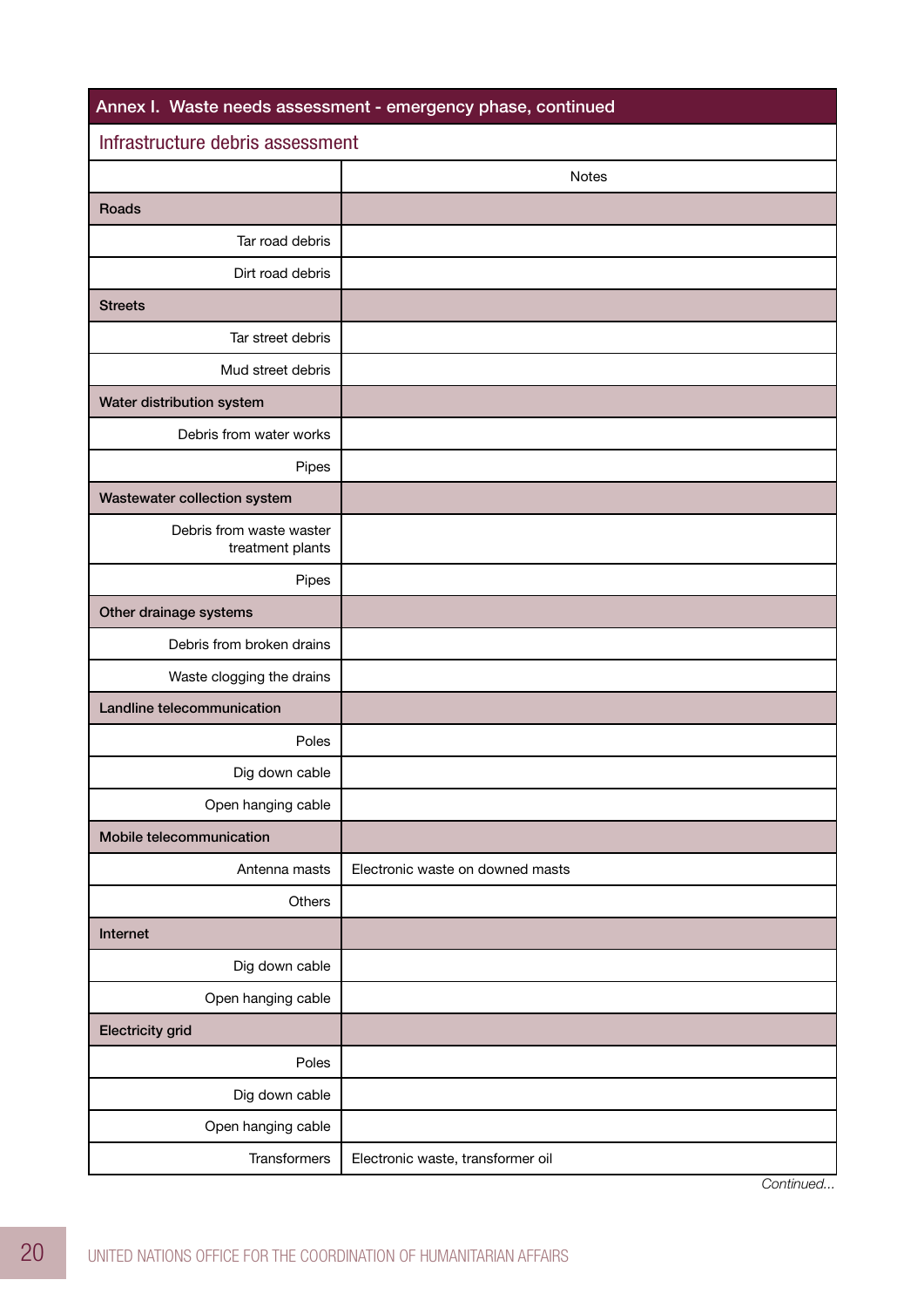# Annex I. Waste needs assessment - emergency phase, continued

| Healthcare waste assessment                                                             |                                                         |  |  |  |  |
|-----------------------------------------------------------------------------------------|---------------------------------------------------------|--|--|--|--|
| Estimate from a few hospitals/clinics                                                   | Notes                                                   |  |  |  |  |
| Is the waste taken care of?                                                             |                                                         |  |  |  |  |
| Segregation?                                                                            |                                                         |  |  |  |  |
| Collection?                                                                             |                                                         |  |  |  |  |
| Treatment?                                                                              | Dumpsites____ Engineered dumpsites____<br>Incineration  |  |  |  |  |
| Is there any information about infectious waste?                                        |                                                         |  |  |  |  |
| Segregation?                                                                            |                                                         |  |  |  |  |
| Collection?                                                                             |                                                         |  |  |  |  |
| Treatment?                                                                              | Dumpsites____ Engineered dumpsites____ Incineration____ |  |  |  |  |
| Is there any information about other waste from<br>hospitals and clinics?               |                                                         |  |  |  |  |
| Segregation?                                                                            |                                                         |  |  |  |  |
| Collection?                                                                             |                                                         |  |  |  |  |
| Treatment?                                                                              | Dumpsites____ Engineered dumpsites____ Incineration____ |  |  |  |  |
| Are there any temporary clinics/hospitals?                                              |                                                         |  |  |  |  |
| How many beds do they cover?                                                            |                                                         |  |  |  |  |
| Estimate the generation of<br>healthcare waste                                          |                                                         |  |  |  |  |
| Estimate the composition of the waste                                                   |                                                         |  |  |  |  |
| Is there any information about waste collection<br>from the temporary hospitals/clinics |                                                         |  |  |  |  |
| Segregation?                                                                            |                                                         |  |  |  |  |
| Collection?                                                                             |                                                         |  |  |  |  |
| Treatment?                                                                              | Dumpsites_<br>Engineered dumpsites___<br>Incineration_  |  |  |  |  |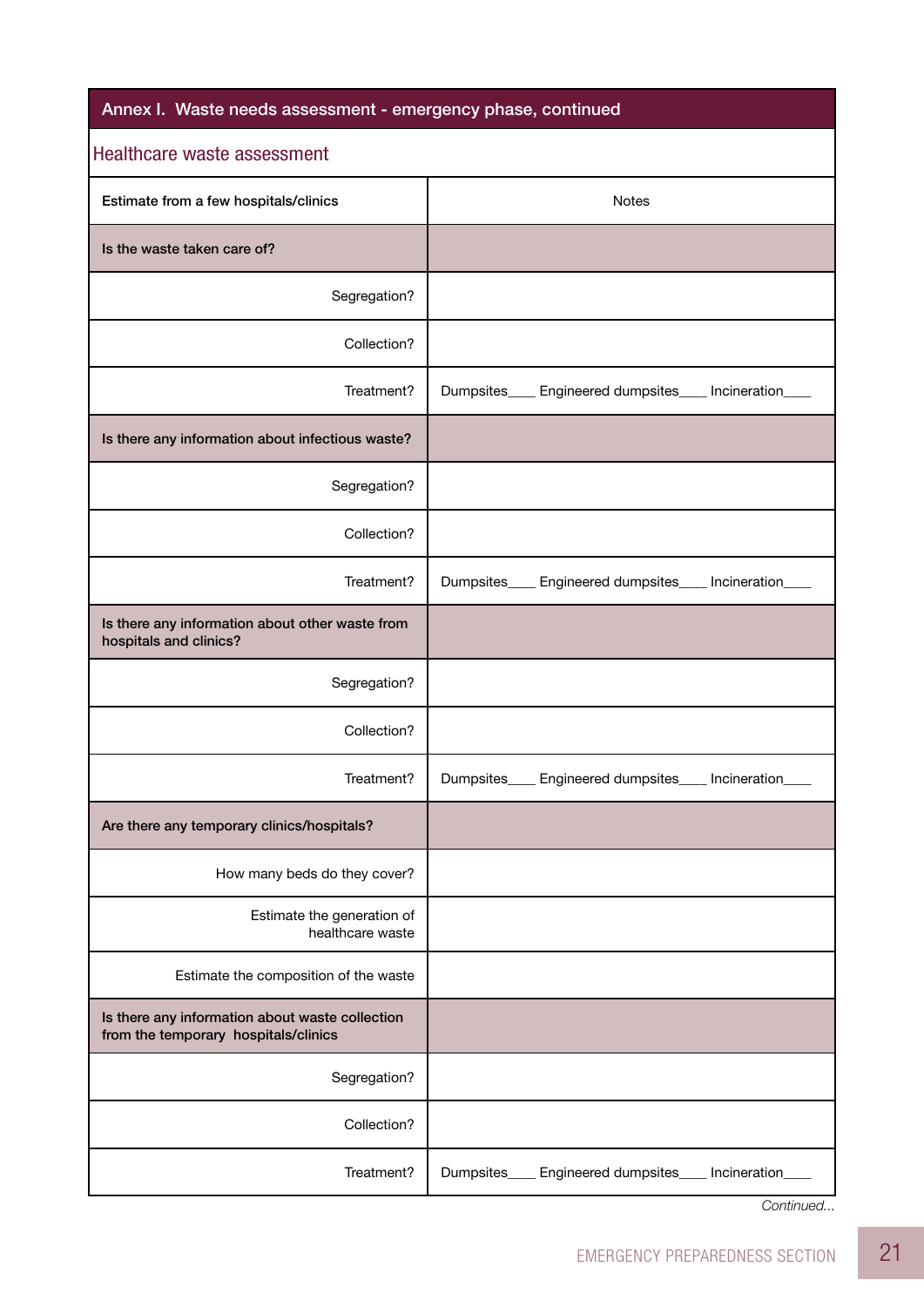#### Annex I. Waste needs assessment - emergency phase, continued

#### Industrial waste assessment

This form is to map the most immediate facts about the industries. Fill in for all facilities for which you can gather details.

The information will serve as indications for waste prioritization.

There might be fluids stored in tanks or oil drums. Such fluids should be considered hazardous until more is known. Rubble from collapsed industries may be contaminated with hazardous material such as asbestos and chemicals.

|                                     | <b>Yes</b> | No | Indication     | Part of<br>disaster waste | List |
|-------------------------------------|------------|----|----------------|---------------------------|------|
| Name of the plant/equivalent        |            |    |                |                           |      |
| Used raw material                   |            |    |                |                           |      |
| Used energy sources                 |            |    |                |                           |      |
| Products                            |            |    |                |                           |      |
| Normal flow of waste                |            |    |                |                           |      |
| Composition                         |            |    |                |                           |      |
| Known generation of hazardous waste |            |    |                |                           |      |
| Source of disaster waste?           |            |    | m <sup>3</sup> |                           |      |
| Disaster rubble                     |            |    | m <sup>3</sup> |                           |      |
| Name of the plant/equivalent        |            |    |                |                           |      |
| Used raw material                   |            |    |                |                           |      |
| Used energy sources                 |            |    |                |                           |      |
| Products                            |            |    |                |                           |      |
| Normal flow of waste                |            |    |                |                           |      |
| Composition                         |            |    |                |                           |      |
| Known generation of hazardous waste |            |    |                |                           |      |
| Source of disaster waste?           |            |    | m <sup>3</sup> |                           |      |
| Disaster rubble                     |            |    | m <sup>3</sup> |                           |      |
| Name of the plant/equivalent        |            |    |                |                           |      |
| Used raw material                   |            |    |                |                           |      |
| Used energy sources                 |            |    |                |                           |      |
| Products                            |            |    |                |                           |      |
| Normal flow of waste                |            |    |                |                           |      |
| Composition                         |            |    |                |                           |      |
| Known generation of hazardous waste |            |    |                |                           |      |
| Source of disaster waste?           |            |    | m <sup>3</sup> |                           |      |
| Disaster rubble                     |            |    | ${\rm m}^3$    |                           |      |
| Name of the plant/equivalent        |            |    |                |                           |      |
| Used raw material                   |            |    |                |                           |      |
| Used energy sources                 |            |    |                |                           |      |
| Products                            |            |    |                |                           |      |
| Normal flow of waste                |            |    |                |                           |      |
| Composition                         |            |    |                |                           |      |
| Known generation of hazardous waste |            |    |                |                           |      |
| Source of disaster waste?           |            |    | m <sup>3</sup> |                           |      |
| Disaster rubble                     |            |    | m <sup>3</sup> |                           |      |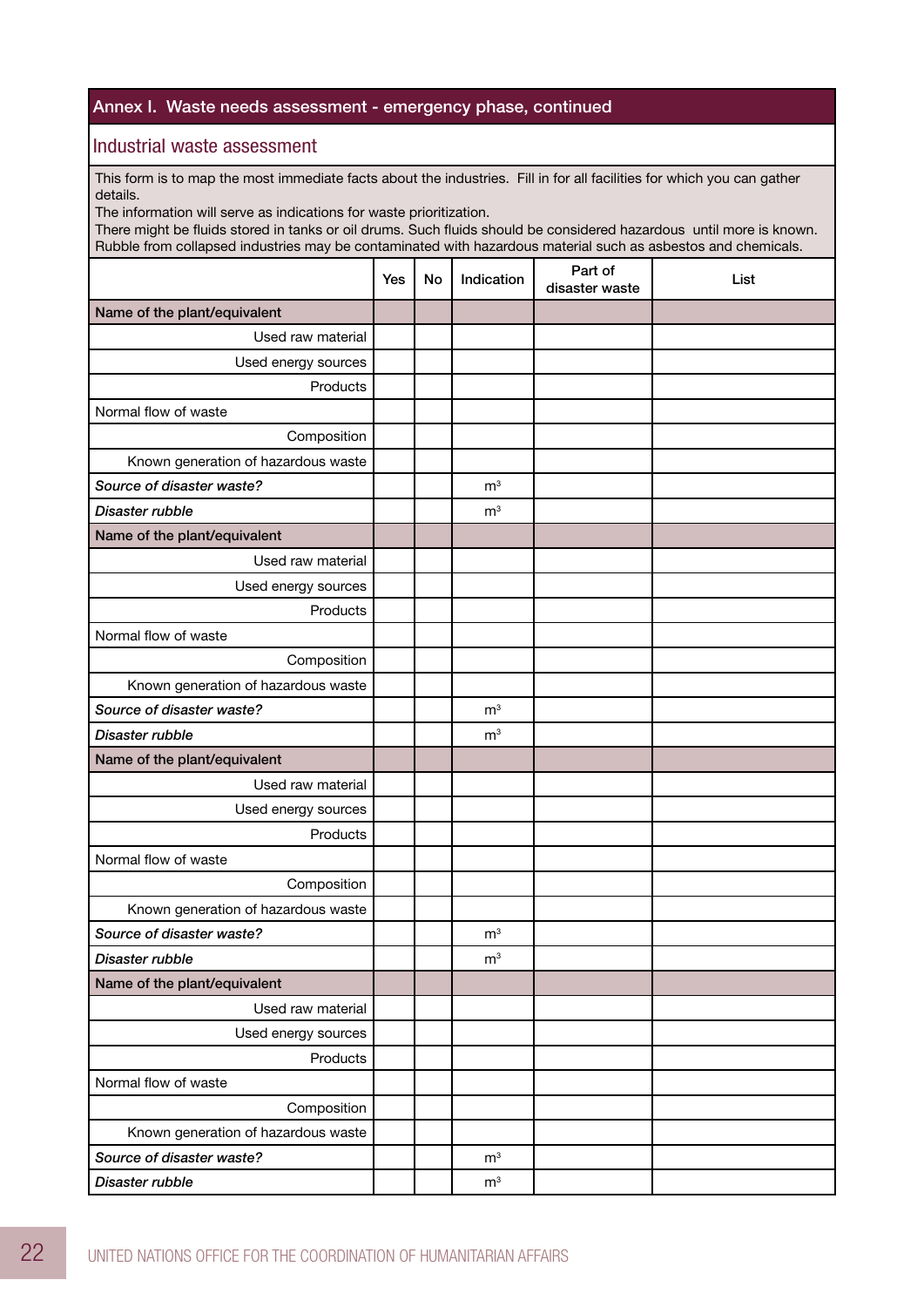# Annex II. Waste hazard ranking tool

This table presents typical disaster waste streams with corresponding possible hazards and respective priorities for the emergency and early recovery phases.

| <b>Waste stream</b>                             | Is it old waste,<br>e.g. more than<br>one week? | Is the waste<br>close to<br>residential<br>areas? | Is the waste close<br>to streams, rivers<br>or other water<br>sources? |
|-------------------------------------------------|-------------------------------------------------|---------------------------------------------------|------------------------------------------------------------------------|
| Food waste                                      |                                                 |                                                   |                                                                        |
| Packaging materials                             |                                                 |                                                   |                                                                        |
| Excreta                                         |                                                 |                                                   |                                                                        |
| Wastes from relief supplies                     |                                                 |                                                   |                                                                        |
| Concrete/bricks                                 |                                                 |                                                   |                                                                        |
| Household furnishings and belongings            |                                                 |                                                   |                                                                        |
| Other wastes such as plastics, cardboard, paper |                                                 |                                                   |                                                                        |
| Timber                                          |                                                 |                                                   |                                                                        |
| Cables, etc.                                    |                                                 |                                                   |                                                                        |
| Soils and sediments                             |                                                 |                                                   |                                                                        |
| <b>Bulky items</b>                              |                                                 |                                                   |                                                                        |
| Waste with potential hazardous properties       |                                                 |                                                   |                                                                        |
| Hydrocarbons such as oil and fuel               |                                                 |                                                   |                                                                        |
| Paint, varnishes and solvents                   |                                                 |                                                   |                                                                        |
| Pesticides and fertilizers                      |                                                 |                                                   |                                                                        |
| Household cleaning products                     |                                                 |                                                   |                                                                        |
| Medical waste in debris                         |                                                 |                                                   |                                                                        |
| Healthcare risk waste                           |                                                 |                                                   |                                                                        |
|                                                 |                                                 |                                                   |                                                                        |
| Other potential infectious waste                |                                                 |                                                   |                                                                        |
| Household wastes                                |                                                 |                                                   |                                                                        |
| Camp waste<br>UN/military/NGO waste             |                                                 |                                                   |                                                                        |
|                                                 |                                                 |                                                   |                                                                        |
| Commercial wastes                               |                                                 |                                                   |                                                                        |
| Industrial wastes                               |                                                 |                                                   |                                                                        |
| Unexploded ordnance (UXO)                       |                                                 |                                                   |                                                                        |
| Landmines and ammunition within the debris      |                                                 |                                                   |                                                                        |
| Military vehicles                               |                                                 |                                                   |                                                                        |
| Phosphorus and other weapon contamination       |                                                 |                                                   |                                                                        |
| Phosphorus and other weapon contaminates        |                                                 |                                                   |                                                                        |
|                                                 |                                                 |                                                   |                                                                        |
| <b>High priority</b>                            | <b>Medium priority</b>                          |                                                   | Low priority                                                           |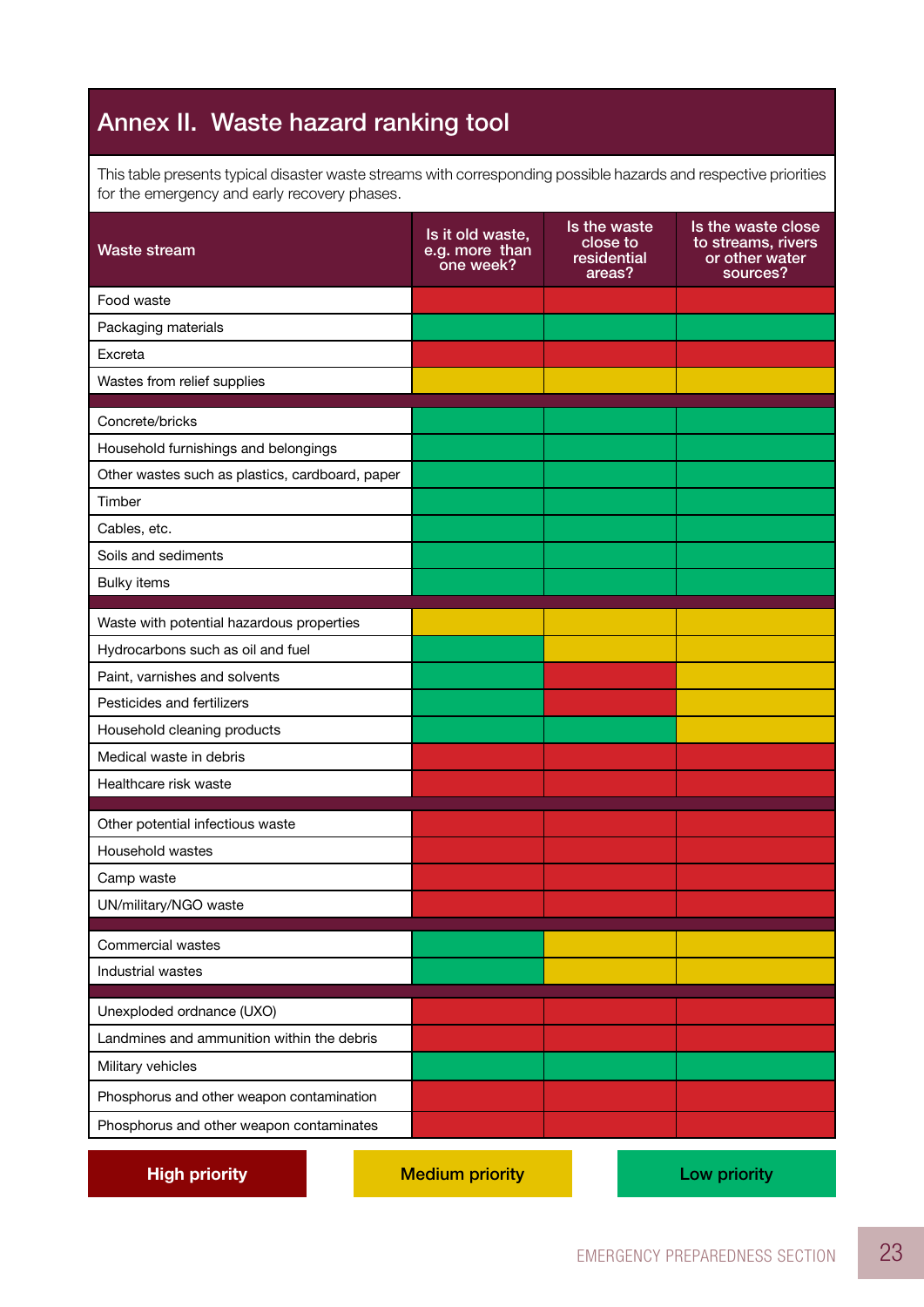# Annex III. Waste-handling matrix

This matrix lists typical post-disaster waste streams and corresponding possible handling and management options for both the emergency phase (the first 8 weeks of disaster response) and the early recovery phase (2-6 months following the emergency phase).

| <b>Waste stream</b>                                                                              | Cash for<br>work                                                                   | Transportation<br>options                              | <b>Disposal options</b>                                                                                                                                              | Recycling                                                                                                                          | <b>Reuse</b>                                          |                              |
|--------------------------------------------------------------------------------------------------|------------------------------------------------------------------------------------|--------------------------------------------------------|----------------------------------------------------------------------------------------------------------------------------------------------------------------------|------------------------------------------------------------------------------------------------------------------------------------|-------------------------------------------------------|------------------------------|
| Waste from IDP camps and shelters                                                                |                                                                                    |                                                        |                                                                                                                                                                      |                                                                                                                                    |                                                       |                              |
| Food waste<br>Packaging<br>materials                                                             | Manual<br>collection<br>possible                                                   | Wheel barrow<br>offload into skip<br>for truck haulage | Disposal at<br>dumpsite or landfill<br>under controlled<br>management                                                                                                |                                                                                                                                    |                                                       |                              |
| Excreta                                                                                          | Manual<br>collection not<br>possible, use<br>mechanical<br>means where<br>possible | Use appropriate<br>trucks if removal<br>is required    | Disposal at sanitary<br>dumpsite/landfill<br>under controlled<br>management                                                                                          | Not in<br>Emergency<br>Phase                                                                                                       | No                                                    |                              |
| Waste from relief<br>supplies                                                                    | Manual<br>collection<br>possible                                                   | Wheel barrow<br>offload into skip<br>for truck haulage | Disposal at<br>dumpsite or landfill<br>under controlled<br>management                                                                                                |                                                                                                                                    |                                                       |                              |
| <b>Debris</b>                                                                                    |                                                                                    |                                                        |                                                                                                                                                                      |                                                                                                                                    |                                                       |                              |
| Concrete/bricks                                                                                  | Manual                                                                             |                                                        | Disposal at<br>temporary site for<br>future recycling if<br>uncontaminated<br>debris. Otherwise<br>disposal at dumpsite/<br>landfill to be used as<br>cover material | Attempt to<br>store for future<br>recycling. If not<br>possible, then<br>limited options<br>for recycling<br>in emergency<br>phase | Can<br>extract<br>bricks,<br>steel etc.<br>for reuse  |                              |
| Household<br>furnishings and<br>belongings<br>Other wastes<br>such plastics,<br>cardboard, paper | collection<br>possible                                                             | Wheel barrow<br>or excavator/                          |                                                                                                                                                                      | Mixed debris disposal<br>at dumpsite/landfill                                                                                      | Not in<br>emergency<br>phase                          | Not in<br>emergency<br>phase |
| Timber                                                                                           | Manual sorting<br>possible                                                         | bulldozer offload<br>into truck for<br>haulage         | If separated, reuse.<br>Otherwise dispose at<br>dumpsite/landfill                                                                                                    | Possible to<br>separate timber<br>for heating,<br>cooking, shelter                                                                 | Can<br>extract for<br>heating,<br>cooking,<br>shelter |                              |
| Cables etc.                                                                                      | Manual sorting<br>possible                                                         |                                                        |                                                                                                                                                                      |                                                                                                                                    |                                                       |                              |
| Soils and<br>sediments                                                                           | Mechanical<br>means are<br>often most<br>appropriate but<br>can use manual         |                                                        |                                                                                                                                                                      | Mixed debris disposal<br>at dumpsite/landfill                                                                                      | Not in<br>emergency<br>phase                          | No                           |
| <b>Bulky items</b>                                                                               | Mechanical<br>means most<br>appropriate                                            |                                                        |                                                                                                                                                                      |                                                                                                                                    |                                                       |                              |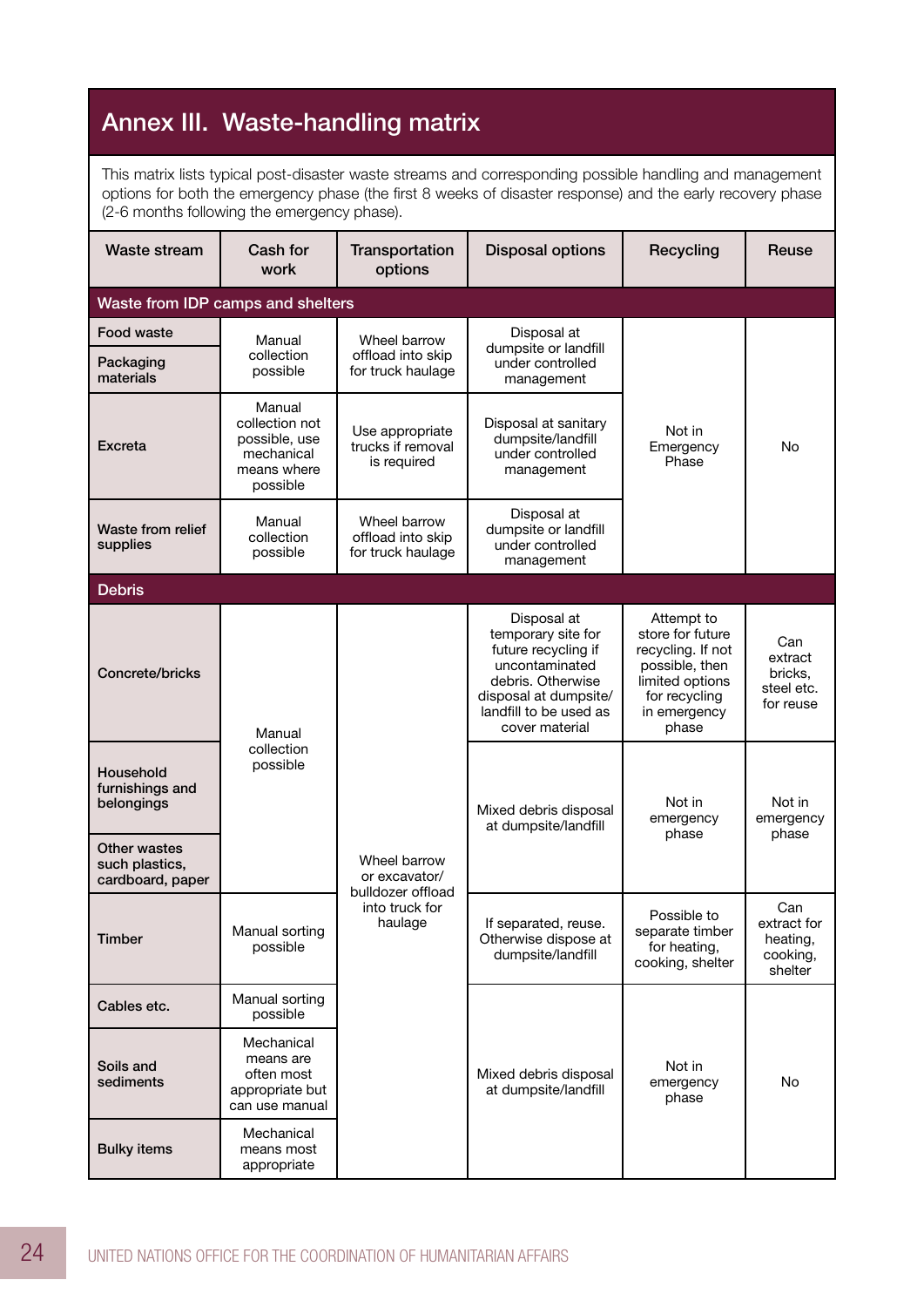| Waste stream                                     | Cash for<br>work                             | Transportation<br>options                                                                       | <b>Disposal options</b>                                                                                                                        | Recycling | Reuse |
|--------------------------------------------------|----------------------------------------------|-------------------------------------------------------------------------------------------------|------------------------------------------------------------------------------------------------------------------------------------------------|-----------|-------|
| <b>Hazardous materials and substances</b>        |                                              |                                                                                                 |                                                                                                                                                |           |       |
| <b>Heavy metal</b><br>contaminated<br>materials  |                                              |                                                                                                 |                                                                                                                                                |           |       |
| Hydrocarbons<br>such as oil and<br>fuel          |                                              | Put in proper                                                                                   | Dispose at<br>sanitary landfill<br>under controlled<br>management. If no<br>controlled disposal<br>available, store                            |           | No    |
| Paint, varnishes<br>and solvents                 | Manual                                       |                                                                                                 |                                                                                                                                                |           |       |
| Pesticides and<br>fertilizers                    | collection<br>possible but<br>with PPE       | drums, bins or other<br>container before<br>loading onto trucks                                 |                                                                                                                                                | <b>No</b> |       |
| Household<br>cleaning<br>products                |                                              | for haulage                                                                                     | until sanitary landfill<br>available.                                                                                                          |           |       |
| Medical waste in<br>the debris                   |                                              |                                                                                                 |                                                                                                                                                |           |       |
| <b>Healthcare risk</b><br>waste                  |                                              |                                                                                                 |                                                                                                                                                |           |       |
|                                                  |                                              |                                                                                                 | Healthcare waste (from clinics and hospitals - not considered as risk waste)                                                                   |           |       |
| Other potential<br>infectious waste              |                                              |                                                                                                 | Dispose at<br>sanitary landfill<br>under controlled<br>management. If no<br>controlled disposal<br>available, store<br>until sanitary landfill | No        | No    |
| Household<br>wastes                              | Manual<br>collection<br>possible but         | Put in proper<br>drums, bins or other<br>container before<br>loading onto trucks<br>for haulage |                                                                                                                                                |           |       |
| Camp waste                                       | with PPE                                     |                                                                                                 |                                                                                                                                                |           |       |
| UN/Military/NGO<br>waste                         |                                              |                                                                                                 | available.                                                                                                                                     |           |       |
| <b>Commercial and industrial waste</b>           |                                              |                                                                                                 |                                                                                                                                                |           |       |
| Commercial<br>waste                              | Mechanical                                   |                                                                                                 | If hazardous, dispose<br>of at sanitary                                                                                                        | <b>No</b> | No    |
| <b>Industrial waste</b>                          | means most<br>appropriate,<br>can use manual | Excavator/bulldozer<br>offload into truck for<br>haulage                                        | dumpsite/landfill.<br>Otherwise it can<br>be disposed of at<br>controlled dumpsite/<br>landfill                                                |           |       |
| In post-conflict areas                           |                                              |                                                                                                 |                                                                                                                                                |           |       |
| <b>Unexploded</b><br>Ordnance (UXO)              |                                              |                                                                                                 |                                                                                                                                                |           |       |
| Landmines and<br>ammunition<br>within the debris | Handling by<br>specialists.<br>Incorporate   |                                                                                                 |                                                                                                                                                |           |       |
| <b>Military vehicles</b>                         | SOPs for<br>work where<br>these may be       | measures by<br>specialists                                                                      | N/A                                                                                                                                            | N/A       | N/A   |
| Phosphorus and<br>other weapon<br>contaminates   | encountered                                  |                                                                                                 |                                                                                                                                                |           |       |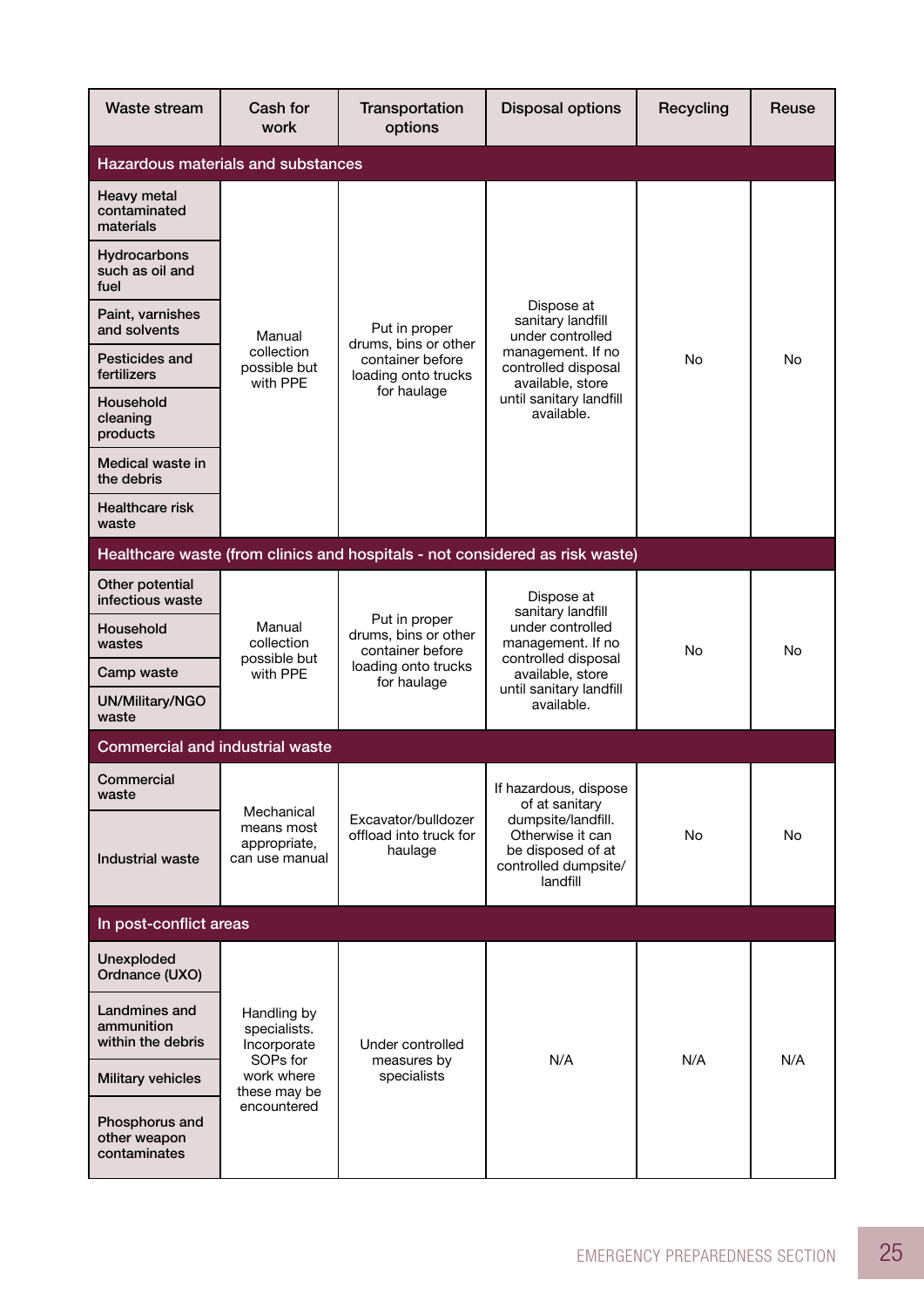# Annex IV. Developing temporary disposal sites

Information gathered during preliminary damage assessments should give a good indication of the types and amounts of debris handled. From this information local authorities may be able to determine whether existing recycling facilities and dumpsites/landfills are sufficient for the expected volumes of debris.

If sufficient capacity is not available, local authorities must make other plans including:

- expanding existing recycling, processing and disposal facilities to handle the increased demands;
- hauling waste to intermediate sites and reducing the amounts of debris through recycling;
- identifying a temporary storage area at a landfill or vacant lot for recycling operations; and
- establishing recycling, processing mechanisms / facilities.

#### General considerations

- Temporary storage sites should be a last resort. Time and money can be saved by taking materials directly to recyclers /processors and paying for transportation and labour only once.
- Nevertheless, sometimes temporary storage sites are still required and can be located in or near the affected area. The best way to select a temporary storage site that incorporates environment, public health and other issues is to conduct a full Rapid Environmental Impact Assessment (REA).
- Consider setting up sites for specific materials that do not threaten public health and safety, e.g. concrete, bricks, metal, asphalt etc.
- Start a public information programme immediately to notify the public and contractors of the site, the materials accepted, and the hours of operation.
- Ensure the site can hold rubble, natural debris like trees, branches and palm leaves as well as conventional waste.

#### Sites should:

be sufficient in size with appropriate topography and soil type (if possible, work with national and local environmental agencies to determine this);

- be located away from potable water wells and rivers, lakes, streams and drainage channels. If possible work with national and local environmental agencies to determine appropriate setback distances;
- not be located in a floodplain or wetland or on agricultural land;
- have controls to mitigate storm water runoff, erosion, fires and dust if possible;
- be free from obstructions such as power lines and pipelines;
- have limited access with only certain areas open to the public;
- be located close to the affected area, but far enough away from residences, infrastructure, and businesses that could be affected by site operations during the recovery period;
- be on public lands because approval for this use is generally easier to obtain. However private land may be more convenient and logistically necessary; and
- be appropriate relative to the scale of debris. Large equipment requires large areas for storage. When planning for small scale equipment, more but smaller sites are needed. Conveniently located sites will reduce travel time when transferring debris to processing or management facilities and result in expedited debris clean-up. Communities can also use these sites to distribute reusable or recycled products. As a rule of thumb, 400 000 square metres of land are needed to process one million cubic metre of debris.

#### Operational considerations

The condition of the temporary disposal sites should be documented in print and photos prior to use. Depending on the debris to be staged there, it is advisable to assess the soil, groundwater and/or surface water at a proposed staging area prior to receiving debris and to re-establish pre-existing conditions.

The government agencies involved may be responsible for returning these sites to their original condition. Therefore, guidelines could be developed and established for the return of property to the owners.

A typical depot site will include areas for: unloading and storing hauled debris, a mobile or stationary processing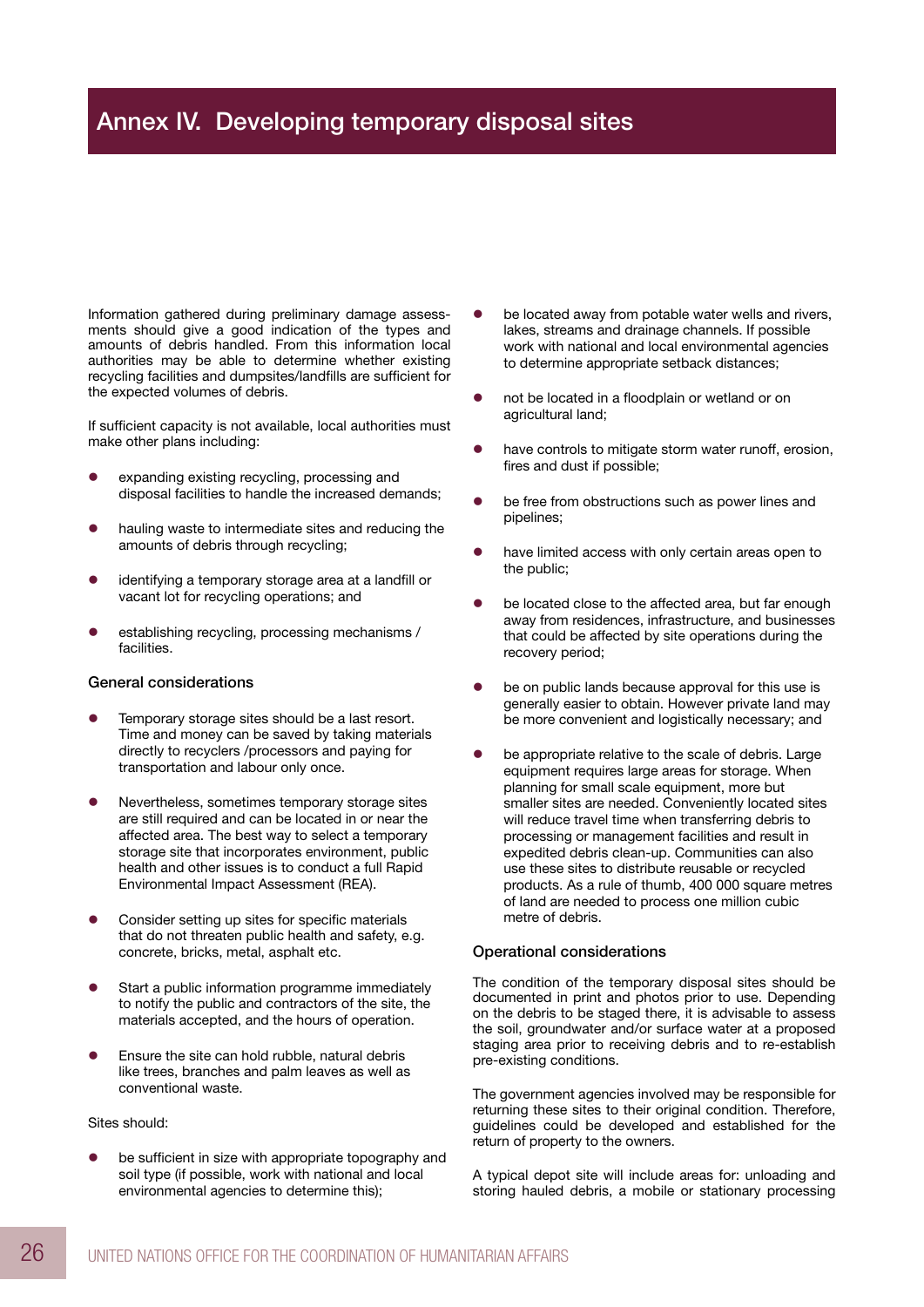#### Suggested layout for a temporary disposal site.



plant and storage for recycled material and waste to be transferred to permanent sites.

Incoming loads should be inspected to ensure materials are handled properly and directed properly. Estimate quantities of incoming materials based on type of haul vehicle and capacity.

All recoverable materials should be separated into major categories such as concrete, bricks, stones, metals, green waste, wood debris, white goods etc. Keep materials as free from contamination as possible to increase reuse and recycling potential.

#### General environmental, safety, and logistical considerations

- Areas to be used to process vegetation debris do not typically require groundwater monitoring, but should be monitored for fires. Areas for mixed rubble, or hazardous wastes may need more extensive monitoring. Consult with the national authorities for recommendations.
- Removal of debris from the site in a timely manner. Biodegradeable, mixed, harmful, and hazardous waste should not be stored for extended periods.
- Limit access to ensure that the site is secure. Some types of waste that present higher levels of concern should have additional storage controls and security measures.
- Evaluate traffic logistics on and around the storage site.
- Restrict noise disruptions to acceptable hours.

#### **Security**

Consider the following safeguards for hazardous waste bulking sites:

- **•** Cover areas with two layers of plastic sheeting, tarps, or a concrete pad.
- **•** Fence off area with T-posts and orange barricade fencing.
- If possible, surround fenced off-area with absorbent booms and/or sandbags to absorb potential leaks and prevent spills from seeping into the ground.
- Use wooden pallets to raise collection bins off the ground, which helps to determine if there are leaks.
- Provide adequate space for walking/carrying items between pallets.
- Segregate containerized gases, liquids, or solids by material type (e.g. corrosive waste, reactive waste), place each material type in a separate bin or barrel, and label the bin or barrel appropriately.
- Cover collection bins or barrels with plastic liners/lids or cover the entire hazardous waste collection site with a tent to prevent water collecting in bins.
- **•** Place cylinders containing compressed gas upright with cap on and secured in place.
- Provide sufficient fire extinguishers for the site in case fire breaks out. Four fire extinguishers per 1000 square metres are recommended, placed at the corners or in easily accessible locations.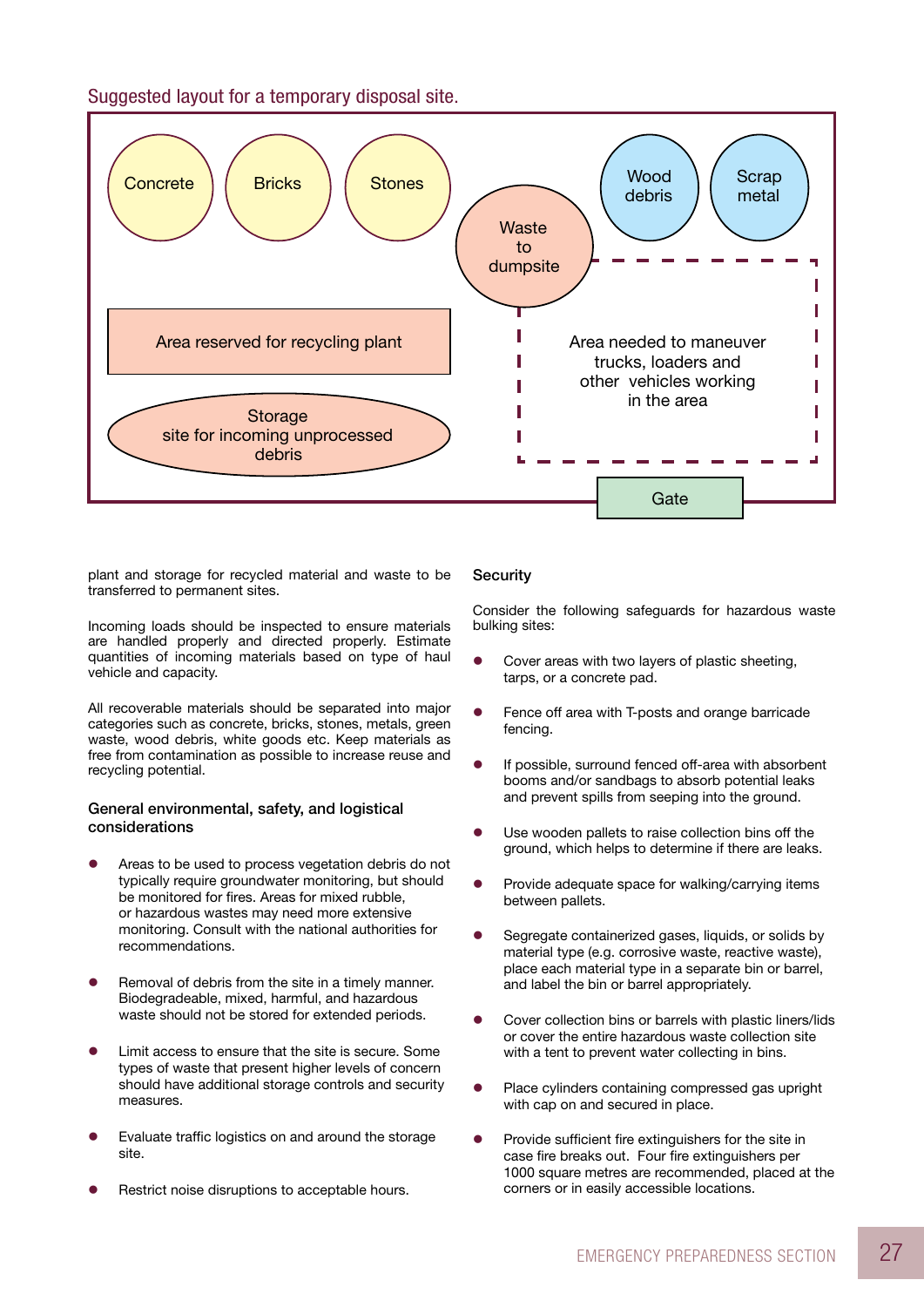# Annex V. Waste needs assessment - early recovery phase

This may be the second assessment of the disaster waste situation. There is a need of details enough for making a Disaster Waste Management Plan for the Recovery of the area affected. It is important to have a good overview of the waste management situation, as well as presenting detail enough for planning.

| Remember:                                 | This may be the second assessment of the disaster waste situation. There is<br>a need of details enough for making a Disaster Waste Management Plan for<br>the Recovery of the area affected. It is important to have a good overview<br>of the waste management situation, as well as presenting detail enough for<br>planning.                                                                                        |
|-------------------------------------------|-------------------------------------------------------------------------------------------------------------------------------------------------------------------------------------------------------------------------------------------------------------------------------------------------------------------------------------------------------------------------------------------------------------------------|
| Take photos of:                           | IDP camps and waste collection system<br>Regular waste collection systems, where possible<br>Overview pictures showing the conditions of the buildings and especially<br>typical damaged buildings<br>Temporary and informal dumpsites as well as formal ones<br>Access roads to dump sites<br>Health care waste management if available<br>Hazardous waste management if available<br>Damage infrastructure if present |
| In your photos remember the<br>following: | Include a person, a car or something well known in the picture in order to<br>give perspective of size<br>Mark all photos with GPS coordinates and photographer                                                                                                                                                                                                                                                         |
| Take GPS coordinates of at<br>least:      | Waste Management sites<br>Damaged infrastructure<br>Damaged industries                                                                                                                                                                                                                                                                                                                                                  |
|                                           | Pages 31-39 are forms to be reproduced and used one by one for each facility assessed.                                                                                                                                                                                                                                                                                                                                  |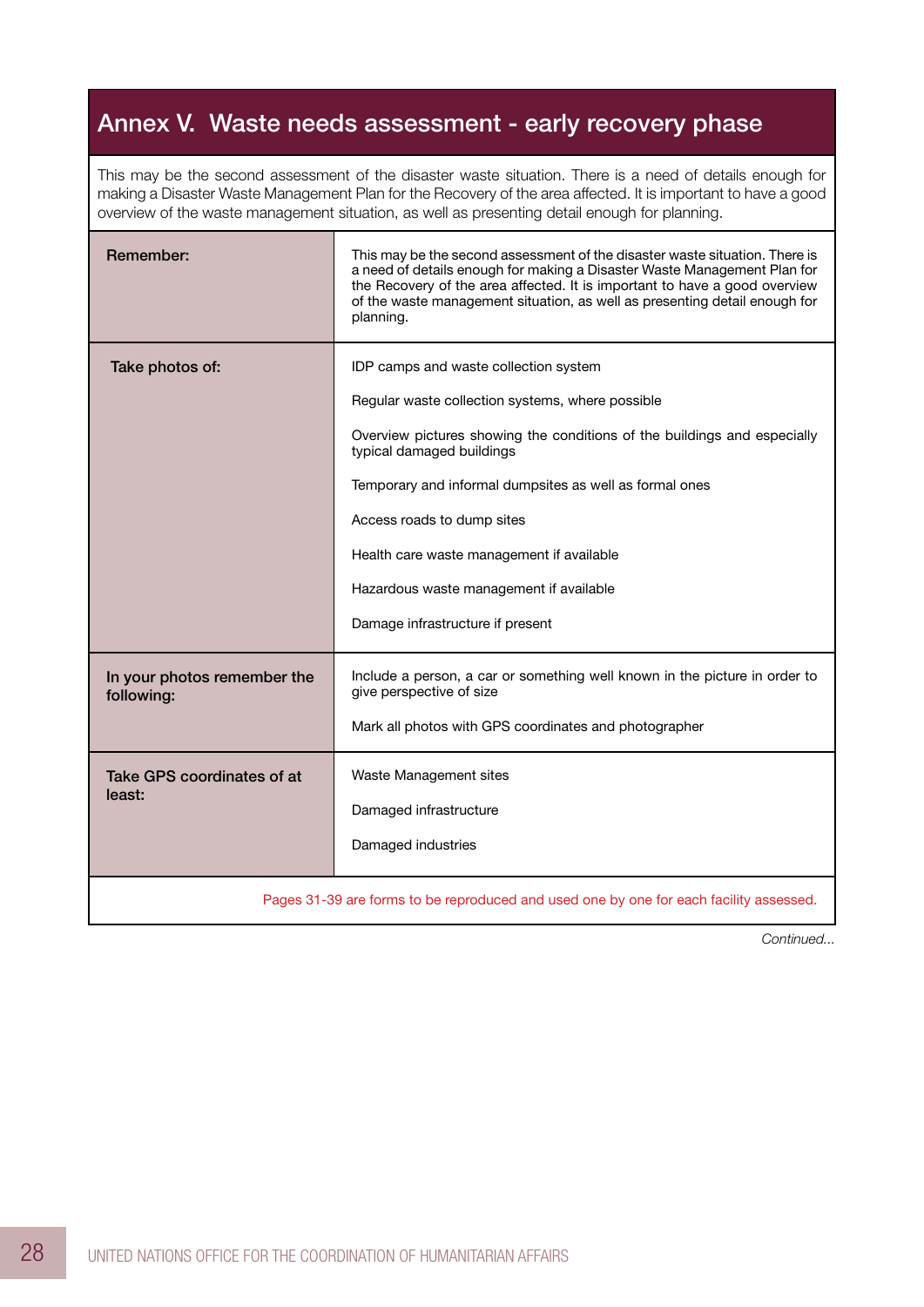| Annex V. Waste needs assessment - early recovery phase, continued     |     |             |                |                                                                                                    |
|-----------------------------------------------------------------------|-----|-------------|----------------|----------------------------------------------------------------------------------------------------|
| Do people stay in the disaster area?                                  |     |             |                | Comments                                                                                           |
| Estimate percentage                                                   |     |             | %              |                                                                                                    |
| <b>IDP</b> camps                                                      |     |             |                |                                                                                                    |
| How many IDP camps are established?                                   |     |             | <b>Nos</b>     |                                                                                                    |
| Estimate percentage of population staying in<br>the camps             |     |             | %              |                                                                                                    |
| How is waste management arranged?                                     |     |             |                |                                                                                                    |
| Collection                                                            |     |             |                | Bins___ Street pile____ Others - what____                                                          |
| Treatment                                                             |     |             |                | Dumpsites___ Open burning___<br>Others - what                                                      |
| Is all waste collected?                                               |     |             |                | If not, why and with which consequences                                                            |
| Estimate the amount of waste generated<br>in the IDP camps            |     |             |                |                                                                                                    |
| Estimate the composition of the IDP waste                             |     | Volume      | %              | Biodegradables____ Plastic____ Metal____<br>Glass_____ Paper____ Inert____                         |
|                                                                       |     |             |                | When this is filled in go to separate sheet on IDP camps                                           |
| Condition of buildings (may be changed<br>since emergency phase)      |     |             |                | Comments                                                                                           |
| What are the conditions of the buildings?                             |     |             |                |                                                                                                    |
| Estimate total destruction as percentage                              |     |             | %              |                                                                                                    |
| Estimate intact percentage                                            |     |             | %              |                                                                                                    |
| Which is the main construction material used<br>in the disaster area? |     |             |                | Concrete____ Bricks____ Board____ Tins____                                                         |
| Estimate the total amount of rubble and<br>debris from buildings      |     |             | m <sup>3</sup> | Square metres covered x height                                                                     |
|                                                                       |     | Alternative | m <sup>3</sup> | Calculations based on enclosed guidance<br>for rubble amounts from different kinds of<br>buildings |
| Conditions of other infrastructure.                                   | Yes | <b>No</b>   |                | Comments                                                                                           |
| Roads and streets functioning?                                        |     |             |                |                                                                                                    |
| Water distribution functioning?                                       |     |             |                |                                                                                                    |
| Waste water collection and drainage<br>functioning?                   |     |             |                |                                                                                                    |
| Land line telecommunications functioning?                             |     |             |                | If not, describe damage and debris potential in<br>separate sheet                                  |
| Mobile telephones functioning?                                        |     |             |                |                                                                                                    |
| Internet functioning?                                                 |     |             |                |                                                                                                    |
| Electricity distribution functioning?                                 |     |             |                |                                                                                                    |
|                                                                       |     |             |                | When this is filled in go to separate sheet on infrastructure                                      |

*Continued...*

 $\overline{\phantom{a}}$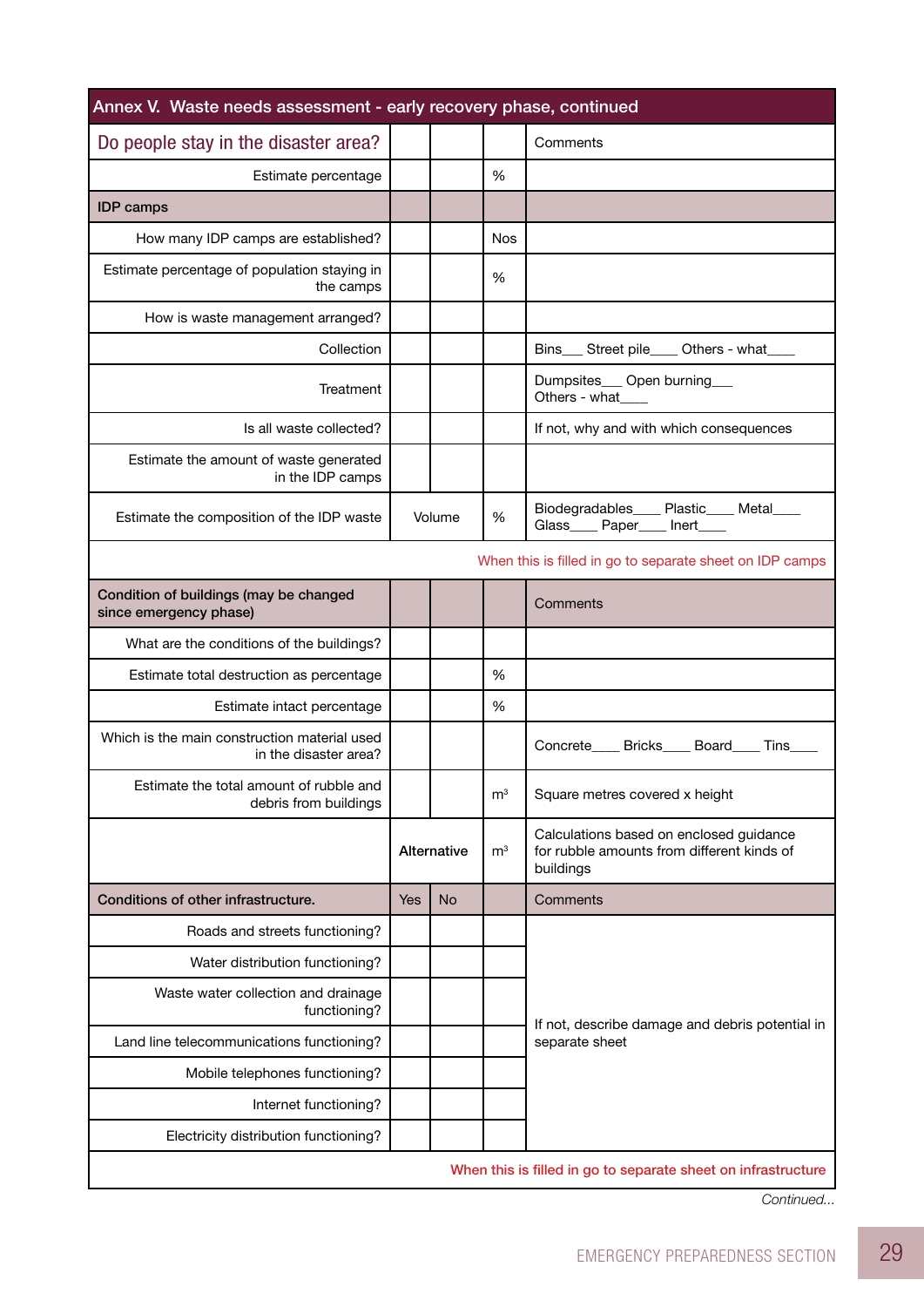| Annex V. Waste needs assessment - early recovery phase, continued                            |            |           |     |                                                    |
|----------------------------------------------------------------------------------------------|------------|-----------|-----|----------------------------------------------------|
| Hospitals and healthcare centres                                                             | <b>Yes</b> | <b>No</b> |     | Comments                                           |
| Do hospitals and clinics function?                                                           |            |           |     |                                                    |
| Is the waste taken care of?                                                                  |            |           |     |                                                    |
| Is there any information about<br>infectous waste?                                           |            |           |     |                                                    |
| Is there any information about other<br>clinical waste?                                      |            |           |     |                                                    |
| Are there any temporary clinics/hospitals?                                                   |            |           |     |                                                    |
| How many beds do they contain?                                                               |            |           |     |                                                    |
| Is there any information about waste<br>collection from the temporary hospitals/<br>clinics? |            |           |     |                                                    |
| Any arrangements for infectious waste?                                                       |            |           |     |                                                    |
| For planning go to separate healthcare waste sheet                                           |            |           |     |                                                    |
| Industries and other commercial activities                                                   | <b>Yes</b> | <b>No</b> |     | Comments                                           |
| What kind of industries were located in the<br>disaster area?                                |            |           |     | Details to be given on a separate page             |
| Are they intact?                                                                             |            |           |     |                                                    |
| Is there any information about input<br>chemicals?                                           |            |           |     | Details to be given on a separate page             |
| Is there any indication of hazardous waste                                                   |            |           |     | Details to be given on a separate page             |
| Municipal solid waste management                                                             | Yes        | <b>No</b> |     | Comments                                           |
| To what extent has it recovered and<br>regained function?                                    |            |           | %   |                                                    |
| Are the vehicles intact?                                                                     |            |           | Nos | Describe the problems                              |
| Are the employee alive and still in the area?                                                |            |           |     |                                                    |
| Is there fuel available for the vehicles?                                                    |            |           |     |                                                    |
| Is the dumpsite intact?                                                                      |            |           |     |                                                    |
| Are access roads to the dumpsite intact?                                                     |            |           |     |                                                    |
| Are there any temporary dumpsites?                                                           |            |           |     |                                                    |
| If so, where are they located?                                                               |            |           |     |                                                    |
| Are there any other waste treatment<br>plants in the area?                                   |            |           |     | If yes, describe                                   |
|                                                                                              |            |           |     | For planning go to separate healthcare waste sheet |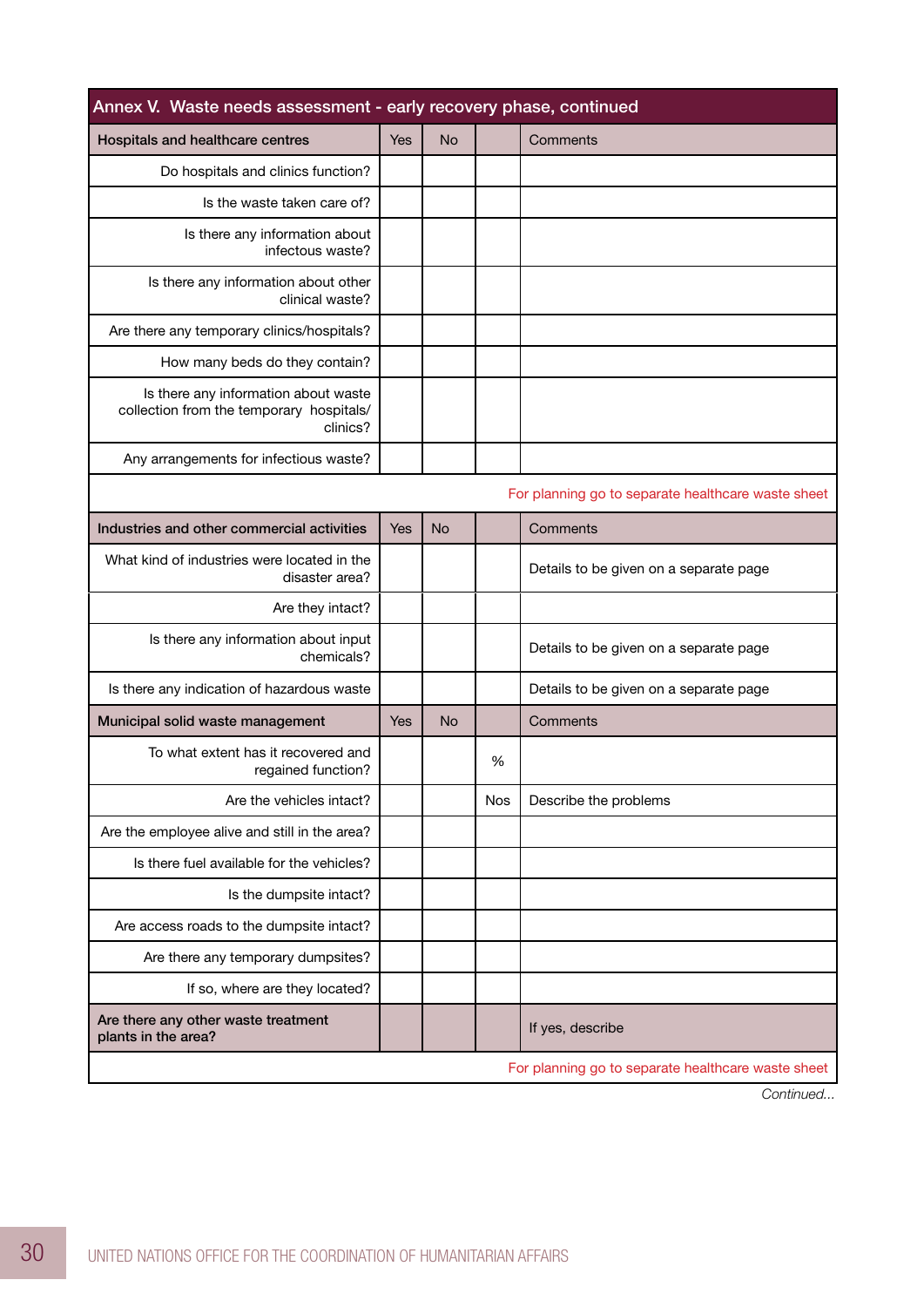# Annex V. Waste needs assessment - early recovery phase, continued

| <b>IDP</b> camps                       |     |              |              |                                                                    |
|----------------------------------------|-----|--------------|--------------|--------------------------------------------------------------------|
| Name and location of the IDP camp:     |     |              |              |                                                                    |
| Waste collection methods               |     |              |              | Street pile____ Others - what_<br>Bins                             |
| Waste collection efficiency            |     | %            |              | Handcarts____ Ox-carts____ Open trucks__<br>Compactors____         |
|                                        |     |              |              |                                                                    |
| Waste to recycling                     |     |              |              |                                                                    |
| Metal                                  |     | %            | of available | Name of provider, who does the collection,<br>trade and processing |
| <b>Plastics</b>                        |     | %            | of available | Name of provider                                                   |
| Glass                                  |     | %            | of available | Name of provider                                                   |
| Paper                                  |     | %            | of available | Name of provider                                                   |
| Biodegradables                         |     | %            | of available | Name of provider                                                   |
|                                        |     |              |              |                                                                    |
| Waste disposal                         |     |              |              |                                                                    |
| Established dumpsite/landfills(s)      |     | Tons/<br>day | Since then?  |                                                                    |
| Temporary dumpsite/landfills(s)        |     | Tons/<br>day | Since then?  |                                                                    |
| Unauthorized dumpsite/<br>landfills(s) |     | Tons/<br>day | Since then?  | Location, size, obvious environmental impact                       |
|                                        |     |              |              |                                                                    |
|                                        | Yes | No           |              |                                                                    |
| Composting/biogas production           |     |              |              | Estimate m <sup>3</sup> treated                                    |
|                                        |     |              |              |                                                                    |
| Hazardous waste                        | Yes | No           |              |                                                                    |
| Separate collection?                   |     |              |              |                                                                    |
| Treatment?                             |     |              |              |                                                                    |
|                                        |     |              |              | Continued                                                          |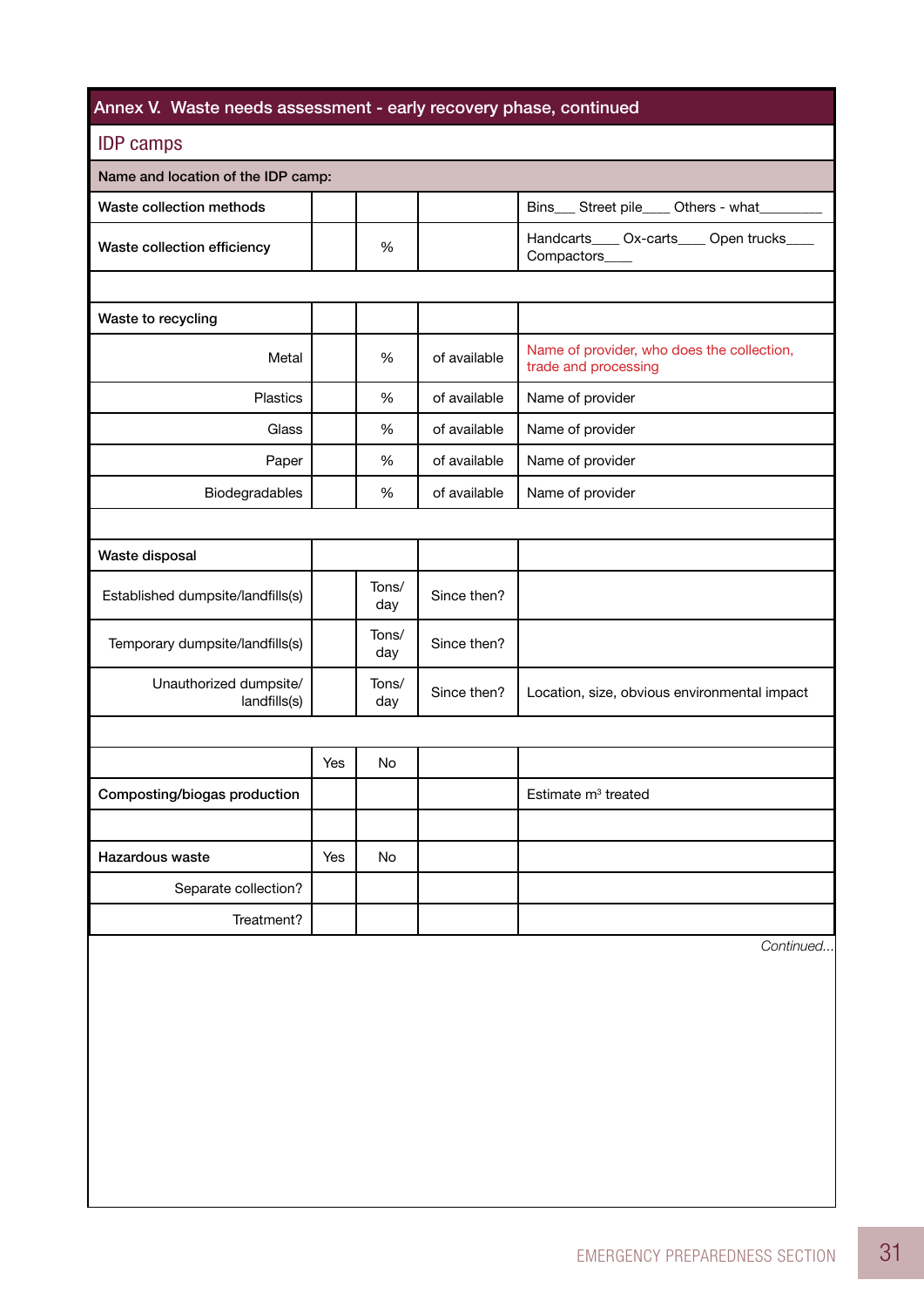|                                                                    | Annex V. Waste needs assessment - early recovery phase, continued |          |              |  |
|--------------------------------------------------------------------|-------------------------------------------------------------------|----------|--------------|--|
| Healthcare waste assessment                                        |                                                                   |          |              |  |
|                                                                    |                                                                   |          | <b>Notes</b> |  |
| Name of the hospital/clinic/field hospital                         |                                                                   |          |              |  |
| Location                                                           |                                                                   |          |              |  |
| Waste generation                                                   |                                                                   | Tons/day |              |  |
| Waste composition                                                  |                                                                   |          |              |  |
|                                                                    |                                                                   |          |              |  |
| Is the waste taken care of?                                        |                                                                   |          |              |  |
| Segregation?                                                       |                                                                   | Tons/day |              |  |
| Collection?                                                        |                                                                   | Tons/day |              |  |
| Treatment?                                                         |                                                                   | Tons/day |              |  |
| Infectious waste                                                   |                                                                   |          |              |  |
| Segregation?                                                       |                                                                   | Kg/day   |              |  |
| Collection?                                                        |                                                                   | Kg/day   |              |  |
| Treatment?                                                         |                                                                   | Kg/day   |              |  |
| Other healthcare risk waste                                        |                                                                   |          |              |  |
| Segregation?                                                       |                                                                   |          |              |  |
| Collection?                                                        |                                                                   |          |              |  |
| Treatment?                                                         |                                                                   |          |              |  |
| Is there a need of assistance regarding<br>infectious waste?       |                                                                   |          | Comment      |  |
| Is there a need of assistance regarding<br>other healthcare waste? |                                                                   |          | Comment      |  |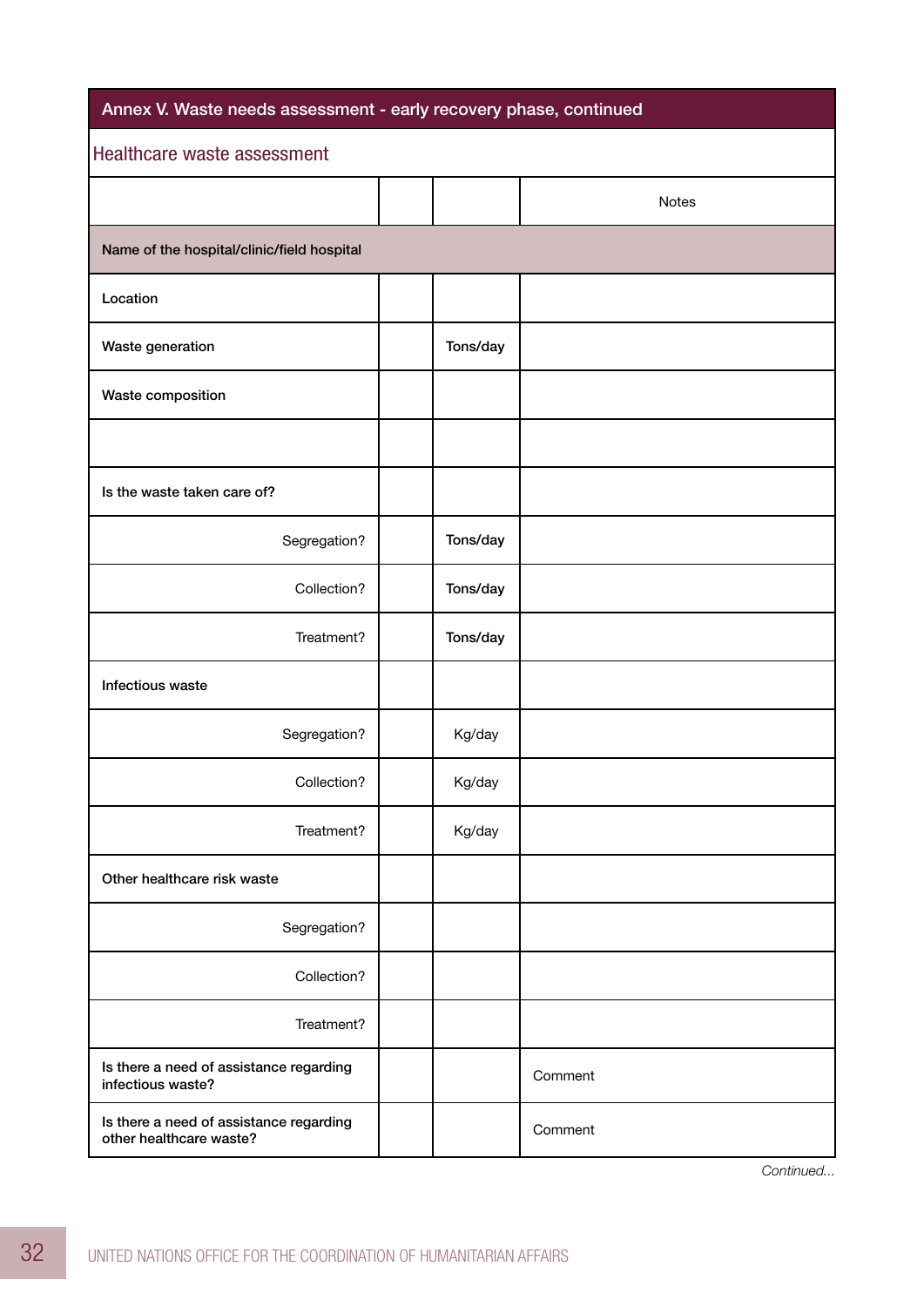#### Annex V. Waste needs assessment - early recovery phase, continued

#### Infrastructure debris assessment **Notes** Roads Tar road debris | Tons | Recyclable? Mud road debris Tons Recyclable? Additional comments | Coordinates, etc. **Streets** Tar street debris | Tons | Recyclable? Mud street debris | Tons | Recyclable? Additional comments | Coordinates, etc. Water distribution system Debris from water works  $\vert$  Tons Chemicals in water works | Tons Debris from water distribution system Plastic pipes | Metres Ceramic pipes | Metres Iron pipes | Metres Additional comments | Coordinates, etc. Wastewater collection system Debris from waste water treatment plants (WWTP) | Tons Chemicals in the WWTP  $\parallel$  Tons Debris from waste water collection system Plastic pipes | Metres Ceramic piples | Metres Iron pipes | Metres Additional comments | Coordinates, etc. Other drainage systems Debris from broken drains | Tons Waste clogging the drains | Tons Additional comments | Coordinates, etc. Landline telecommunication Poles Nos Dig down cable  $\parallel$  Metres Open hanging cable | Metres Additional comments | Coordinates, etc. Mobile telecommunication Antenna masts | Nos Electronic waste on downed masts | Tons Others | Tons | Specify Additional comments Coordinates, etc. Internet Dig down cable  $\vert$  Metres Open hanging cable | Metres Additional comments | Coordinates, etc. Electricity grid Poles | If not already calculated in landline telecommunication section, above Dig down cable Open hanging cable Transformers | Electronic waste, transformer oil Additional comments | Coordinates, etc.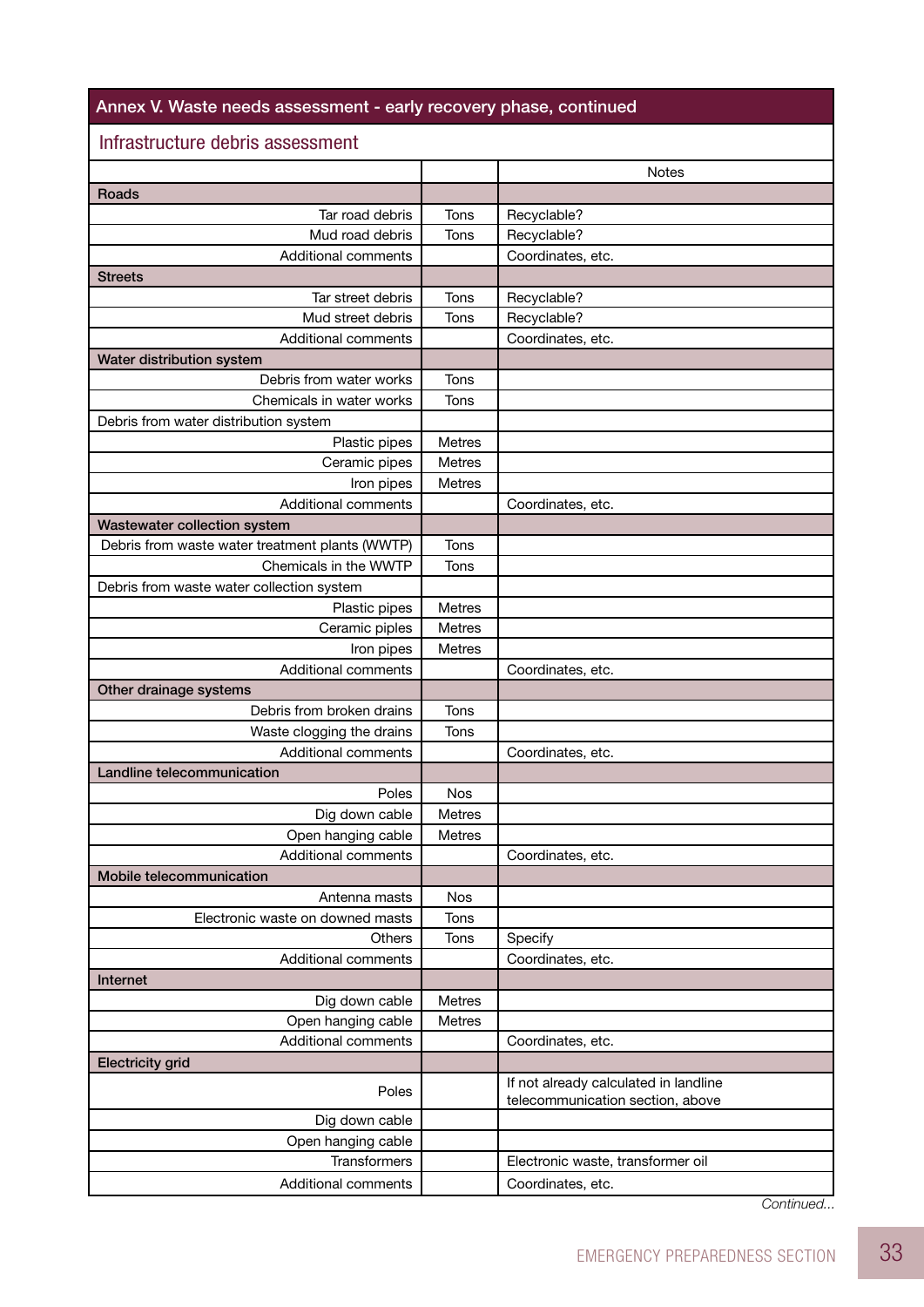#### Annex V. Waste needs assessment - early recovery phase, continued

#### Industrial waste assessment

This form is to map the most immediate facts about the industries, where quality is put ahead of quantity. The information will serve as indications for waste prioritization, and will later be supplemented if needed. Be aware that there might be fluids stored in tanks or oil drums, and that such liquids normally are regarded as potentially hazardous waste until more is known.

Even sludges found in different places in the plant may be rearded as potentially hazardous waste.

Rubble from collapsed industries may, if nothing more is known, be understood as potentially contaminated with hazardous material such as asbestos and chemicals which could affect human health and the environment.

|                              | List                                                                               | Comments |
|------------------------------|------------------------------------------------------------------------------------|----------|
| Name of the plant/equivalent |                                                                                    |          |
| Used raw material            |                                                                                    |          |
| Used energy sources          |                                                                                    |          |
| Products                     |                                                                                    |          |
| Normal flow of waste         |                                                                                    |          |
| Amount                       |                                                                                    |          |
| Composition                  |                                                                                    |          |
| Hazardous waste              |                                                                                    |          |
| Treatment                    | If there is a special dumpsite for<br>the industrial waste it must be<br>assessed! |          |
| Disaster waste               |                                                                                    |          |
| Amount                       | If nothing else: high,<br>medium or low                                            |          |
| Composition                  |                                                                                    |          |
| Hazardous waste              |                                                                                    |          |
| Name of the plant/equivalent |                                                                                    |          |
| Used raw material            |                                                                                    |          |
| Used energy sources          |                                                                                    |          |
| Products                     |                                                                                    |          |
| Normal flow of waste         |                                                                                    |          |
| Amount                       | $\mathsf{l}$                                                                       |          |
| Composition                  |                                                                                    |          |
| Hazardous waste              |                                                                                    |          |
| Treatment                    | If there is a special dumpsite for<br>the industrial waste it must be<br>assessed! |          |
| Disaster waste               |                                                                                    |          |
| Amount                       | If nothing else: high,<br>medium or low                                            |          |
| Composition                  |                                                                                    |          |
| Hazardous waste              |                                                                                    |          |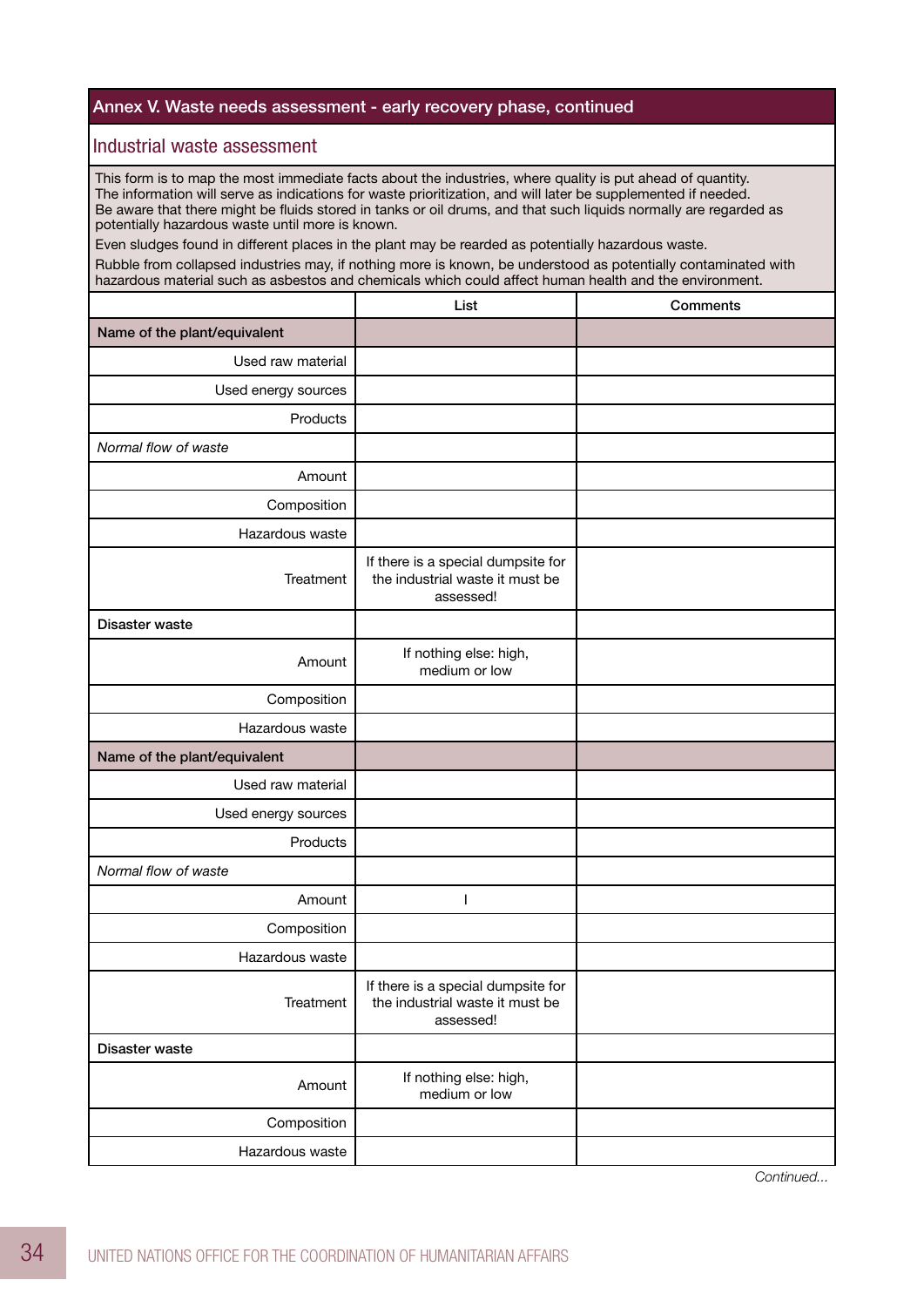| Annex V. Waste needs assessment - early recovery phase, continued |          |
|-------------------------------------------------------------------|----------|
| Conclusions: waste management needs                               |          |
|                                                                   | Comments |
| <b>IDP</b> camps                                                  |          |
| Waste collection                                                  |          |
| Waste treatment                                                   |          |
| <b>Building rubble and debris</b>                                 |          |
| Waste collection                                                  |          |
| Waste treatment                                                   |          |
| Infrastructure                                                    |          |
| Road and street rubble                                            |          |
| Water distribution rubble                                         |          |
| Waste water collection and drainage                               |          |
| Rubble                                                            |          |
| Treatment chemicals                                               |          |
| Landline telecom                                                  |          |
| Mobile telecome                                                   |          |
| Internet infrastructure                                           |          |
| Electricity distribution grid                                     |          |
| <b>Healthcare waste</b>                                           |          |
| Genral healthcare waste                                           |          |
| Wsste collection                                                  |          |
| Waste treatment                                                   |          |
| Healthcare risk waste                                             |          |
| Waste collection                                                  |          |
| Waste treatment                                                   |          |
| Industries and other commercial activities                        |          |
| Waste collection                                                  |          |
| Waste treatment                                                   |          |
| Municipal solid waste management                                  |          |
| Waste collection                                                  |          |
| Waste treatment                                                   |          |
| Other waste treatment plants in the area                          |          |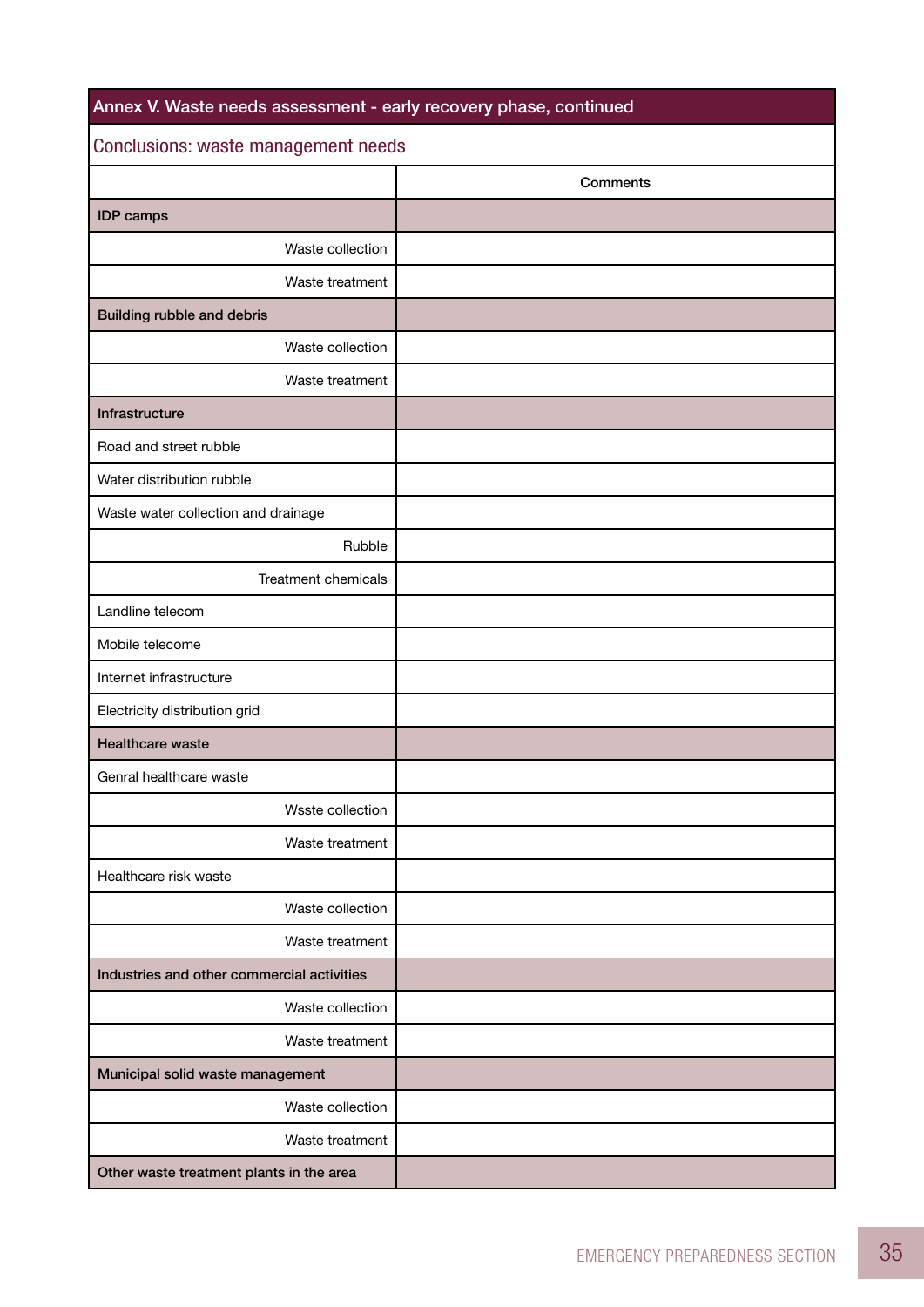# Annex VI. Fundraising project template

The following is based on the Flash Appeal Template and can be used to gather the information necessary to produce a project according to donor guidelines (most have their own templates), or to be presented to a donor as is. More specific information may be required depending on the donor.

If you use this template to present the project, add a table of contents, and a cover page with a smart title.

#### 1. EXECUTIVE SUMMARY (1 PAGE)

This is a summary of what you will write below. It may be easier to write this last.

Brief summary of:

- This emergency
- Priority needs and humanitarian/environmental response plan
- Amount of money needed in US\$
- Time span covered by this project (dates and number of days)
- 2. CONTEXT AND HUMANITARIAN CONSEQUENCES (1.5 PAGES)

This is the background, explaining the situation as it is. Gives donor a picture of what you want to change.

- 2.1 Context
- What happened?
- Where?
- What has happened since the crisis? (e.g. information gathered, assessments done, government OK for international assistance)

#### 2.2 Humanitarian consequences

- Who is most affected? E.g., specific community/ group, gender, etc. Provide number of people if possible.
- What are the needs as a direct and immediate result of this crisis?

#### 3. RESPONSE PLANS (1 PAGE)

This is the actual project, what you plan to do to bring about a change, for which you are requesting funding. Be as clear as possible.

#### 3.1 Objectives

No more than two, should be specific and measurable. Projects have two types of objectives:

- An overall objective which is broad. Ex. "To reduce incidences of water/soil contamination in Switzerland."
- Specific objective which is narrow. Ex. "To build 3 medical waste incinerators in the vicinity of Geneva Hospital by the year 2012."

#### 3.2 Activities

You can have as many activities as are necessary to reach the objectives set out in 3.1.

List proposed activities which can be implemented within the overall time span of the project. Remember to include monitoring and final evaluation.

#### 3.3 Expected impact and results

- Include indicators and verifiable means to demonstrate measure your objectives later on.
- List any milestones or concrete/tangible deliverables (reports; built infrastructure; user/community surveys. etc.)

#### 4. ROLES AND RESPONSIBILITIES (0.5 PAGE)

- Maximum 5 lines on how the response is being coordinated and who is responsible within the government and the UN. Remember to include the role of local population and community!
- Table indicating the major humanitarian stakeholders (government, UN, Red Cross, NGOs) that are responding to the crisis in affected regions, by sector. This may help to identify possible partners as well.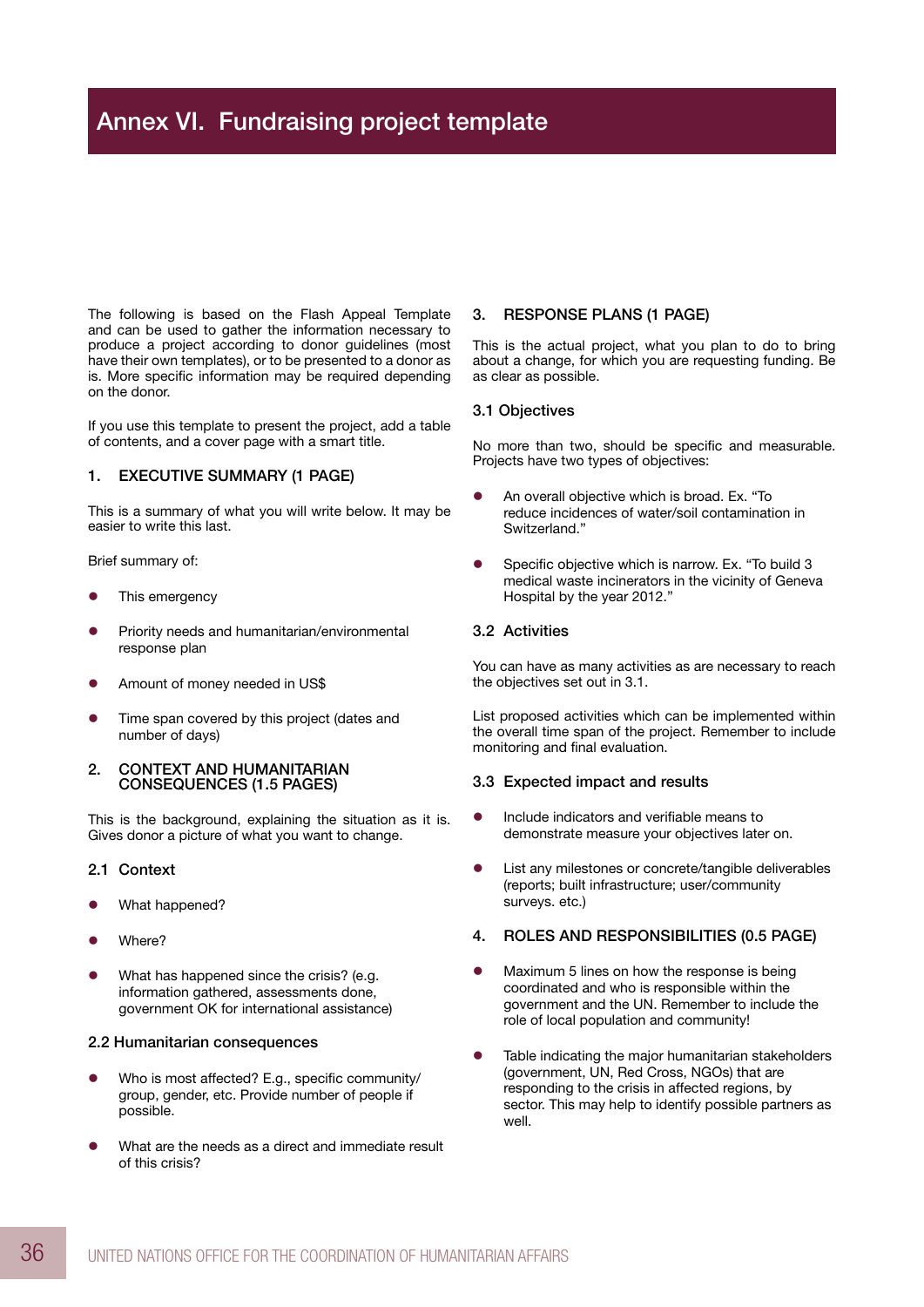ANNEXES

#### 5. PROJECT TABLES

For each project, complete the following table. Do not write more. Be concise and brief.

| <b>SECTOR (e.g. Environment)</b>                   | <b>US\$</b>                                          |           |              |
|----------------------------------------------------|------------------------------------------------------|-----------|--------------|
| <b>INSERT NAME OF</b><br><b>AGENCY (e.g. UNEP)</b> | 1.1.1 Beneficiaries<br>Total:<br>Women:<br>Children: | Partners: | e.g. 837,500 |
|                                                    | Project title:                                       |           |              |
|                                                    | Aim: [take text from<br>Section 3: Objectives]       |           |              |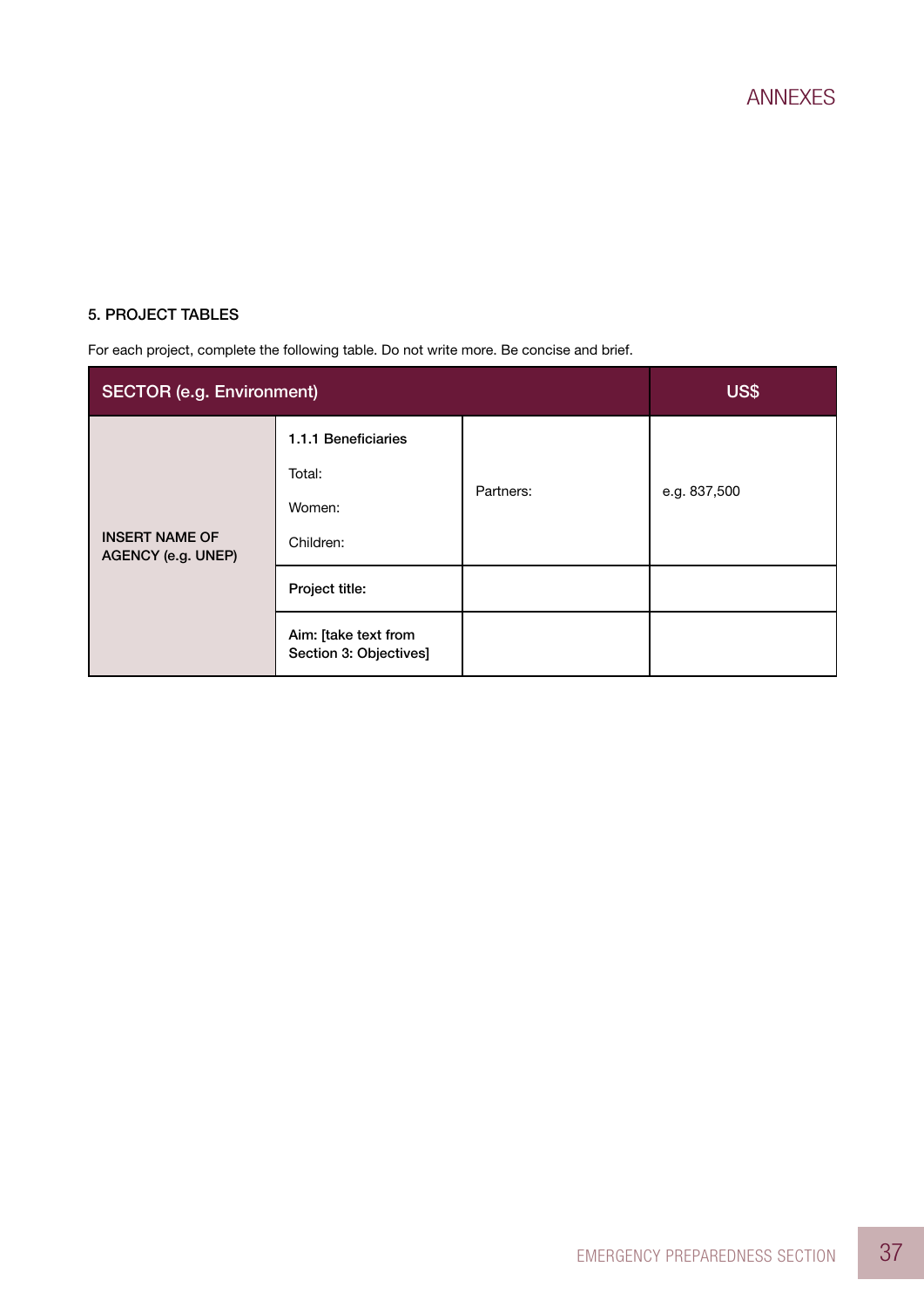# Annex VII. Guidelines for closure of temporary disposal sites

Temporary disposal and processing sites should be used only for short periods, on average 0-12 months. Temporary disposal and processing sites can either be reinstated to their original status or developed into a new function such as a park, sports area or some other purpose. Sometimes this can be done simply by removing machinery and processed debris and cleaning the site from debris residues and litter. In other instances the site must be restored, for example if the site was used as a park, sport fields etc before it became a storage site. Closure and restoration of sites must include sampling of soil and, if applicable, ground water. A site visit should also be carried out prior to closure.

A restoration plan can be useful in ensuring appropriate closure. It should address:

processing and removal of the remaining material from the site;

- transfer of all household waste and the like to the ordinary landfill or dumpsite;
- **•** removal and adequate treatment of all hazardous waste that may have appeared on the site;
- an environmental monitoring plan, including the baseline monitored or estimated before use, sampling points and time schedule for sampling, testing for contamination etc.; and
- $\bullet$  restoration of site to its original condition. If the site is on private land, final restoration must be accepted by the landowner.

Future liability for site contamination can be mitigated by having a baseline environmental assessment performed before the disaster debris is deposited at the site.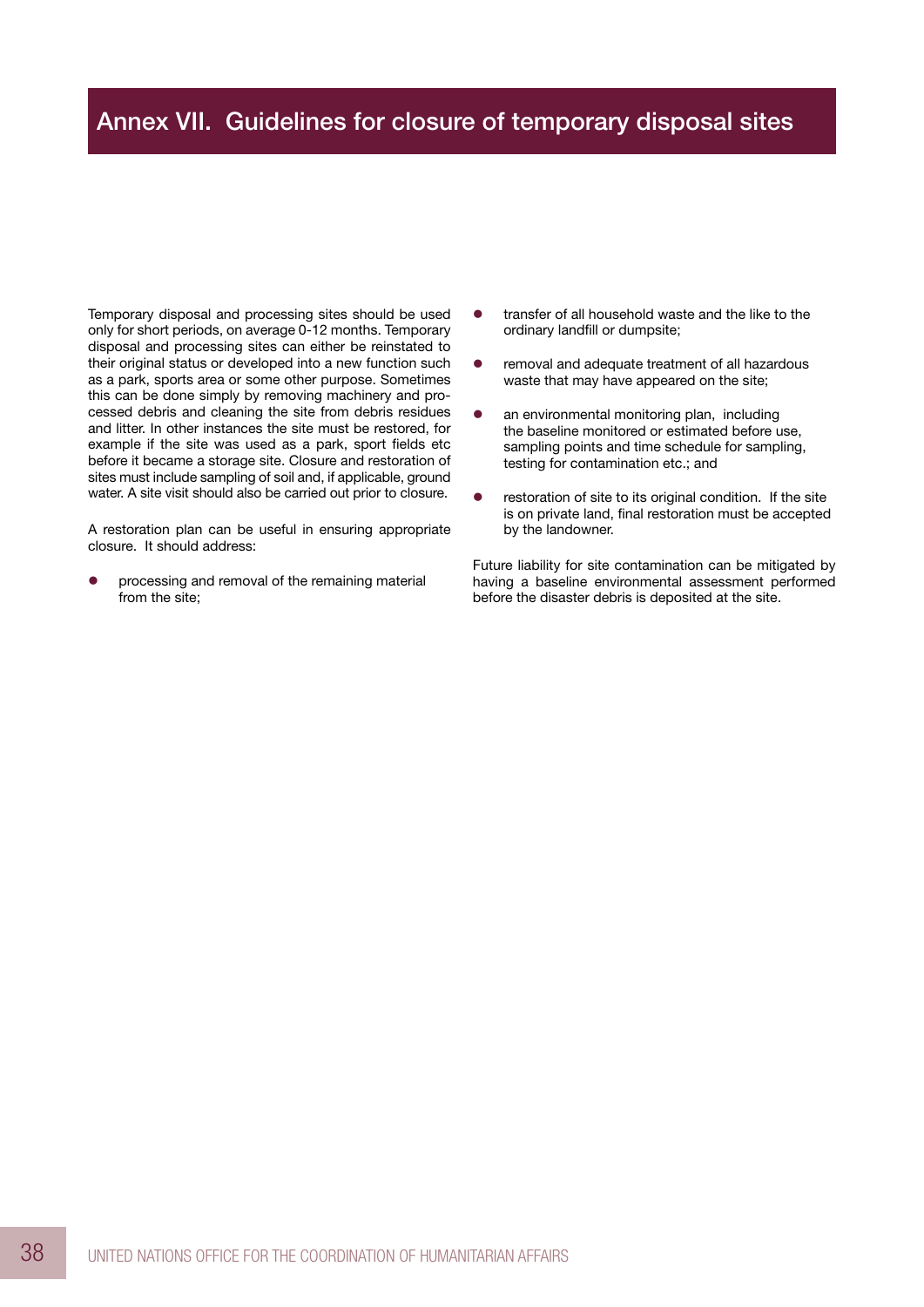# Annex VIII. Resources to support implementation of disaster waste projects

This Annex lists machinery suppliers, organizations, consultants, contractors that may be able to help with the implementation of disaster waste management projects and programmes. The list is indicative only and not an endorsement of any organization.

#### Machinery suppliers

Specific organizations that provide waste management and recycling machinery to disaster waste management programmes include:

- Meldgaard (Denmark) www.meldgaard.com
- BOMAG for landfill equipment www.bomag.com
- **•** De Mobiele Fabriek (Netherlands) www.demobielefabr iek.nl

The International Solid Waste Association (ISWA on www. iswa.org) can provide supplier details for machinery suppliers.

#### **Organizations**

There are numerous NGOs that work with disaster waste management, although few that specialize in this field. Examples include:

- Oxfam GB
	- O Implements disaster waste management projects (i.e. Indonesia (Banda Aceh), Haiti and Grenada)
	- O Developed a suite of Technical Briefs for DWM
- **MSF** 
	- O Healthcare waste management focus
	- O Typically establishes healthcare waste handling systems and constructs small-scale incinerators
- **Islamic Relief** 
	- O Implements debris recycling projects
- Cash-for-work
	- O Several INGOs implement cash-for-work programmes with focus on removing wastes, i.e. CARE, Oxfam and World Vision.
- **National NGOs** 
	- O Local and national NGOs can often help implement disaster waste projects;
- O Often supported by INGOs through funding
- O Useful implementing partners.

The following NGOs specialize in disaster waste management:

- Disaster Waste Recovery (www.disasterwaste.org)
	- O NGO established specifically for DWM
	- O Waste assessment and recommendations
	- O Disaster waste management workshops
	- O Implementation of DWM
- ProAct Network (www.proactnetwork.org)
	- O Environmental NGO with network of professionals
	- O Experience in developing and implementing waste capacity building and management
- **•** Promise Consulting (www.promiseconsulting.org.uk)
	- O Environmental NGO with a focus on developing countries and some post-disaster situations

#### **Consultants**

There are several international environmental consultants who address disaster waste management, among these:

- Ramboll (Denmark) www.ramboll.com
- Golder Associates (UK) www.golder.com
- ERM (UK) www.erm.com
- $\bullet$  NIRAS (Denmark) www.niras.com
- SWECO www.sweco.se
- TBS (Austria) www.tbspitaler.at

#### **Contractors**

Local and national contractors from the affected country are typically used in disaster waste programmes. When their capacities are exceeded, international contractors can be considered. Examples include:

- Veolia (France) www.veolia.com
- SITA (France) www.sita.fr
- Phillips & Jordan (US) www.pandj.com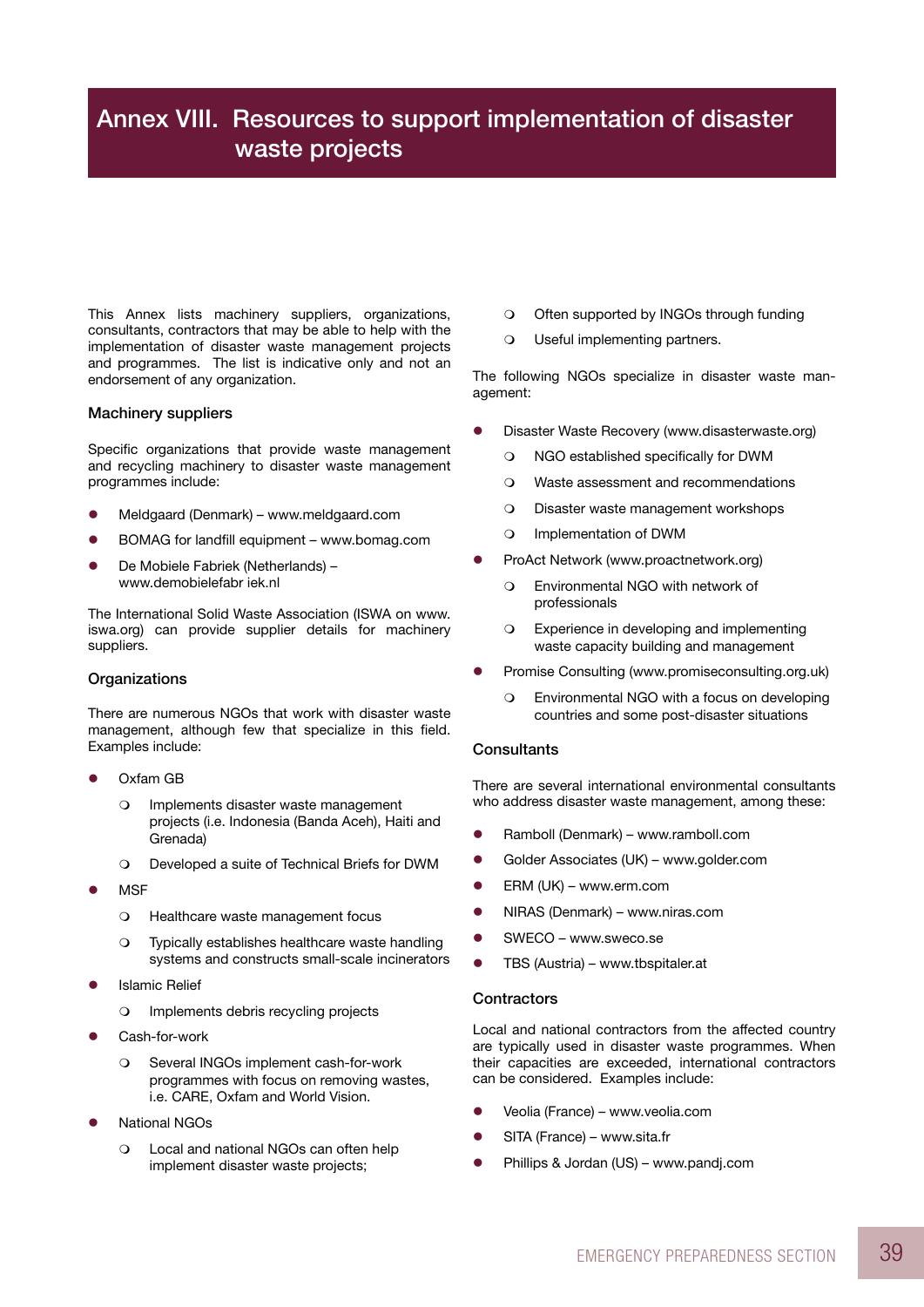# Annex IX. Exit strategies

#### INTRODUCTION

This outlines three exit strategies in disaster waste management projects and programmes:

- private sector handover;
- public sector handover; and
- public/private hybrid handover.

The final sub-section discusses the procedure for carrying through a handover.

#### PRIVATE SECTOR HANDOVER

Potential mechanisms for handover to the private sector include:

- in trust, i.e. the beneficiary has to comply with certain conditions on use of machinery. During period of trust, the donor maintains overall ownership and right to re-take machinery if conditions are broken. Upon end of trust period, full ownership passes to the beneficiary; or,
- bidding, i.e. private companies bid for the machinery, with conditions and minimum payment being equal to the cost of import duties.

Emphasis can be placed on a procedure that allows donors to maintain ownership of the equipment until the beneficiary has proven its professionalism and positive intent.

#### Option 1 – In Trust with Management contract

The current (or new management) team of the project establishes a company that signs a management contract with the donor for operations and maintenance of the equipment. This allows the donor to maintain ownership of the equipment while the beneficiary (new company) operates the equipment. A community-based organization can also be set up for this purpose and continue operations as a non-for profit organization.

The contract would typically stipulate that the beneficiary must comply with requirements including:

- equipment must only be used for those purposes described in the contract;
- equipment is to be maintained in accordance with the manufacturer's guidelines;
- donor has the right to regain operational control of the equipment at any time should any of the requirements not be met by the beneficiary;
- income generated from the equipment accrues to the beneficiary; and
- the beneficiary is responsible for all operational costs during the contract.

#### Option 2 – Bidding

The operations team with plant and equipment is intended for sale as a 'going operation' where private companies are invited to bid for the continued operations of the debris management system for a set number of years. After this period ownership can revert to the company.

For bidding procedures, the evaluation criteria can include: price willing to pay, demonstration of a good business plan, understanding of the market, plans for management of the company.

In the past, bid documents included a requirement for the bidder to include the following for continued operations:

- **•** marketing plan;
- $\bullet$  business plan;
- operations plan;
- maintenance plan; and
- financing plan.

This option allows for a financial return to the donor for the project implemented, where these funds can then be used to supervise and monitor the successful company in their continued operations of the debris management system, or the funds can be used for subsequent environmental programmes.

#### Public sector handover

If the donor wishes to handover debris management operations to a public sector organization such an office of public works, the handover procedure can be simplified. Focus should be on ensuring that the public sector organization has the required skills and capacity to continue operations. Supplementary training and support may be required.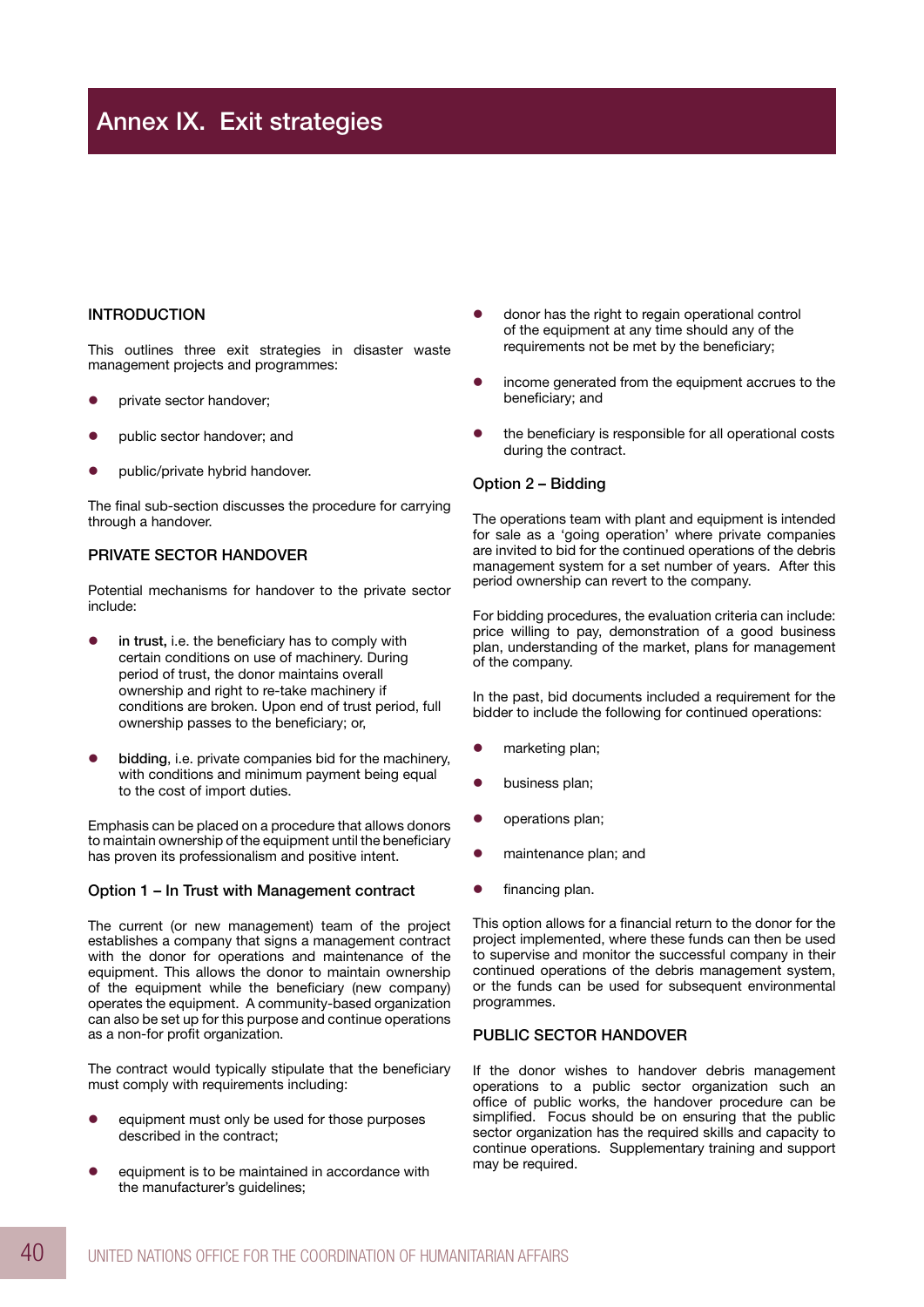#### Public / private hybrid handover

This option incorporates private and public sector options to assist the public sector of the affected community in rehabilitating services and supporting economic development.

Handover is to a private company that is obliged to provide services to the public sector. Spare capacity after the fulfilment of such obligations can be used by the recipient organization to perform commercial works for a profit. Financial contributions are expected from the public sector to cover running costs.

Alternatively, a diminishing service contract starting at 100% service to the identified public body, and gradually decreasing to 0% over 12 to 18 months, can be considered.

Such a management contract is similar to that for private handover, with the addition of public sector obligations.

With this option, the service contract is to be included in the tender documents for the selection of new organization, thus making the public sector service contract open to public tendering.

#### Procedures for handover

The first step in handover procedures is to describe the plant and equipment to be handed over. A valuation of the plant and equipment may be needed. This should take into account custom duties, excise tax or VAT on material brought into the country by/for the donor.

A Memorandum of Understanding (MoU) between the donor and the recipient country's relevant Government Ministry/Department is often required. This is one of the more complicated actions in the handover procedure.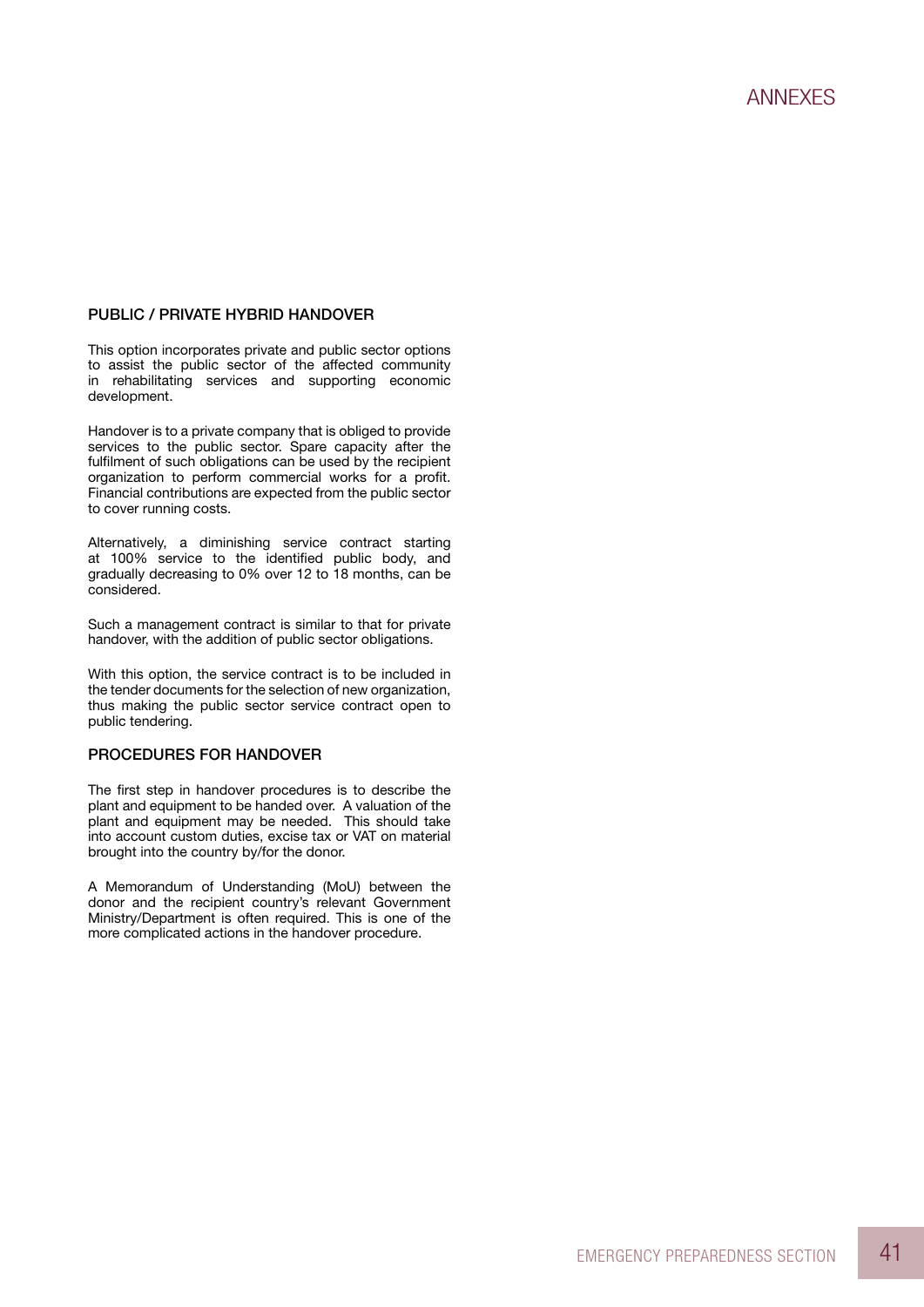# Disaster Waste Management Guidelines Annex X. Terminology

These guidelines follow ISWA's *1000 terms in solid waste management* as far as possible. However, some terms have been modified as there are differences between 'normal' solid waste management and disaster waste management. Additional disaster waste terminology has been introduced that is not in ISWA's 1000 terms. The following overarching terms have been used in these guidelines.

Clinical waste – see healthcare waste. These guidelines follow the World Health Organization (WHO) terminology.

Compost is a rich, fertile soil enhancement material produced from food and garden waste which has undergone a composting process, typically microbial degradation in presence of oxygen and at temperatures between 35°c and 70°c.

Conflict relates to armed hostilities between two or more factions which lead to damage to both the built environment as well as facilities, systems and organizational set-ups.

Debris is a mixture of building waste and rubble typically arising from damaged buildings and their demolition. This waste stream can include natural materials such as clay and mud, trees, branches, bushes, etc.

**Disaster waste** is the waste that is generated by the impact of a disaster, both as a direct effect of the disaster as well as in the post-disaster phase as a result of poor waste management.

Disaster waste management is the sorting, collection, handling, transportation and treatment (recovery as well as disposal) of disaster waste.

Disaster waste management planning is the process by which a plan for the management of the disaster waste is developed, through the different phases of relief and recovery. The process consists of: determining the appropriate response and recovery strategies to be implemented after a disaster (based on assessments of vulnerability); identifying and agreeing responsibility for the implementation of strategies; preparing the management structure required to implement the plan with resource requirements, and gaining the approval for the disaster waste management plan developed.

Disposal site – dee dumpsite, engineered dumpsite, landfill and temporary disposal site.

Dumpsite is an uncontrolled disposal site for waste, where gas emissions, liquid leakage and solids contamination of the surrounding environment is not controlled or managed. See also Engineered Dumpsite.

Environment is defined by the Sphere Standards as "'the physical, chemical and biological surroundings in which disasteraffected and local communities live and develop their livelihoods. It provides the natural resources that sustain individuals, and determines the quality of the surroundings in which they live."

Emergencies are situations that arise out of disasters in which the affected community's ability to cope has been overwhelmed, and where rapid and effective action is required to prevent further loss of life and livelihood.

Engineered dumpsite is a dumpsite where there is a degree of technical control such as fencing of the site with a gate to control what wastes are disposed of, one or several bulldozers or tractors

are employed to move and compact the waste, ditches for leachate collection have been dug and where special arrangements in place for the disposal of infectious and/or hazardous waste. See also Landfill.

Hazardous waste is waste that has physical, chemical, or biological characteristics such that it requires special handling and disposal procedures to avoid risk to health, adverse environmental effects or both. "Hazardous" relates to the situation and circumstances as well as the properties of waste materials. Typical characteristics include: oxidizing, explosive, flammable, irritant, corrosive, toxic, ecotoxic, carcinogenic, infectious, toxic for reproduction and/or mutagenic. It is noted that toxic wastes may produce toxic gases when in contact with water, air or acid which can subsequently produce hazardous substances after disposal.

Healthcare waste is a term often used for clinical waste or hospital waste. The World Health Organization (WHO) uses 10 categories of healthcare waste. The risk part of healthcare waste is normally a minor part of this waste stream. The other parts of healthcare waste (e.g. food waste and packaging waste from wards and staff, ashes and rubble etc) can, if properly segregated, be managed similar to ordinary household waste.

Healthcare risk waste is the hazardous part of healthcare waste and contains infectious agents, sharp objects, hazardous chemicals or pharmaceuticals, genotoxic or radioactive substances and anatomical waste. This waste needs special attention and treatment.

Hospital waste is waste from hospitals and similar establishments, see Healthcare waste above. An Incinerator is a device wherein waste can be burned under controlled circumstances in terms of temperature, turbulence, retention time and oxygen supply. Incinerators are commonly used for destruction of infectious waste and, with advanced flue gas treatment, hazardous waste.

Landfill is a controlled disposal site for waste, where all emissions of gases, liquids and solid materials are controlled and not allowed to contaminate the surrounding environment.

Packaging waste is packaging materials such as cardboard, corrugated cardboard, glass, tins, plastic bags and other soft plastics, plastic bottles and other harder plastics. Most types of packaging waste, with a few exceptions, are attractive to the recycling market.

Resilience is a community's ability to withstand the damage caused by emergencies and disasters; it is a function of the various factors that allow a community to recover from emergencies.

Rubble is waste from damaged and destroyed buildings and infrastructure, and can include wastes from (re)construction works.

Temporary disposal site is a place where disaster waste is safely placed, stored and processed for a pre-defined period after a disaster. The site would be selected following a rapid environmental assessment, and the emissions should be minimized in relation to appropriate and available technology.

Vulnerability is the degree to which a population or an individual is unable to anticipate, cope with, resist and recover from the impacts of disaster.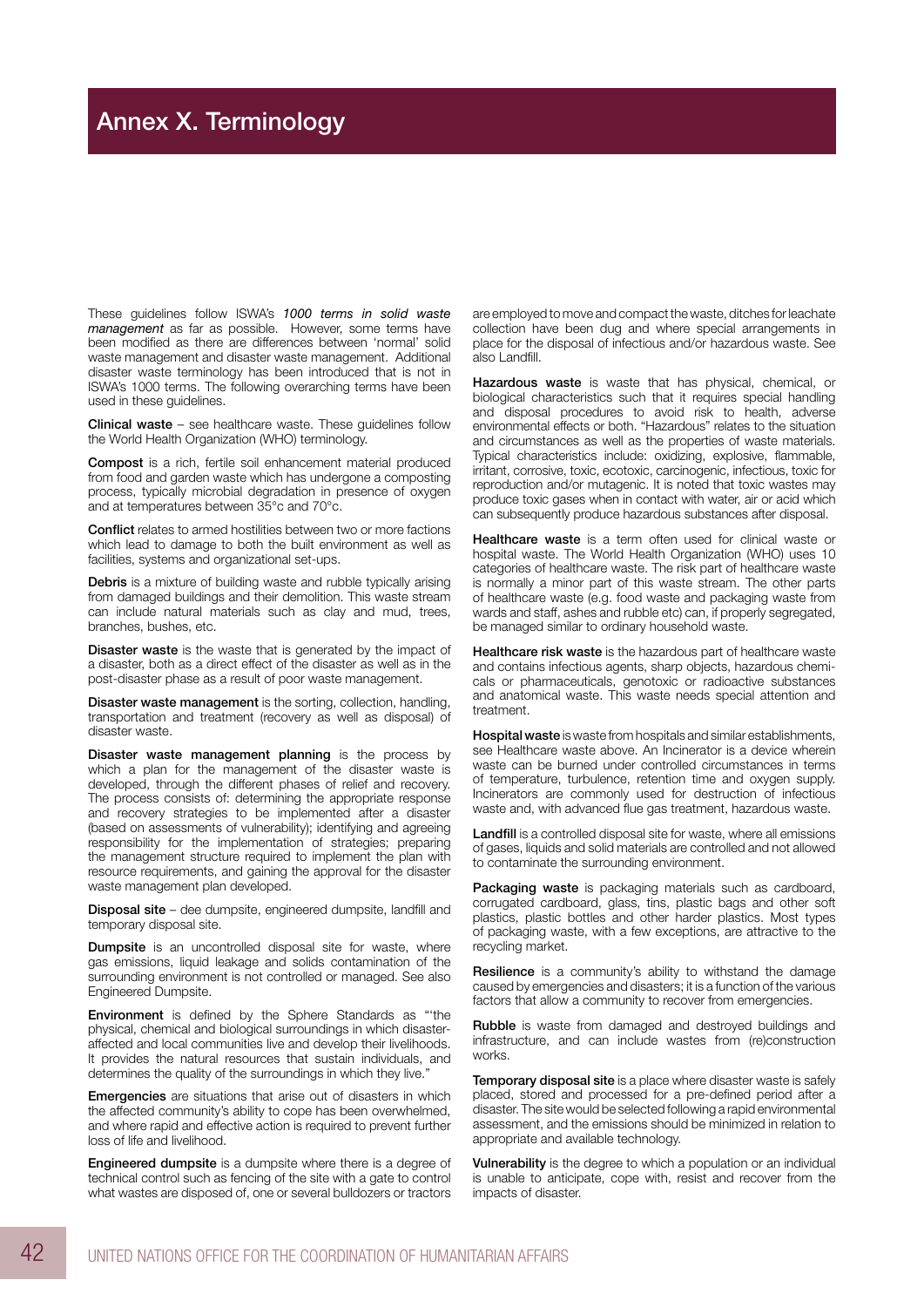# Disaster Waste Management Guidelines Annex XI. Acronymns

| <b>BCPR</b>   | Bureau for Crisis Prevention and Recovery of UNDP        |
|---------------|----------------------------------------------------------|
| <b>DRR</b>    | Disaster Risk Reduction                                  |
| <b>DW</b>     | Disaster Waste                                           |
| DWM           | Disaster Waste Management                                |
| <b>DWMCP</b>  | Disaster Waste Management Contingency Plan               |
| DWR           | Disaster Waste Recovery                                  |
| ER            | Early Recovery                                           |
| FEAT          | Flash Environmental Assessment Tool                      |
| GIS           | Geographic Information System                            |
| <b>HCW</b>    | <b>Healthcare Waste</b>                                  |
| НIТ           | Hazards Identification Tool (carried out by JEU)         |
| <b>IASC</b>   | Inter-Agency Standing Committee                          |
| <b>IDP</b>    | <b>Internally Displaced Persons</b>                      |
| <b>ISWA</b>   | International Solid Waste Association                    |
| JEU           | Joint UNEP/OCHA Environment Unit                         |
| <b>LEMA</b>   | Local Emergency Management Agency                        |
| <b>MSB</b>    | Swedish Civil Contingencies Agency                       |
| <b>MSF</b>    | Médecins Sans Frontières (Doctors Without Borders)       |
| <b>NEMA</b>   | National Emergency Management Agency                     |
| <b>OCHA</b>   | UN Office for the Coordination of Humanitarian Affairs   |
| <b>PAHO</b>   | Pan American Health Organization                         |
| <b>PCB</b>    | Polychlorinated biphenyl                                 |
| <b>PCDMB</b>  | Post-Conflict and Disaster Management Branch of UNEP     |
| <b>PDNA</b>   | Post Disaster Need Assessment                            |
| <b>RF</b>     | Recovery Framework                                       |
| SW            | Solid Waste                                              |
| <b>SWM</b>    | Solid Waste Management                                   |
| <b>UNDAC</b>  | United Nations Disaster Assessment and Coordination team |
| <b>UNDP</b>   | United Nations Development Programme                     |
| <b>UNEP</b>   | United Nations Environment Program                       |
| <b>UNICEF</b> | The United Nations Children's Fund                       |
| <b>WASH</b>   | Water, Sanitation and Hygiene                            |
| <b>WHO</b>    | World Health Organization                                |